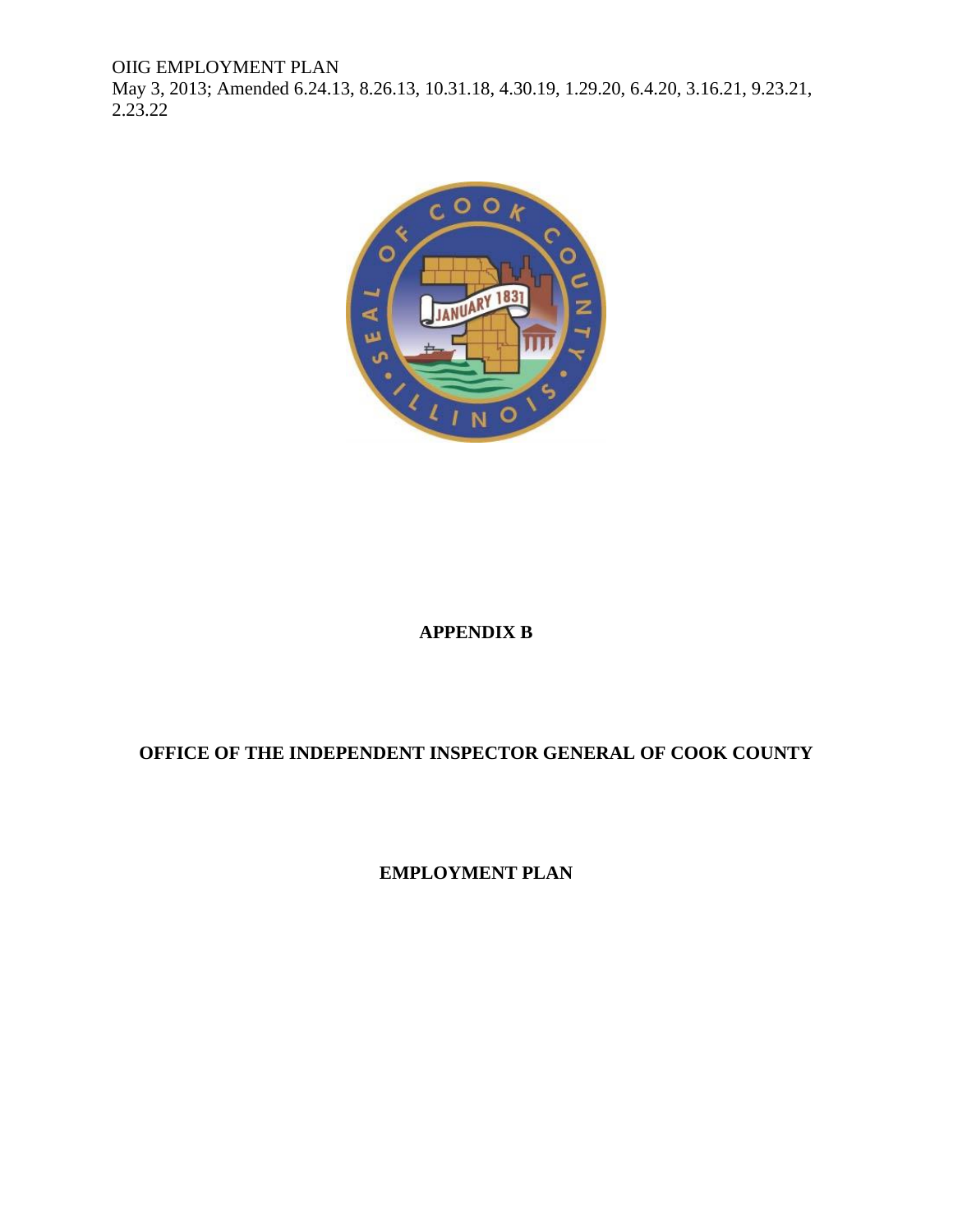May 3, 2013; Amended 6.24.13, 8.26.13, 10.31.18, 4.30.19, 1.29.20, 6.4.20, 3.16.21, 9.23.21,  $2.23.22$ 

# **CONTENTS**

| III. GENERAL PRINCIPLES AND COMMITMENTS APPLICABLE TO HIRING           |
|------------------------------------------------------------------------|
|                                                                        |
|                                                                        |
|                                                                        |
|                                                                        |
|                                                                        |
|                                                                        |
|                                                                        |
|                                                                        |
|                                                                        |
|                                                                        |
|                                                                        |
|                                                                        |
|                                                                        |
| IV. GENERAL PRINCIPLES AND RESPONSIBILITIES RELATED TO BHR AND         |
|                                                                        |
|                                                                        |
|                                                                        |
|                                                                        |
|                                                                        |
| F. Application Validation Panel and Interview Panel Member Training 12 |
|                                                                        |
|                                                                        |
|                                                                        |
|                                                                        |
|                                                                        |
|                                                                        |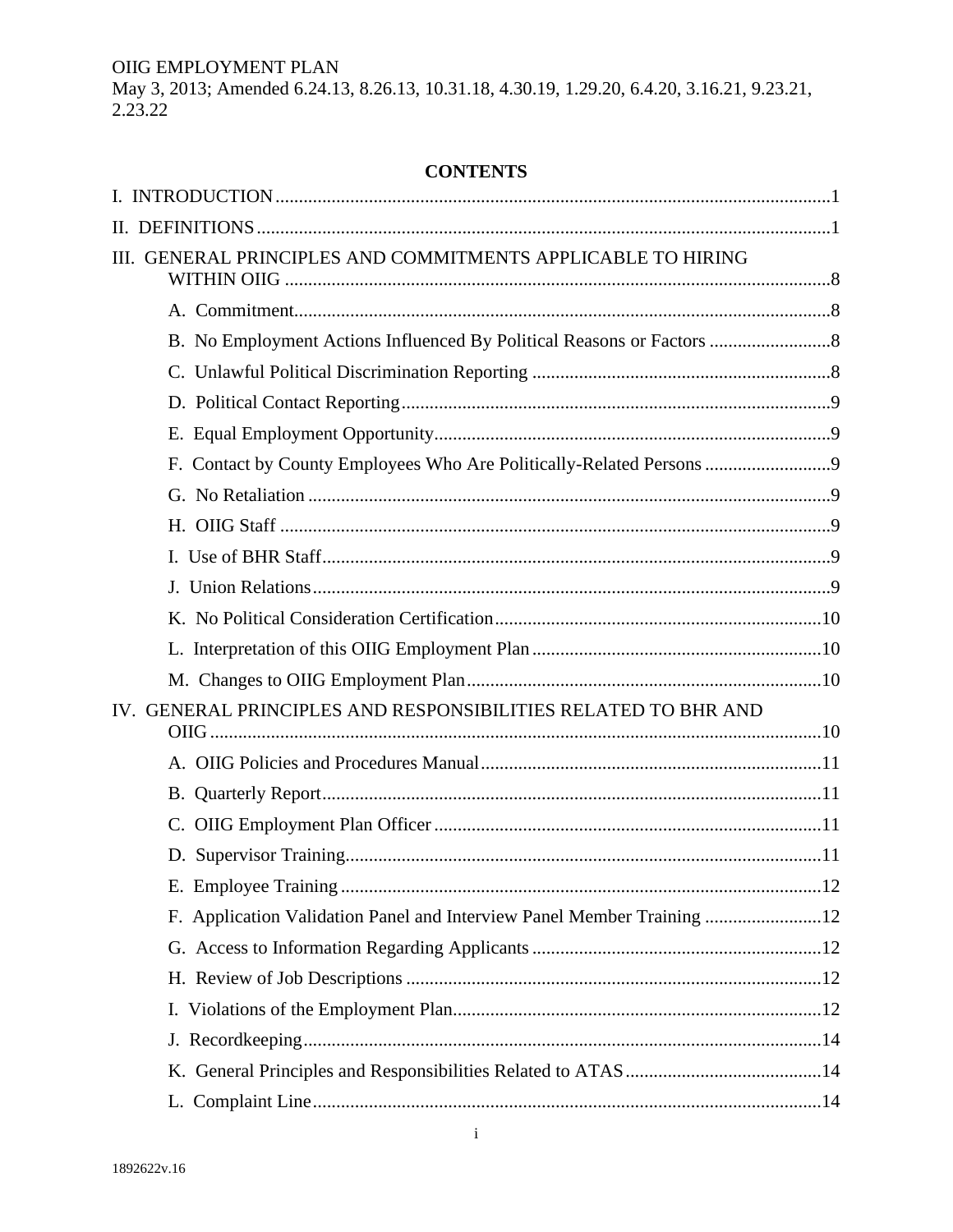| May 3, 2013, Amended 6.24.13, 8.26.13, 10.31.18, 4.30.19, 1.29.20, 6.4.20, 3.16.21, 9.23.21 |  |  |  |
|---------------------------------------------------------------------------------------------|--|--|--|
|---------------------------------------------------------------------------------------------|--|--|--|

| VI. EMPLOYEE CERTIFICATION | 23 |
|----------------------------|----|
|                            |    |
|                            |    |
|                            |    |
|                            |    |
|                            |    |
|                            |    |
|                            |    |
|                            |    |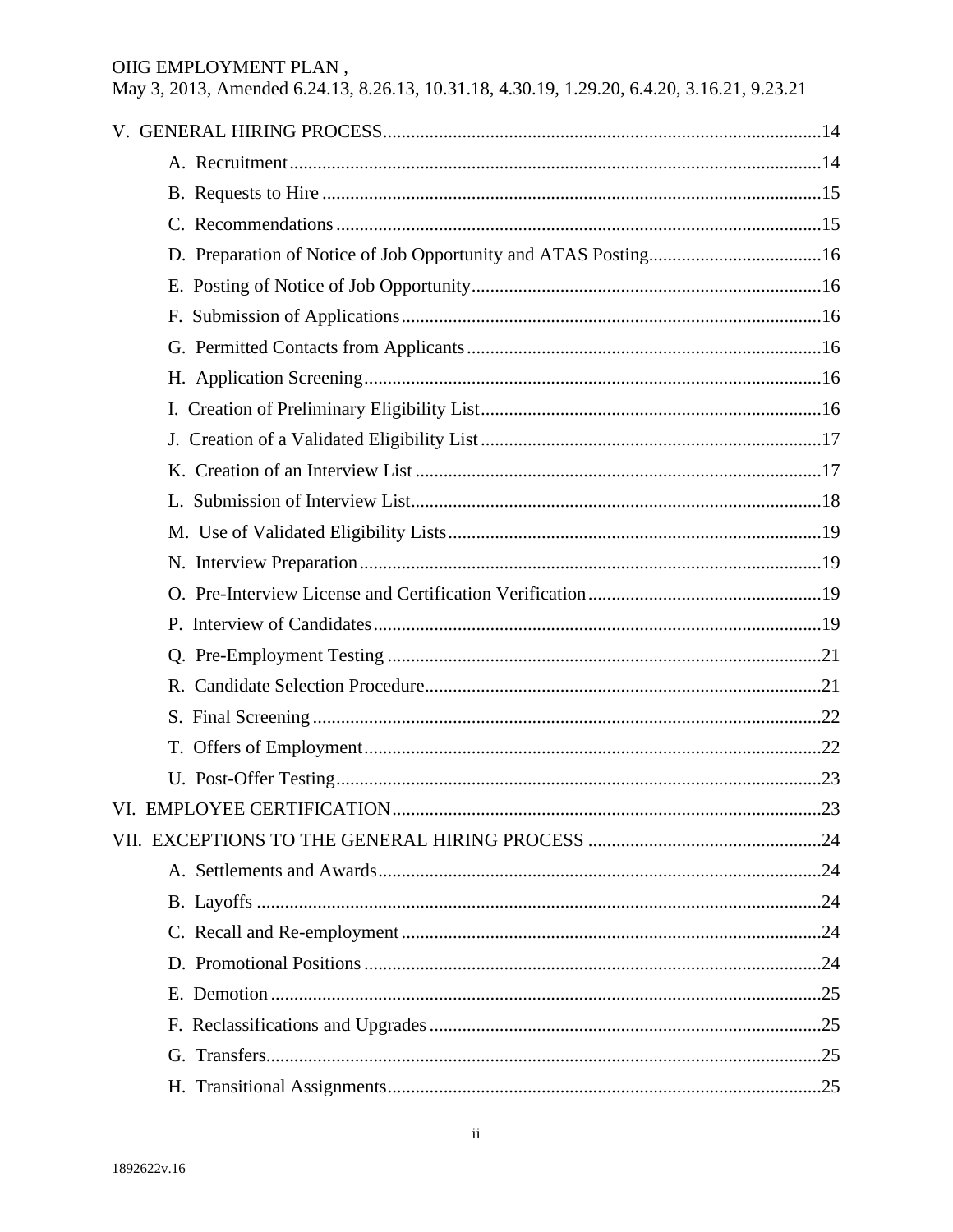| IX. OIIG EXECUTIVE ASSISTANT AND OFFICE MANAGER POSITIONS31            |  |
|------------------------------------------------------------------------|--|
|                                                                        |  |
| B. Applicability of Specific Portions of the General Hiring Process 32 |  |
|                                                                        |  |
|                                                                        |  |
|                                                                        |  |
|                                                                        |  |
|                                                                        |  |
|                                                                        |  |
|                                                                        |  |
|                                                                        |  |
|                                                                        |  |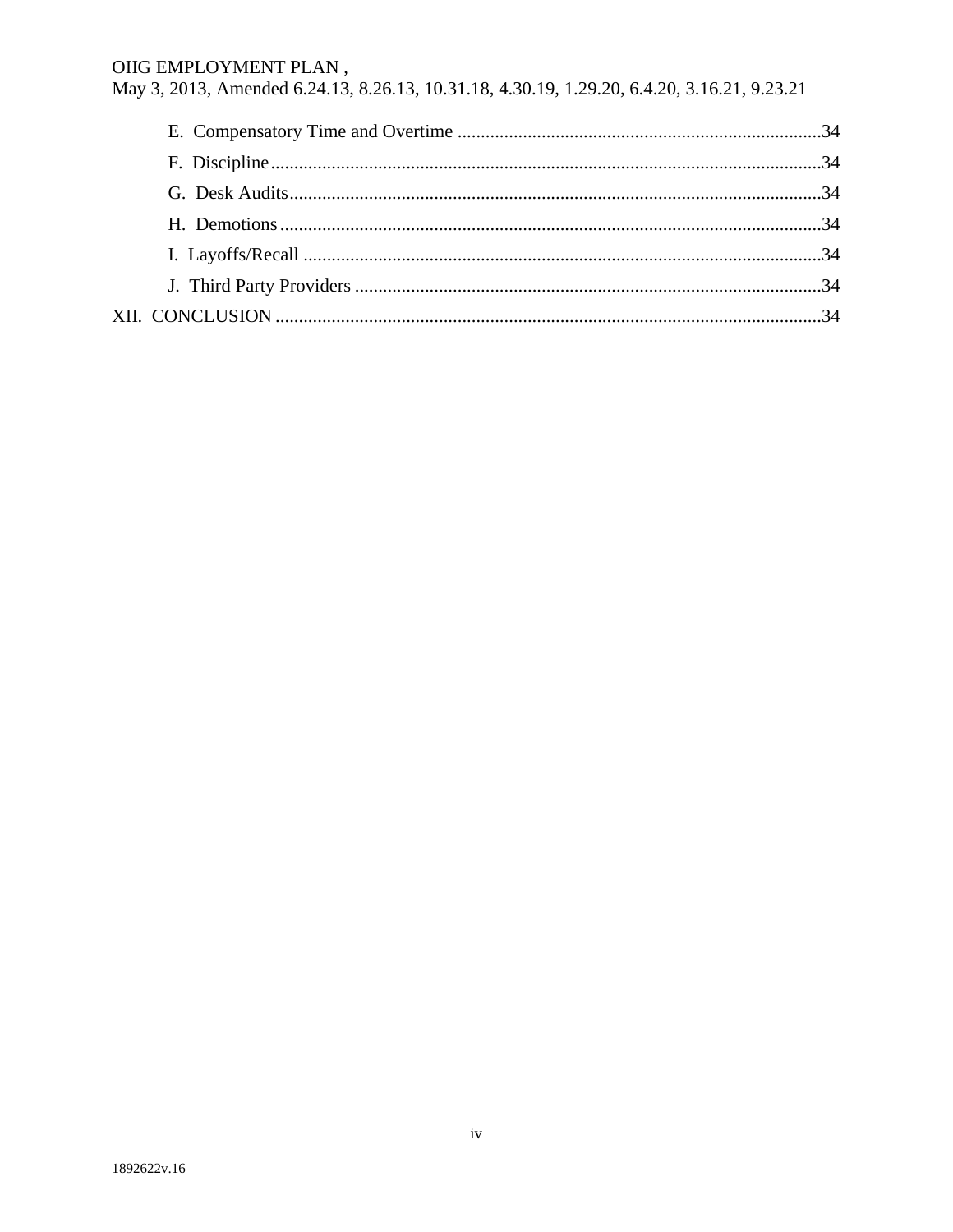#### **I. INTRODUCTION**

This OIIG Employment Plan, which is Appendix B to the County Employment Plan, is submitted by the OIIG. This OIIG Employment Plan sets forth the hiring and employment policies and procedures that the OIIG will follow. This OIIG Employment Plan applies to all Employees, as well as all Applicants and Candidates for Positions within OIIG except for the IIG, whose hiring and employment are covered by the Enabling Ordinance.

The Enabling Ordinance provides the IIG "the sole power to appoint, employ, and remove such assistants, employees and personnel and establish personnel procedures as deemed necessary for the efficient and effective administration of the OIIG." The IIG has elected to implement this OIIG Employment Plan covering all Employees in recognition of the purpose of  $OIIG<sup>1</sup>$  and its responsibilities with respect to Unlawful Political Discrimination and in furtherance of the requirements of the Executive Order. Additionally, these procedures are designed to foster the stated goal of OIIG described in the Enabling Ordinance to be "sufficiently independent to assure that no interference or influence external to the office adversely affects the independence and objectivity" of the OIIG.

None of the language used in this OIIG Employment Plan shall constitute a contract and nothing in this OIIG Employment Plan is intended to create or be construed as a contract or create an expectation of continued employment or establish a property interest in Governmental Employment.

All undefined terms in this Section I shall have the meanings given such terms in Section II below.

#### **II. DEFINITIONS**

The following definitions apply to specific words and terms used in this OIIG Employment Plan:

Applicant: A person who has submitted an online application to BHR for a Position and whose name is on the Preliminary Eligibility List.

Application Review Panel: The panel appointed by the IIG consisting of the IIG or his or her designee and at least two Supervisors who have received interview training pursuant to Section IV.E.

Applicant Tracking and Application System ("ATAS"): The electronic employment application system implemented by the County and used in the hiring of Employees.

ATAS: See Applicant Tracking and Application System.

BHR: See Bureau of Human Resources.

<sup>1</sup> Under the Enabling Ordinance, one of the purposes of the OIIG is to detect, deter and prevent unlawful political discrimination with independence and objectivity.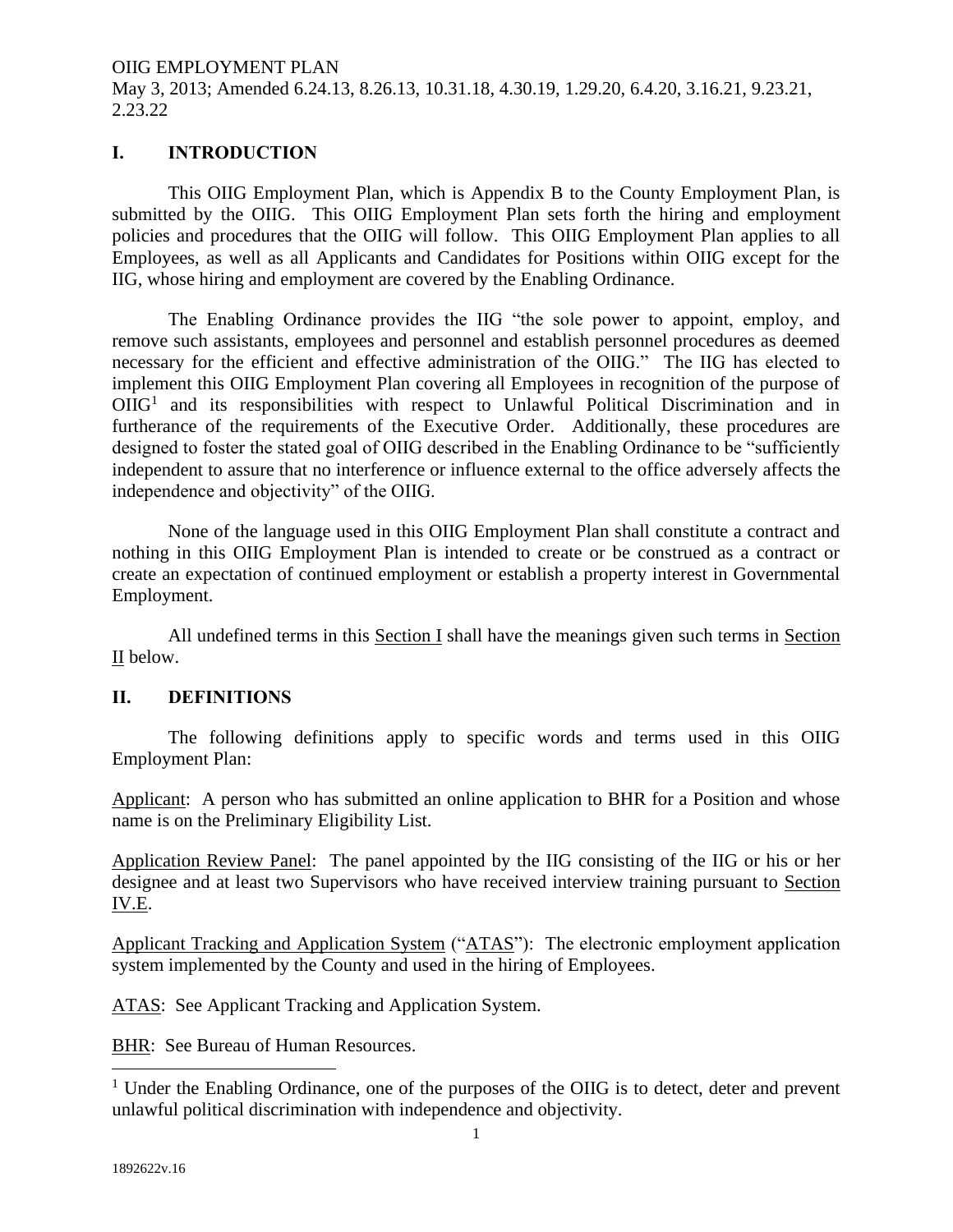May 3, 2013, Amended 6.24.13, 8.26.13, 10.31.18, 4.30.19, 1.29.20, 6.4.20, 3.16.21, 9.23.21

BHR Headquarters: The headquarters of BHR located at 118 N. Clark Street, 8th Floor, Chicago, IL 60602.

Board: The Board of Commissioners of the County.

Bureau of Human Resources ("BHR"): The Bureau of Human Resources of the County.

Candidate: An Applicant whose name is included on the Validated Eligibility List pursuant to Section V of this OIIG Employment Plan.

CBA: See Collective Bargaining Agreement.

Collective Bargaining Agreement ("CBA"): Any current collective bargaining agreement between the County and any legally recognized collective bargaining representative applicable to Employees.

Compensatory Time: Time off earned by an Employee pursuant to the OIIG Policies and Procedures Manual, the rules of any applicable CBA and any applicable law.

Conflict of Interest: A situation in which impartiality and judgment may be compromised or may appear to be compromised because of an actual or potential clash between a person's selfinterest and his or her professional or the public-interest.

Contact Log: The log maintained by OIIG recording all Political Contacts from any Politically-Related Person or Organization or his, her or its representative regarding any Applicant, Candidate or any Employee.

Contact Log Reporting Form: The form used to report Political Contacts. A copy of the Contact Log Reporting Form is attached as Exhibit A.

Content Librarian: The Employee trained to prepare accurate Job Descriptions and develop and enter Notices of Job Opportunity in compliance with ATAS' protocols and guidelines.

County: The County of Cook, Illinois.

County Employment Plan: The Employment Plan filed by the County on March 19, 2012, as amended.

Day or <u>day</u>: A calendar day unless otherwise indicated.

Demotion: A downgrade from one Position to another lower-level Position.

Discipline: An action taken by the IIG or his or her designee in response to an Employee's behavior or performance, including oral or written warnings, suspensions and Terminations, but not including counseling.

Disqualifying Question: A question contained on ATAS designed to identify whether an Applicant possesses the Minimum Qualifications contained in the Job Description.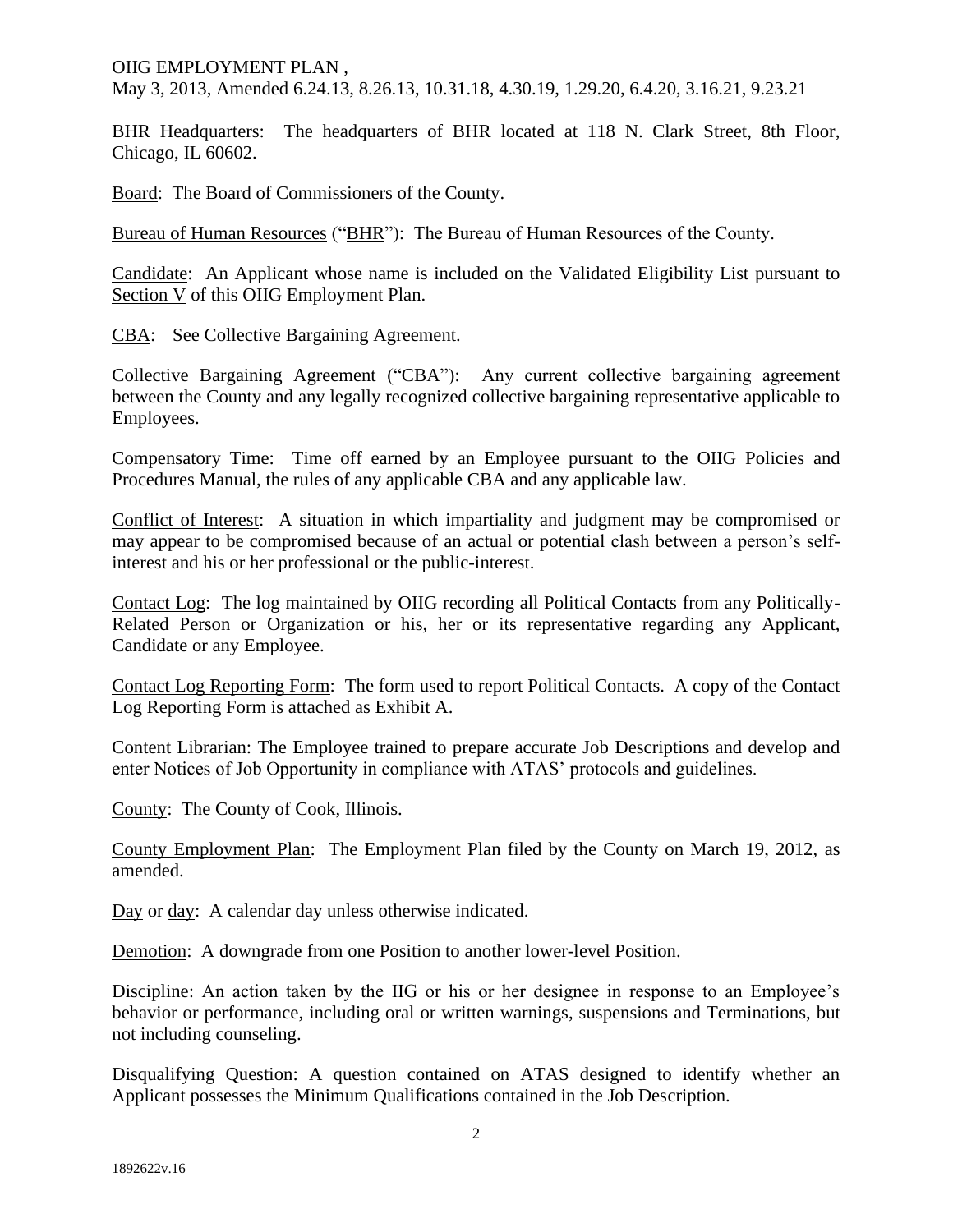Employee: An individual employed by the County and assigned to work in OIIG, whether parttime or full time, permanent or temporary, and regardless of whether the employment is paid for by federal funds.

Employment Action: Any action (positive or negative) related to any aspect of employment, including, but not limited to, hiring, Promotion, Transfer, assignment of Overtime and other benefits of employment, Discipline, and Termination.

Enabling Ordinance: Division 5, Section 2-281 et seq. of the Cook County Code of Ordinances.

Exempt Position: A Position that is included on the Exempt List contained in the County Employment Plan and meets the criteria for exempt status as provided in the Consent Decree, i.e., it is a job that involves policy making to an extent or is confidential in such a way that political affiliation is an appropriate consideration for the effective performance of the job.

Executive Order: Executive Order 2008-01 signed by the President on September 2, 2008.

Extern: A student who is receiving academic credit for performing work at OIIG, who may or may not receive compensation for such work.

External Applicant: An Applicant who applies for a Position and is not an Employee at the time of application.

Final Ranked Candidate List: The list of Candidates from the Validated Eligibility List who have been interviewed by the Interview Panel and have been ranked by the IIG pursuant to Section VIII.O.3.

General Hiring Process: The hiring process described in detail in Section V.

Governmental Employment: Any employment relationship that constitutes employment at common law (whether probationary, full-time or part-time, permanent or temporary, and regardless of whether the employment is paid for by federal funds) by or for the County.

Grant of Authority: The form signed by the Chief of BHR authorizing an offer of employment to a Candidate selected pursuant to Sections V or VIII. A copy of the current Grant of Authority, which may be amended from time to time, is attached as Exhibit B.

IIG: See definition of Independent Inspector General.

Independent Inspector General ("IIG"): The Independent Inspector General of Cook County designated pursuant to the Enabling Ordinance.

Intern: A person who participates in a training program for the purpose of gaining supervised practical experience that is for his or her benefit.

Internal Applicant: An Applicant who applies for a Position and who is actively employed by the County in OIIG at the time of application.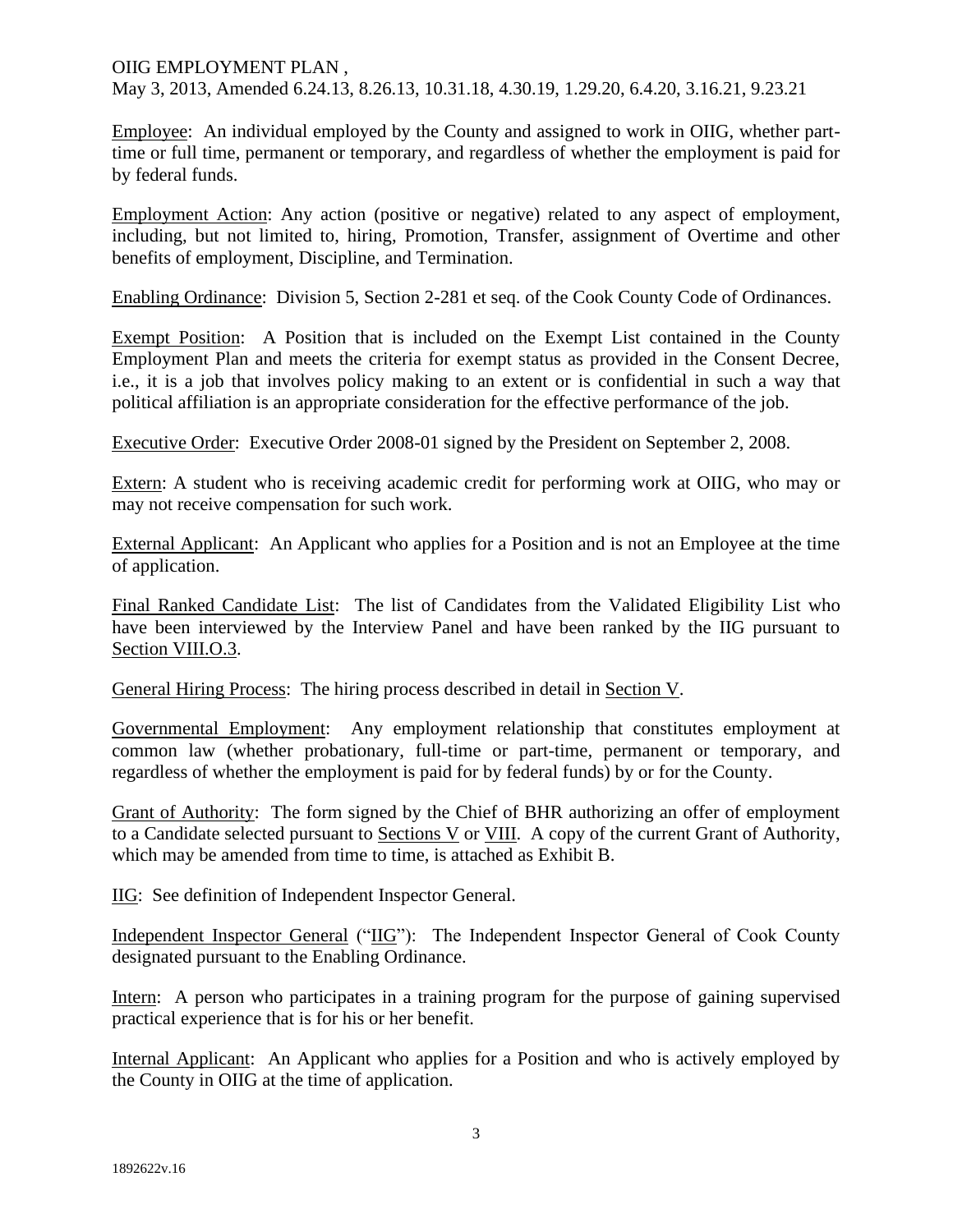Interview File: The file associated with the filling of any Position, which shall include the RTH, Job Description, Interview List, Interview Panel Ranking Form, the Interviewer Evaluation Forms, notes from the selection meeting, NPCCs, and any other documentation regarding the selection and ranking of the Candidates for the Position.

Interview List: The list of names of Candidates who have been advanced to the interview process pursuant to Sections V.K. and VIII.K.

Interview Panel: The panel consisting of a minimum of two Employees, at least one of whom is a Supervisor, who have received interview training pursuant to Section IV.F and have been selected by the IIG to interview Candidates whose names are on the Interview List.

Interview Panel Ranking Form: The form used by the Interview Panel to rank Candidates pursuant to Section V.R.2. A copy of the current Interview Panel Ranking Form, which may be amended from time to time, is attached as Exhibit C.

Interviewer Evaluation Form: The form used by Interview Panel members during the interview process to document interviews with individual Candidates for Positions as described in Sections V.P.3 and VIII.N.3. A copy of the current Interviewer Evaluation Form(s), which may be amended from time to time, is attached as Exhibit D.

Job Code: A code assigned to each job title.

Job Description: The written job description that describes the Minimum Qualifications, Preferred Qualifications, if applicable and responsibilities of a Position and the skills, education and abilities required to perform those responsibilities. A copy of the current Job Description form, which may be amended from time to time, is attached as Exhibit E.

Justification to Hire: The form completed by the IIG or his or her designee upon completion of the Candidate selection process described in Sections V.R.5 and VIII.O.4.

Minimum Qualifications: The specific minimum qualification listed on the Job Description that an Applicant or Candidate must possess to be considered minimally qualified for a Position and eligible for consideration for employment.

No Political Consideration Certification ("NPCC"): The certification that, to the signer's knowledge and agreement, no Political Reasons or Factors have been or will be taken into consideration or have or will influence the Employment Action involved. A copy of the current No Political Consideration Certification language (which shall accompany or be included on forms relating to any Employment Action) is attached as Exhibit F.

Non-Exempt Position: Any Position that is not included on the Exempt List.

Notice of Job Opportunity: The publically available written notice of a Position opening.

NPCC: See No Political Consideration Certification.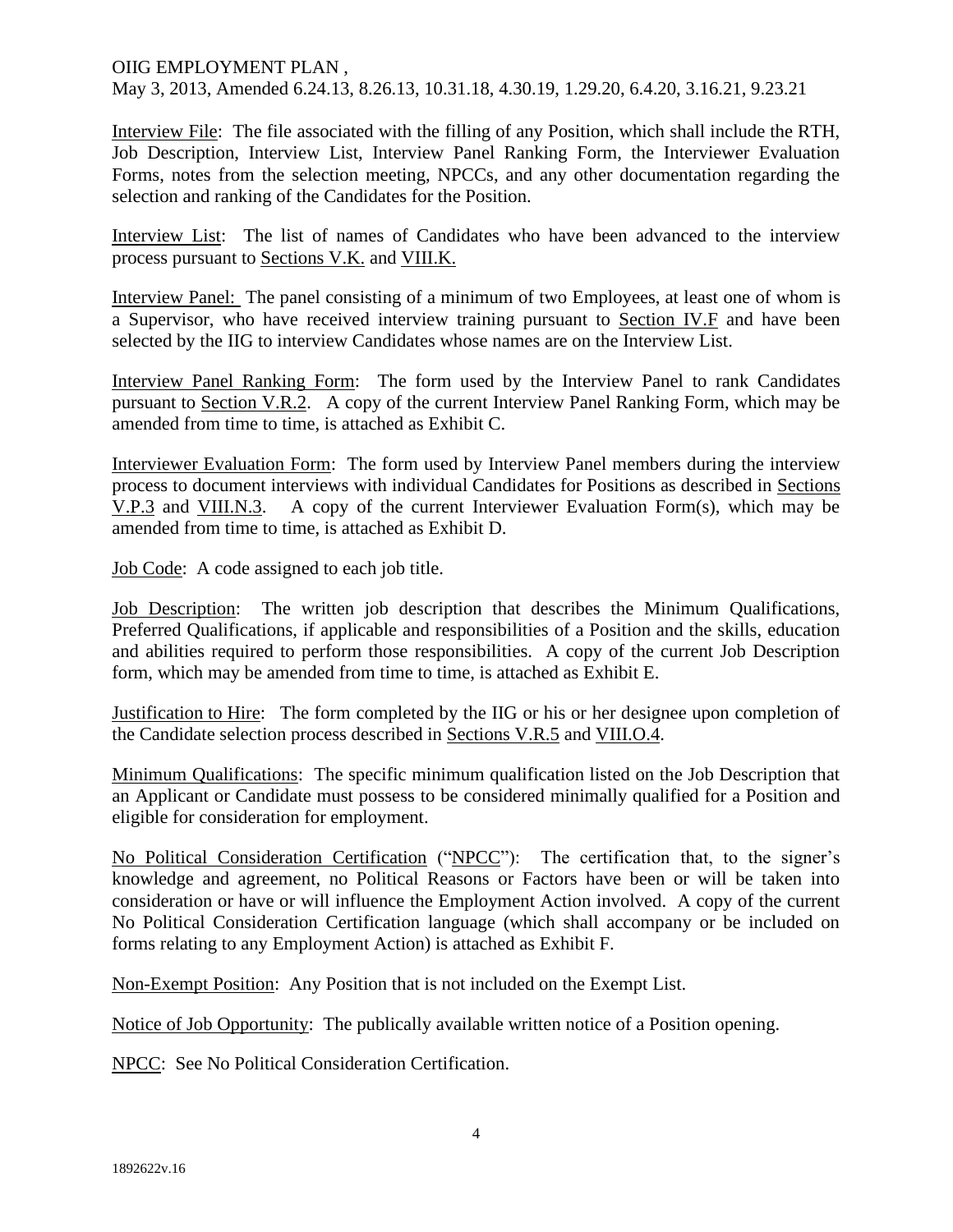Office of the Independent Inspector General of Cook County ("OIIG"): The Office of the Independent Inspector General of Cook County.

OIIG: See Office of the Independent Inspector General of Cook County.

OIIG Actively Recruited Position: A Position for which discretion and flexibility in hiring are necessary, appropriate and justifiable and the Candidate's academic credentials or accumulated experience is an important determinant for the differentiation among candidates. OIIG Actively Recruited Positions are (1) not covered by any collective bargaining agreement, (2) exempt from career service under the OIIG Policies and Procedures Manual, (3) at-will, (4) not Exempt Positions and (5) have Minimum Qualifications requiring a Bachelor's Degree or higher. OIIG Actively Recruited Positions currently include OIIG Investigator, OIIG General Counsel and OIIG Deputy Inspector General.

OIIG Employment Plan: This Employment Plan required pursuant to Section II.B. of the SRO.

OIIG Employment Plan Officer: The Employee designated by the IIG to perform all OIIG Employment Plan Officer tasks and responsibilities as described in this OIIG Employment Plan and as may be assigned from time to time.

OIIG Executive Assistant Position: A Position that reports directly to the IIG or the OIIG General Counsel and the primary duties of which include the performance of executive-level administrative services for the IIG or the OIIG General Counsel. OIIG Executive Assistant Positions are (1) not covered by any collective bargaining agreement, (2) exempt from career service, and (3) at-will.

OIIG Investigator: An Employee holding an OIIG Investigator Position.

OIIG Office Manager Position: A Position that reports directly to the IIG or the OIIG General Counsel. The primary duties of this position include all of the duties of the OIIG Executive Assistant Position and also include high level office management duties such as budget preparation and management, managing the office's case management system and handling complaint intake and referrals, and overseeing the office's hiring process and onboarding new employees. OIIG Office Manager Positions are (1) not covered by any collective bargaining agreement, (2) exempt from career service, and (3) at-will.

OIIG Senior Investigator: An Employee holding the Position of Investigator V at OIIG.

OIIG Policies and Procedures Manual: The manual of employment policies and procedures applicable to Employees, as in effect from time to time, that is developed and maintained by the IIG and includes an explanation of the requirements of and procedures to implement this OIIG Employment Plan.

Ordinances: Cook County Code of Ordinances, as amended from time to time.

Overtime: Time worked by an Employee beyond the regularly scheduled workweek for which additional compensation is earned in accordance with the OIIG Policies and Procedures Manual, any applicable CBA and/or any applicable law.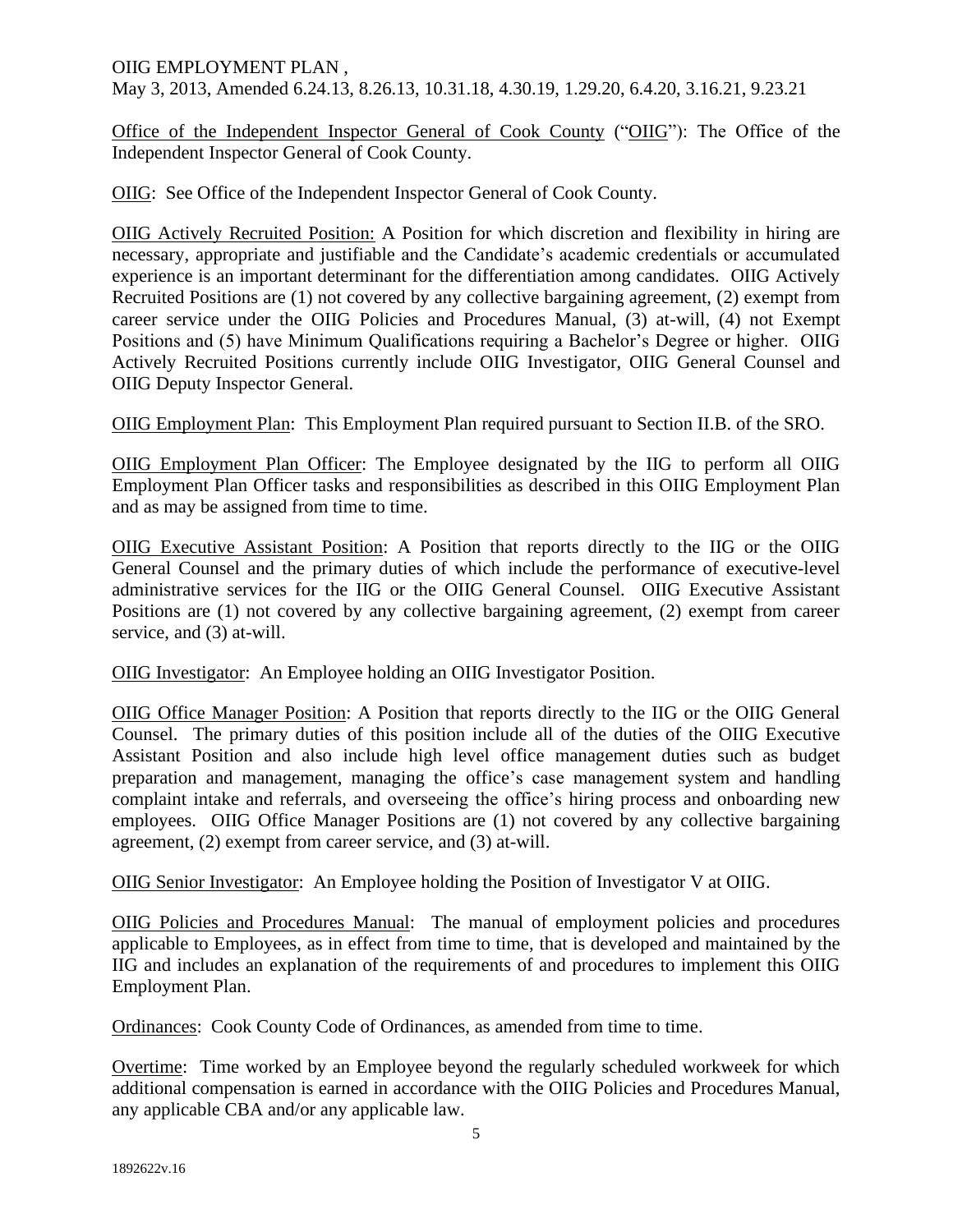May 3, 2013, Amended 6.24.13, 8.26.13, 10.31.18, 4.30.19, 1.29.20, 6.4.20, 3.16.21, 9.23.21

Performance Evaluation: A formal written review of an Employee's job-related performance.

Political Contact: Any contact of any kind whatsoever (oral or written, direct or indirect) from any Politically-Related Person or Organization regarding an Employment Action relating to any current or prospective Applicant, Candidate or Employee.

Politically-Related Person or Organization: Any elected or appointed public official or any person employed by, acting as an agent of or representing any elected or appointed public official or any political organization or politically-affiliated group.

Political Reasons and Factors: Any reasons or factors relating to political matters in connection with any Employment Action, including, but not limited to: (1) any recommendation for or against the hiring, Promotion, Transfer or the taking of any other Employment Action with respect to any Applicant, potential Applicant or County employee, from any Politically-Related Person or Organization that is not based on that Politically-Related Person's or Organization's personal knowledge of the Applicant's, potential Applicant's or County employee's skills, work experience or other job-related characteristics; (2) the fact that an Applicant, potential Applicant or County employee works or worked for a Politically-Related Person or Organization, or works or worked on a political campaign, unless related to a recommendation based on an Applicant's, potential Applicant's, or County employee's skills, work experience or other job related characteristics, (3) the fact that an Applicant, potential Applicant or County employee is or was, or is not or was not, a member of any political party or a politically related organization; (4) the fact that an Applicant, potential Applicant or County employee contributed or raised money, or provided anything of monetary value, to a Politically-Related Person or Organization, or refrained from doing so; (5) the fact that an Applicant is a Democrat or a Republican or a member of any other political party or group, or the fact that the Applicant, potential Applicant, or County employee is not a member; or (6) the fact that an Applicant, potential Applicant or County employee may express any views or beliefs on political matters.

Position: Any County employment position working within OIIG.

Preferred Qualifications: The specific preferred qualifications listed on the Job Description and reflected in the Pre-Screening Questions that an Applicant or Candidate for an Actively Recruited Position may possess and that will be considered by the Interview Review Panel in creating the Interview List pursuant to Section VIII.K.

Preliminary Eligibility List: The list of Applicants who have completed and submitted applications for a Position through ATAS and whose responses to the Disqualifying Questions indicate that they meet the Minimum Qualifications of the Position.

Prescreening Questions: Questions contained on ATAS that are designed to identify whether an Applicant possesses specific Preferred Qualifications described on the Job Description.

President: The President of the Board of Commissioners of Cook County.

Promotion: The appointment of a current Employee to a Position that is a higher grade than his or her current Position and/or that provides a higher level of responsibility or recognition.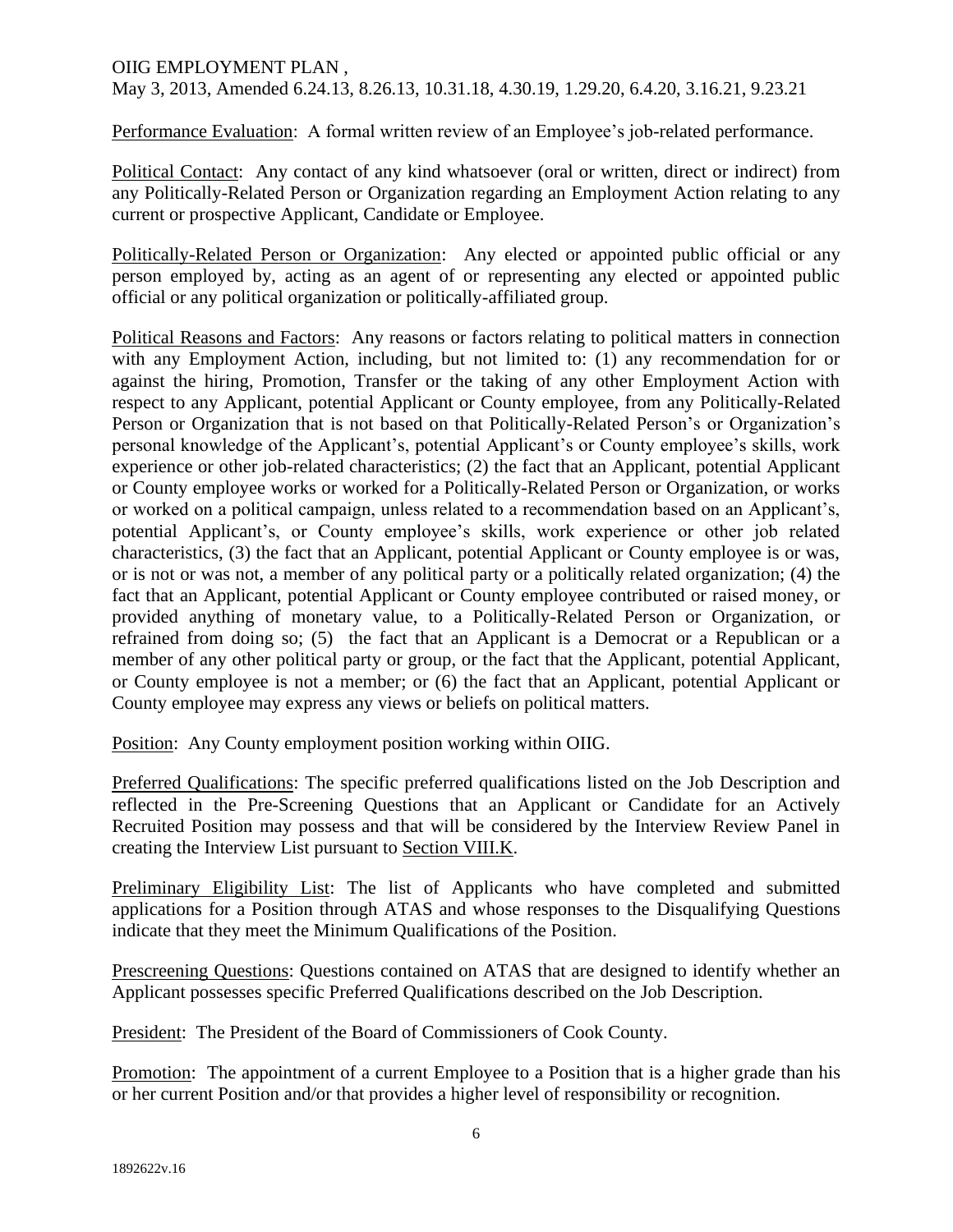May 3, 2013, Amended 6.24.13, 8.26.13, 10.31.18, 4.30.19, 1.29.20, 6.4.20, 3.16.21, 9.23.21

Promotional Position: A Position that has been identified by the IIG as offering a promotional opportunity, including an opportunity to move to a Position that is in a higher grade, to Employees because their prior experience working for OIIG is determined to be an asset to the Position.

Ranked Validated Eligibility List: The list of Candidates who have been ranked pursuant to Section V.P.3.

Recall Candidate: An individual who has been laid off from a Position and is eligible for recall in accordance with the OIIG Policies and Procedures Manual or an applicable CBA.

Reclassification: The process by which a Position is reclassified to another lower or higher classification.

Reassignment Candidate: An individual who is subject to layoff, who may transfer under the OIIG Policies and Procedures Manual or an applicable CBA to other County employment because of such layoff and who is actively employed in a Position at the time he/she is subject to layoff.

Recruiting Consultant: An outside third-party consulting company, educational institution, professional organization, individual or job search organization retained or solicited by OIIG for the purpose of recruiting Applicants for Positions.

Reinstatement Candidate: An Employee who has been on an authorized leave of absence and may seek reinstatement in accordance with the OIIG Policies and Procedure Manual or any applicable CBA, or any individual who is entitled to reinstatement pursuant to any judgment, negotiated settlement of a claim, complaint, or arbitral award.

Request to Hire ("RTH"): The form completed by the IIG or his or her designee and submitted to BHR in hard copy or through ATAS, which initiates hiring activities to fill a Position pursuant to Sections V and VIII. A current copy of the RTH, which may be amended from time to time, is attached as Exhibit G.

RTH: See Request to Hire.

SRO: See Supplemental Relief Order.

Supervisor: An Employee who, among other managerial duties, has the authority to authorize, execute or recommend any Employment Action. Supervisors currently include the IIG, OIIG General Counsel and OIIG Deputy Inspectors General.

Supplemental Relief Order ("SRO"): The Supplemental Relief Order for the County agreed to by the Board on November 29, 2006, and approved on February 2, 2007, in the Shakman Case.

Termination: The involuntary separation of an Employee from employment.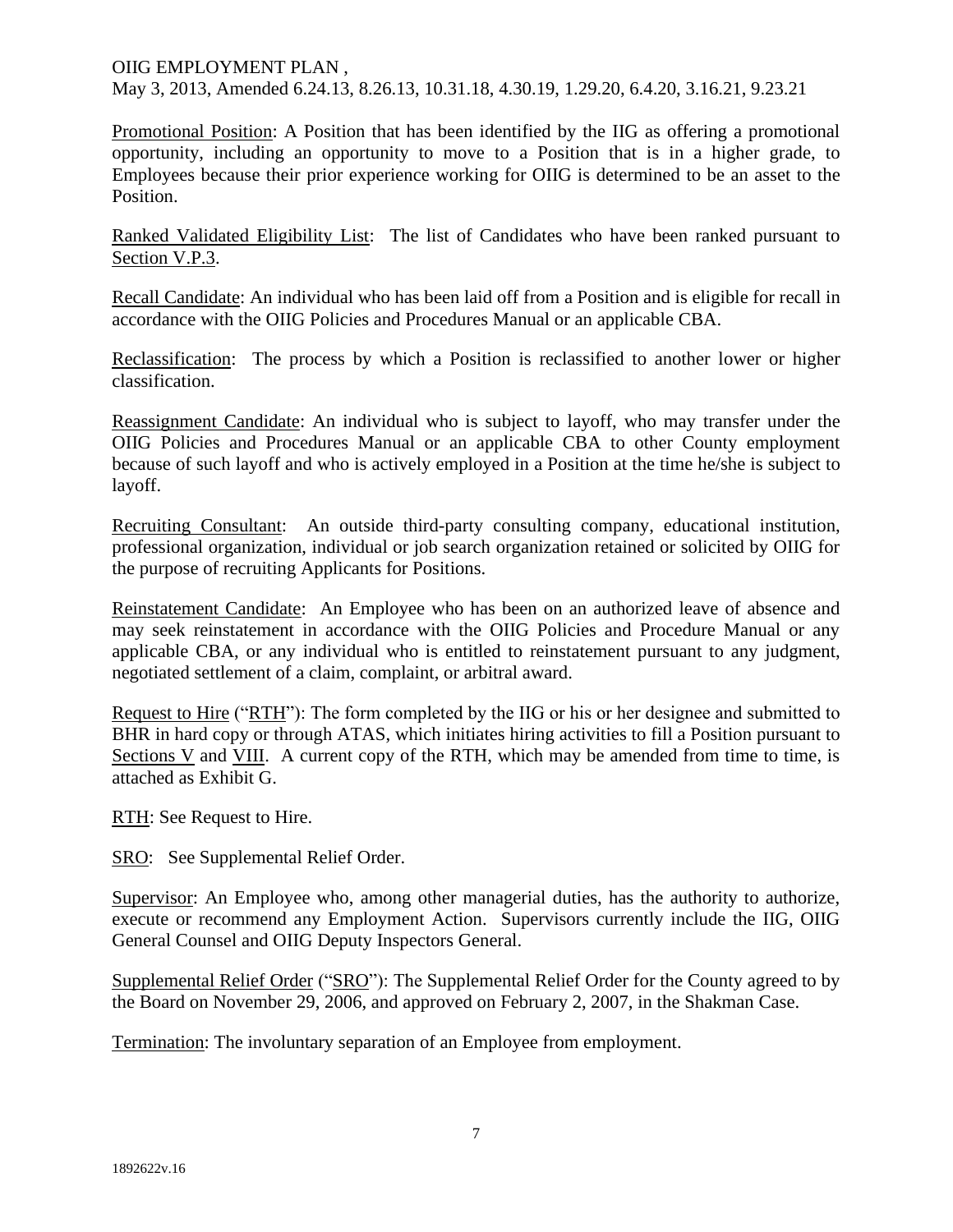Transfer: The transfer of an Employee from one assignment within OIIG to another assignment within OIIG that does not involve changing the payroll designation or the Position held by the Employee.

Transitional Assignment: The assignment given to an Employee who is scheduled to terminate his or her employment on a specified date for a period of no more than 30 days during which he or she will train the Employee who is hired to fill his or her former Position.

Unlawful Political Contact: Any contact of any kind whatsoever (oral or written, direct or indirect) from any Politically-Related Person or Organization that is intended to affect or influence, based on Political Reasons or Factors, any Employment Action involving an Applicant, Candidate or Employee applying for, being considered for, or holding a Position.

Unlawful Political Discrimination: Any positive or negative Employment Action involving an Applicant, Candidate or Employee who is applying for, being considered for or holding a Position that is based on any Political Reasons or Factors.

Upgrade: The process by which a Position is upgraded from one pay grade to a higher pay grade.

Validated Eligibility List: The list containing the names of Candidates who have been validated pursuant to Sections V.J. and VIII.I.

Written or in writing: Written or in writing in hard copy or electronically, unless otherwise indicated.

# **III. GENERAL PRINCIPLES AND COMMITMENTS APPLICABLE TO HIRING WITHIN OIIG**

OIIG will adhere to the following general employment related policies, practices and procedures with respect to Governmental Employment:

A. Commitment. OIIG will implement and adopt pro-active and transparent employmentrelated policies, practices and procedures that will prevent Unlawful Political Contacts and Unlawful Political Discrimination as required by Executive Order and Ordinances and that will further their purposes and requirements under the Enabling Ordinance. No agreement between OIIG and any other individual or entity shall provide otherwise.

B. No Employment Actions Influenced By Political Reasons or Factors. No Employment Action affecting any Employee shall be influenced by any Political Reasons or Factors.

C. Unlawful Political Discrimination Reporting. Any Employee who learns of or has a reasonable belief that Unlawful Political Discrimination has occurred or is occurring, is required to report such matter to the IIG, or to the OIIG Employment Plan Officer in the event the report involves the IIG, directly and without delay, in person and in writing. All Employees are required to cooperate fully in any investigation of such matter conducted by the IIG or the OIIG Employment Plan Officer, as applicable. Any Employee who fails to report and/or cooperate as required will be subject to disciplinary action, up to and including Termination, provided that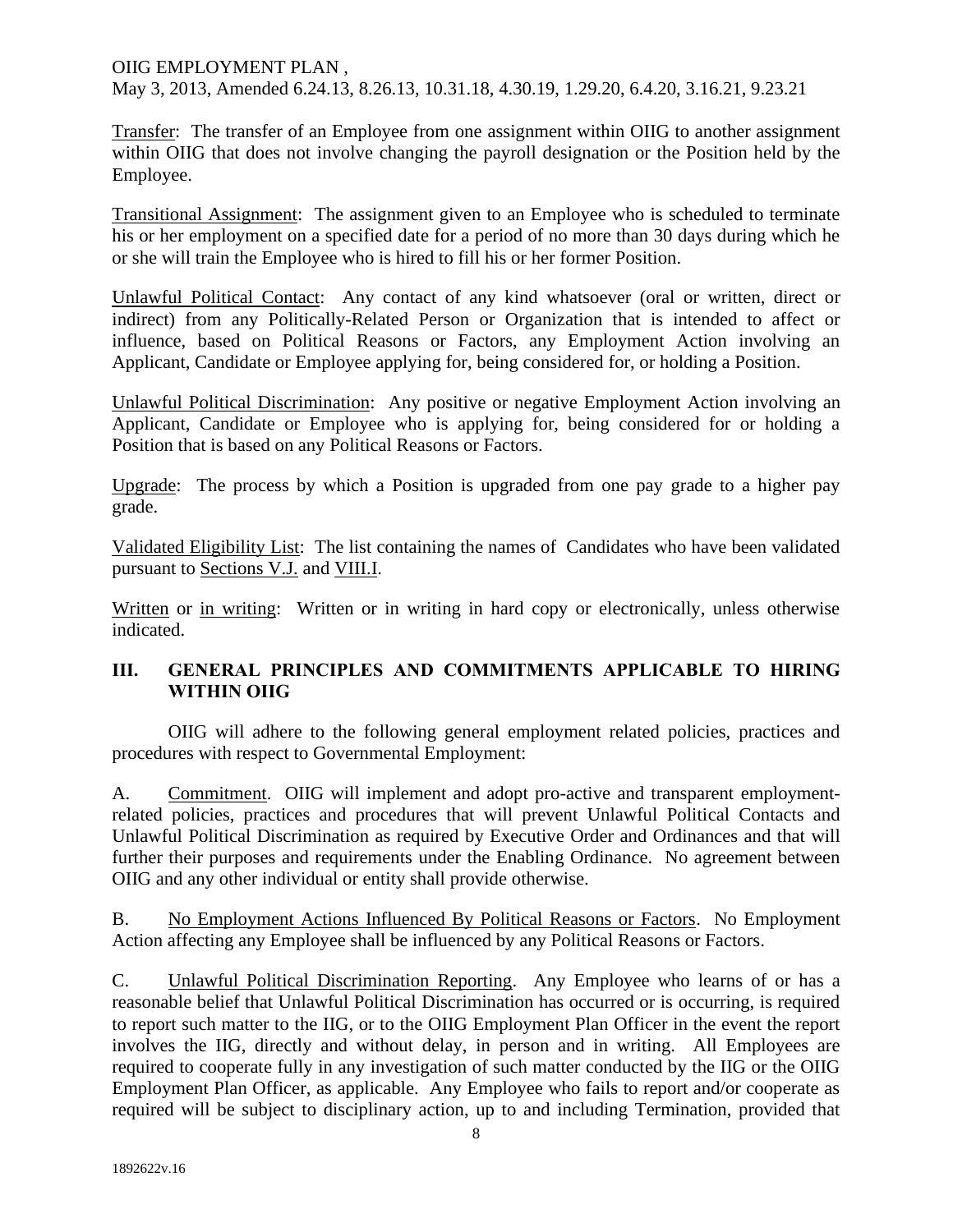such reporting and cooperation are not required if either would violate the Employee's constitutional rights. In the event the report involves an act of Unlawful Political Discrimination by the IIG, the OIIG Employment Plan Officer will refer the matter in writing to the President for further action pursuant to the terms of Section 2-290 of the Enabling Ordinance.

D. Political Contact Reporting. Any Employee (including the IIG) who receives or has reason to believe a Political Contact has occurred or is occurring is required to complete a Contact Log Reporting Form and submit it to the IIG immediately. All Employees are required to cooperate fully in any investigation of such contact conducted by OIIG. Any Employee who fails to submit a Contact Log Reporting Form and cooperate as required will be subject to disciplinary action, up to and including Termination, provided that such submission and cooperation are not required if either would violate the Employee's constitutional rights.

E. Equal Employment Opportunity. The County, including OIIG, is committed to diversity and to providing equal employment opportunity regardless of race, sex, age, religion, national origin, disability or any other legally protected status in compliance with applicable law and the Ordinances.

F. Contact by County Employees Who Are Politically-Related Persons. The President and other County employees who hold political positions or office are authorized to engage in departmental or employee reviews and inquiries as required in conjunction with their general management duties. Employees are not required to report as Political Contacts, communications with the President and other County employees who hold political positions or office that are within their respective management duties and concern the normal day-to-day operations of the County; provided that nothing in this Section III.F will affect any Employee's obligation to report Unlawful Political Discrimination.

G. No Retaliation. OIIG shall prohibit retaliation, punishment or penalty for reporting a Political Contact, initiating a complaint related to any alleged Unlawful Political Contact or Unlawful Political Discrimination, or cooperating with or assisting any other person or authority in connection with any such report or complaint.

H. OIIG Staff. OIIG shall maintain a staff of experienced and knowledgeable professionals who meet or exceed the Minimum Qualifications contained in the Job Descriptions for their Positions and who are able to fulfill OIIG's obligations under this OIIG Employment Plan and the Enabling Ordinance.

I. Use of BHR Staff. Nothing herein prohibits OIIG from fulfilling any or all of its administrative obligations under this OIIG Employment Plan by delegating some or all of them to BHR on a temporary or ongoing basis, provided BHR complies with all provisions of this OIIG Employment Plan in performing such obligations.

J. Union Relations. The County, including OIIG, respects the County's relationships with its employees' legally recognized collective bargaining representatives and the provisions of the CBAs it has negotiated with such representatives. Those relationships are governed by the Illinois Public Labor Relations Act, 5 ILCS 315, *et seq*., as amended, and this OIIG Employment Plan and the OIIG Policies and Procedures Manual will be construed and administered consistent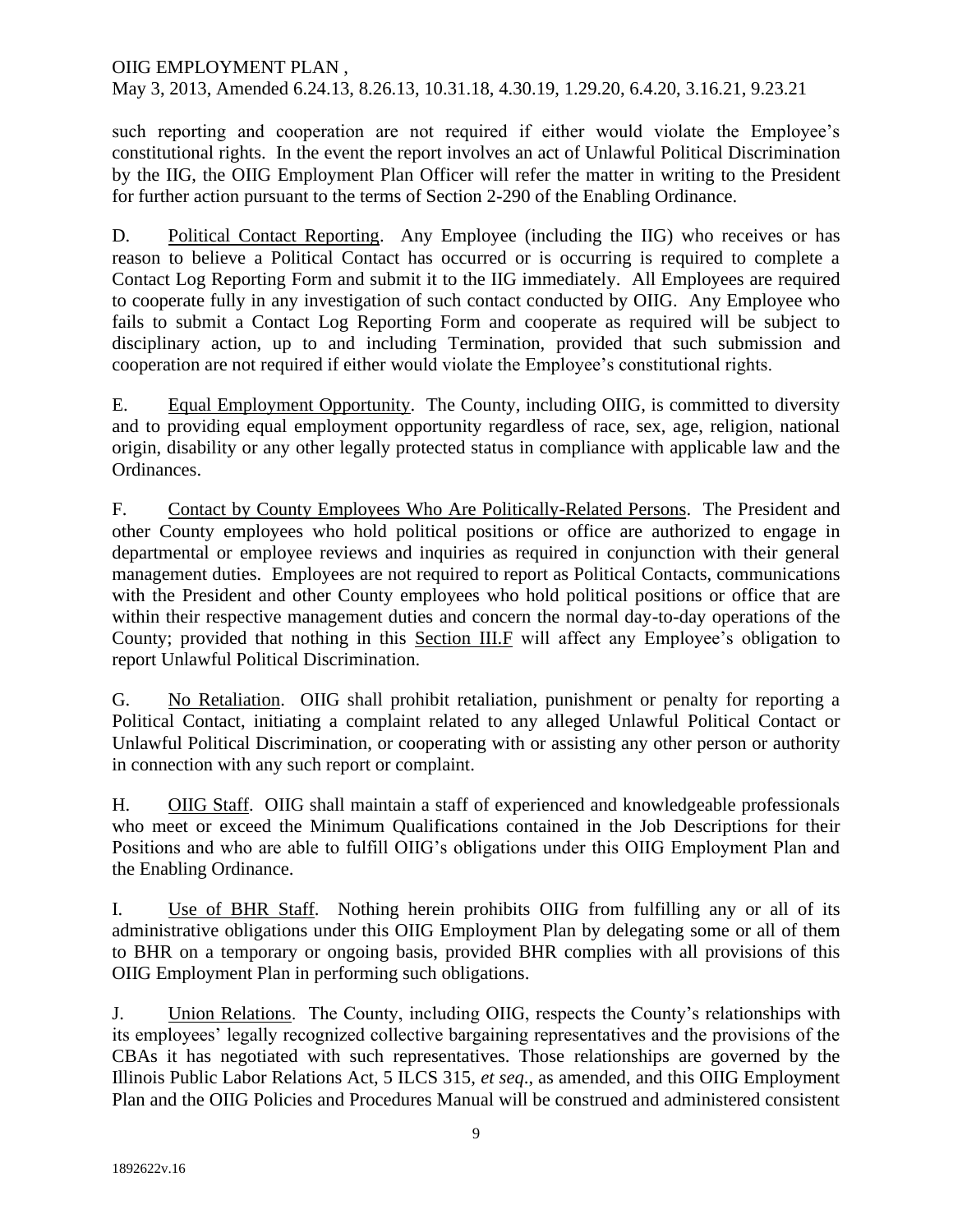with that Act to the extent that the construction or administration does not conflict with the United States Constitution or federal civil rights laws. If a CBA is in conflict with the language in this OIIG Employment Plan or the OIIG Policies and Procedures Manual, the language in the CBA will govern provided it does not permit or involve the use of any Unlawful Political Contact or Unlawful Political Discrimination or otherwise conflict with OIIG's responsibilities under the Enabling Ordinance and this OIIG Employment Plan

K. No Political Consideration Certification. All Employees will be required to sign, in hard copy or electronically, as applicable, a NPCC whenever they initiate or are involved in any Employment Action. Such NPCC shall be incorporated into all applicable forms and ATAS as described in this OIIG Employment Plan.

L. Interpretation of this OIIG Employment Plan. All portions and provisions of this OIIG Employment Plan will be interpreted as being in furtherance of the above principles and commitments, as well as Ordinances and Executive Order.

M. Changes to OIIG Employment Plan. This OIIG Employment Plan may be amended only as follows:

1. No portion of this OIIG Employment Plan may be amended in a manner that would compromise or conflict with OIIG's commitment in Section III.A.

2. The IIG may from time to time amend this OIIG Employment Plan following written notice of any proposed changes to this OIIG Employment Plan to the OIIG Employment Plan Officer. The OIIG Employment Plan Officer shall be given an opportunity to review and comment on the proposed amendment prior to implementation. If the OIIG Employment Plan Officer objects to the change, he or she must do so in writing within five (5) business days and submit the same to the IIG. The IIG and the OIIG Employment Plan Officer will then meet to discuss the matter. The decision of the IIG on any proposed change to this OIIG Employment Plan will be final. Proposed changes to this OIIG Employment Plan will be implemented no sooner than ten (10) business days from either the date the OIIG Employment Plan Officer was provided notice of the proposed changes or the date the IIG and the OIIG Employment Plan Officer meet to discuss any objections to the proposed changes, whichever is later. All changes to this OIIG Employment Plan will be posted on the OIIG website. If the OIIG Employment Plan Officer objects to the proposed change and the IIG elects to implement the change despite such objection, the written objection of the OIIG Employment Plan Officer shall also be posted on the OIIG website.

#### **IV. GENERAL PRINCIPLES AND RESPONSIBILITIES RELATED TO BHR AND OIIG**

The IIG is responsible for initiating, directing, coordinating and overseeing the human resources processes, policies and procedures of OIIG relating to Employment Actions involving Employees. At present, the OIIG will perform, or delegate to BHR, the following responsibilities: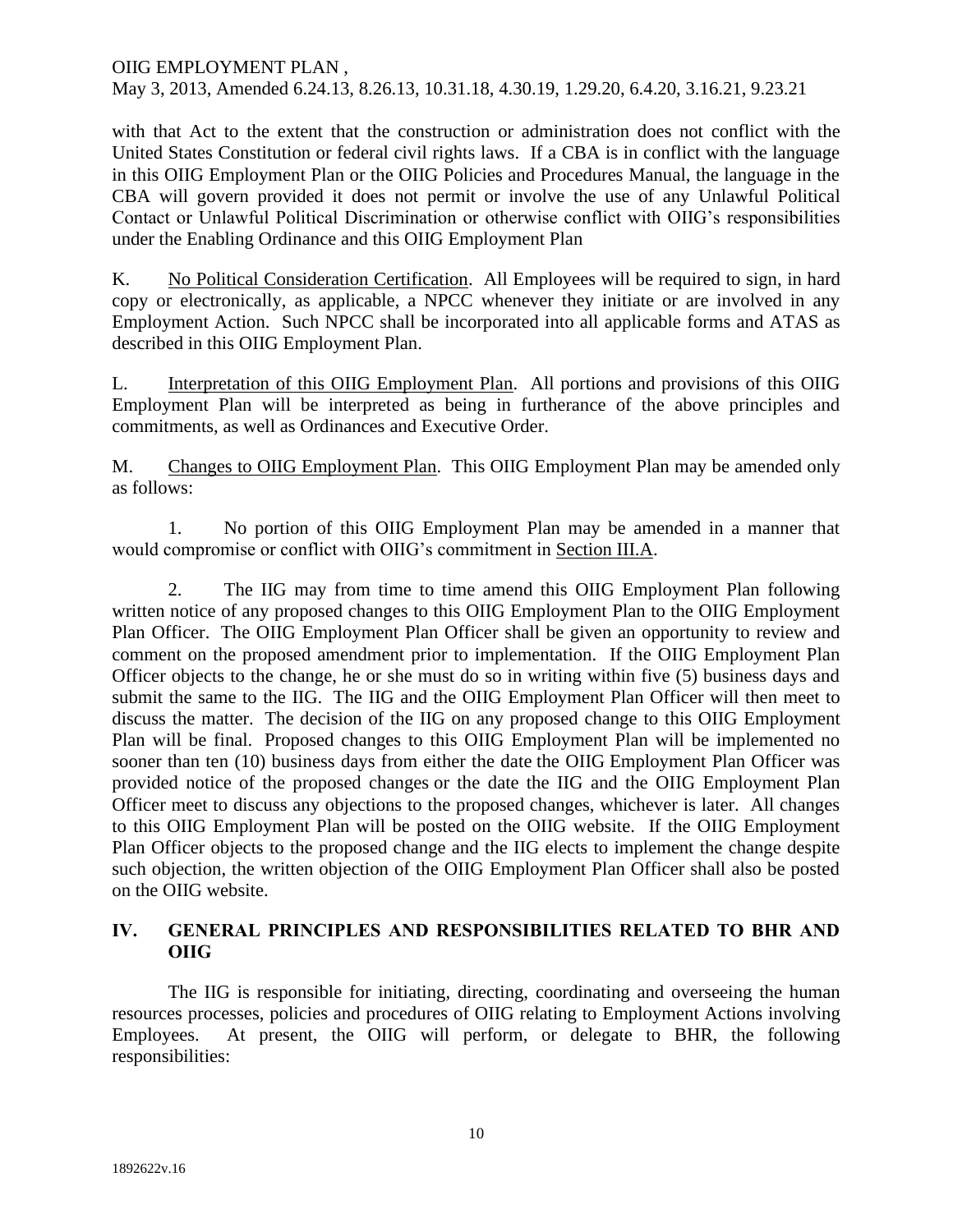May 3, 2013, Amended 6.24.13, 8.26.13, 10.31.18, 4.30.19, 1.29.20, 6.4.20, 3.16.21, 9.23.21

A. OIIG Policies and Procedures Manual. The OIIG Policies and Procedures Manual shall at all times be consistent and in compliance with and effectuate all provisions of this OIIG Employment Plan and the Enabling Ordinance. The IIG may revise and update the OIIG Policies and Procedures Manual provided the IIG will send a copy of the proposed revision or update to the OIIG Employment Plan Officer for comment and approval. The IIG or his or her designee will post any revised and updated version of this OIIG Employment Plan and the OIIG Policies and Procedures Manual on OIIG website immediately.

B. Quarterly Report. OIIG, with the assistance of BHR, will prepare and post quarterly reports on OIIG's website listing the total number of hires, Promotions, Transfers and Terminations involving Employees during the preceding three month period, including: (1) the number and type of each such Employment Action; (2) the dates of each Employment Action; (3) the title of the Position; and (4) whether such Employment Action was pursuant to a posted or emergency hire.

#### C. OIIG Employment Plan Officer.

1. Responsibilities. The IIG will appoint an Employee to serve as the OIIG Employment Plan Officer whose responsibilities will include, but not be limited to: (a) overseeing compliance with this OIIG Employment Plan; (b) accepting complaints related to OIIG Employment Actions and this OIIG Employment Plan; (c) taking appropriate steps to evaluate, eliminate, remedy and report instances of Political Contacts and Unlawful Political Discrimination; (d) implementation of training programs and preparing training materials; and (e) reviewing the OIIG Policies and Procedures Manual. The OIIG Employment Plan Officer will also issue semi-annual reports every March 15 and September 15 to the President and the IIG describing his or her activities during the prior six months, including, but not limited to: (i) auditing activities as required by this OIIG Employment Plan; (ii) any violations of the OIIG Employment Plan discovered; (iii) any remedial actions recommended; and (iv) any corrective action taken by the IIG to address the violations. The OIIG Employment Plan Officer's semiannual reports shall be posted on the OIIG website. Nothing shall prohibit the OIIG Employment Plan Officer from performing other duties on behalf of the OIIG in addition to those in this OIIG Employment Plan as long as they do not interfere with his or her duties as the OIIG Employment Plan Officer.

2. Reporting. The OIIG Employment Plan Officer will be a Non-Exempt Position reporting to the IIG and will operate with the requisite independence and specific responsibilities set forth in the Job Description and in accordance with this OIIG Employment Plan.

3. Termination. The OIIG Employment Plan Officer will be an employee of the County and will not be subject to career service. The OIIG Employment Plan Officer shall serve at the pleasure of the IIG, subject to 90 days prior written notice of termination or 90 days salary continuation in the event of involuntary Termination for other than cause.

D. Supervisor Training. The IIG or his or her designee will provide comprehensive mandatory training for all Supervisors to ensure they are aware of and knowledgeable about this OIIG Employment Plan, the OIIG Policies and Procedures Manual and Unlawful Political Discrimination. All Supervisors will receive such training no later than 90 days following their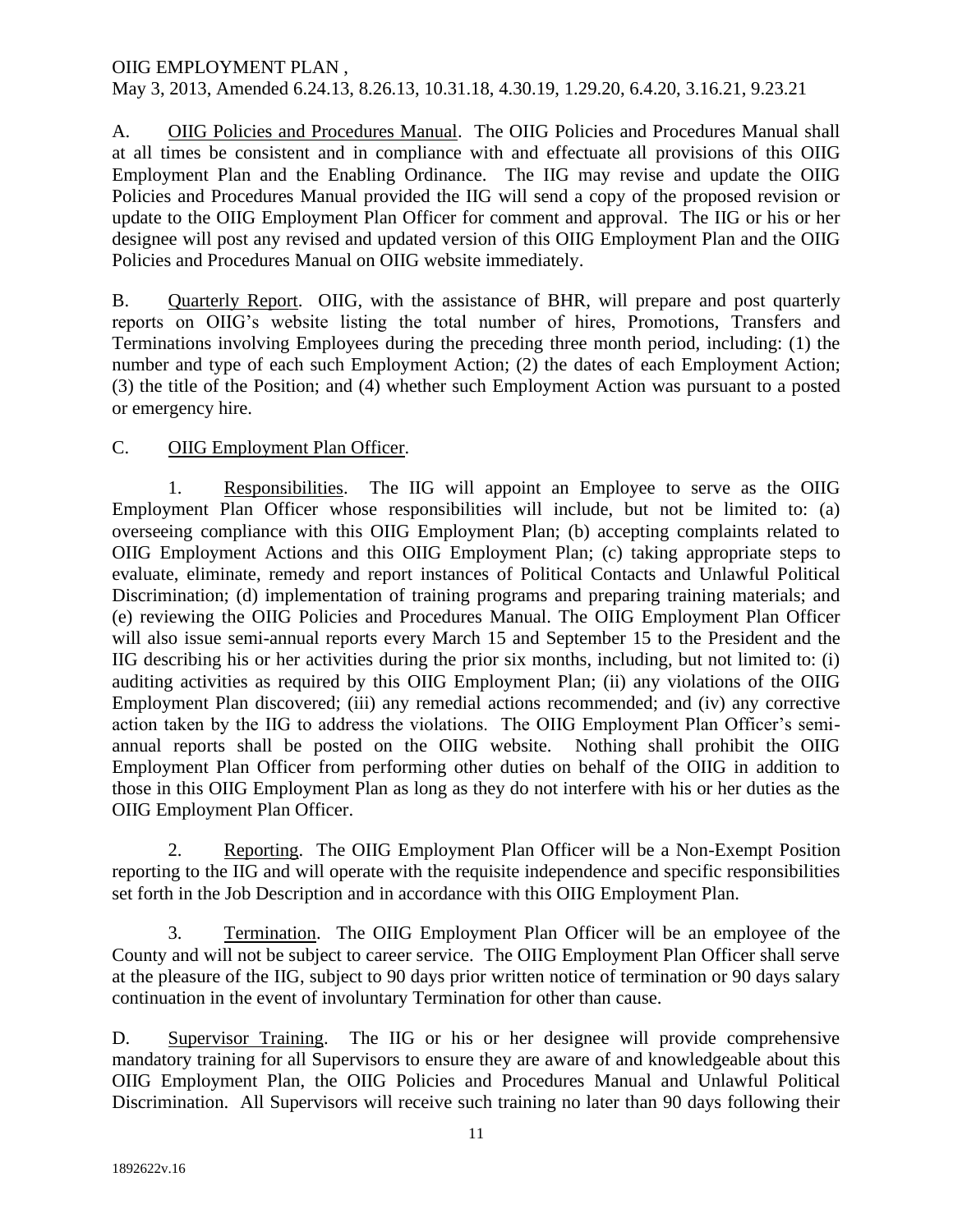appointment as a Supervisor and no less frequently than annually thereafter. The IIG or his or her designee will continue to provide ongoing training to supervisors regarding changes to this OIIG Employment Plan and OIIG Policies and Procedures Manual as necessary.

E. Employee Training. The IIG or his or her designee will conduct comprehensive mandatory training of all Employees to ensure they are aware of and knowledgeable about this OIIG Employment Plan, the OIIG Policies and Procedures Manual and Unlawful Political Discrimination. All Employees will receive such training no later than 90 days following the beginning of employment and no less frequently than annually thereafter. The IIG or his or her designee will continue to provide ongoing training to Employees regarding changes to this OIIG Employment Plan and OIIG Policies and Procedures Manual as necessary.

F. Application Validation Panel and Interview Panel Member Training. The IIG or his or her designee will conduct mandatory comprehensive training of all Employees who are eligible to review and validate applications and/or interview Candidates for any Position. This training will cover proper validation protocols and interviewing conduct, techniques and requirements, as well as the prohibition of Unlawful Political Contacts and Unlawful Political Discrimination. Receipt of such training must be certified in writing and the certification placed in such Employees' personnel files. The IIG or his or her designee shall maintain a list of all Employees who have been certified as completing such training. Only Employees who have been certified will be eligible to participate in any Application Validation Panel or Interview Panel.

G. Access to Information Regarding Applicants. The IIG or his or her designee will take steps to ensure that no information about any Applicant or Candidate is available to or shared with any party unless he or she is specifically authorized to receive such information.

H. Review of Job Descriptions. All Job Descriptions must include a list of all Minimum Qualifications and Preferred Qualifications, if applicable, and they must be accurate and readily available to the public. Accordingly, the IIG or his or her designee, with assistance from BHR, shall: (1) review the Job Description for each Position for which a RTH will be submitted to ensure that it is accurate and reflects the current duties and Minimum Qualifications necessary to perform the job and (2) update and revise any such Job Description that is not accurate.

I. Violations of the Employment Plan. If any Employee becomes aware of or receives a complaint that involves an allegation of a violation of this OIIG Employment Plan or the OIIG Personnel Rules in connection with an Employment Action, the Employee shall refer the complaint to the OIIG Employment Plan Officer. The OIIG Employment Plan Officer shall do the following:

1. Allegations Against the IIG. In the event the complaint involves an act by the IIG, the OIIG Employment Plan Officer will refer the matter in writing to the President for further action pursuant to the terms of Section 2-290 of the Enabling Ordinance.

2. OIIG Employment Plan Officer Investigation. The OIIG Employment Plan Officer shall investigate any matter not involving an act by the IIG. Such investigation shall include, but not be limited to, a review of all relevant documents and interviews with witnesses.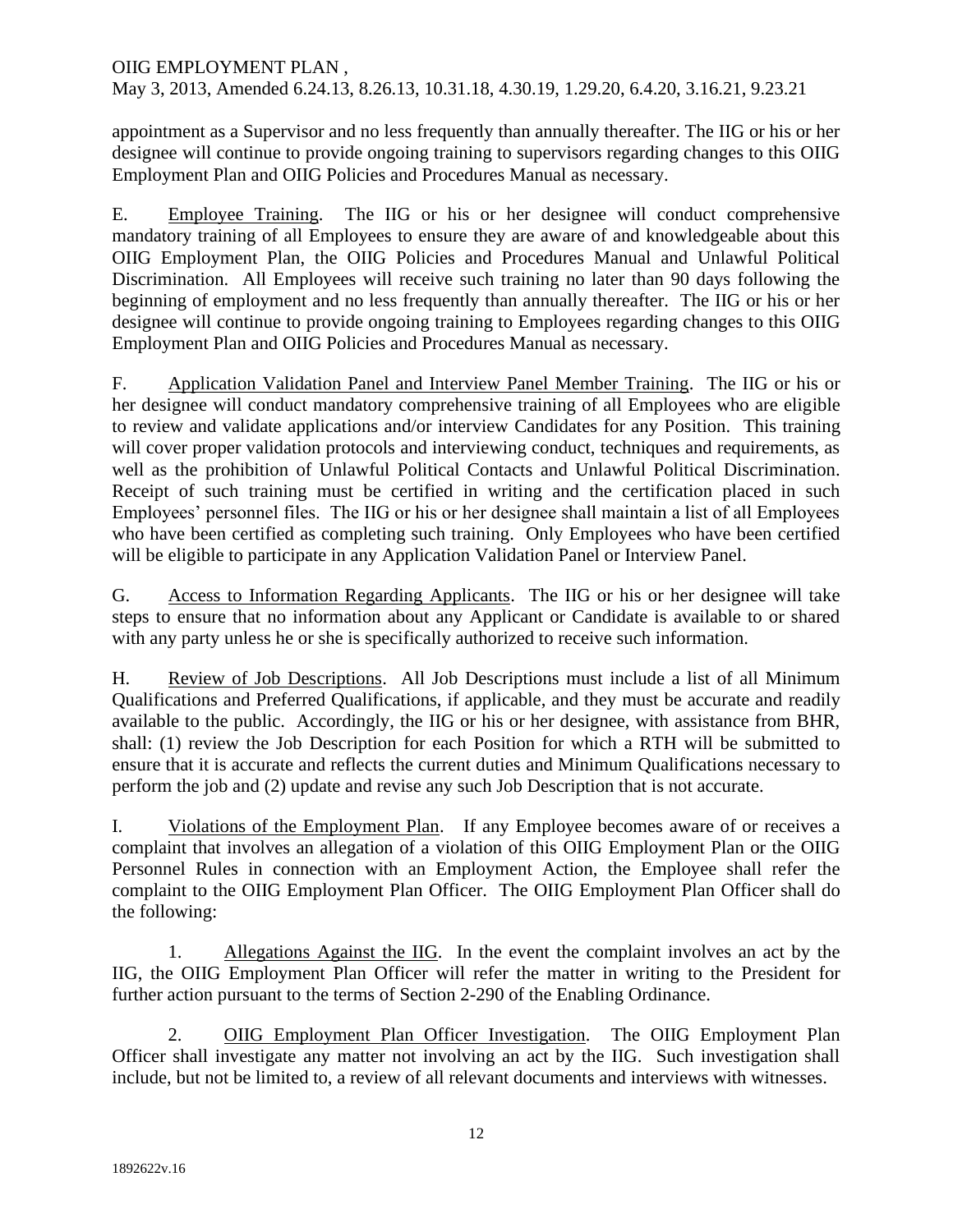May 3, 2013, Amended 6.24.13, 8.26.13, 10.31.18, 4.30.19, 1.29.20, 6.4.20, 3.16.21, 9.23.21

3. Preparation of Incident Report. Upon conclusion of his or her investigation, the OIIG Employment Plan Officer shall prepare an Incident Report, which shall include the following:

a. A description of the complaint and any other information pertinent to the investigation;

b. A description of any violation of or non-compliance with this OIIG Employment Plan or the OIIG Personnel Rules discovered or a confirmation that no violation or noncompliance was discovered;

c. A recommendation either that no action be taken or that a specific corrective action be taken, and a full explanation of the basis for such recommendation; and

d. Such other information as the OIIG Employment Plan Officer may deem relevant to the investigation or resulting recommendations.

4. Submission of Incident Report to the IIG. The OIIG Employment Plan Officer shall submit a copy of the Incident Report to the IIG for review. The OIIG Employment Plan Officer shall maintain a copy of the Incident Report in his or her files.

5. Preparation of Redacted Incident Report. The OIIG Employment Plan Officer shall prepare a Redacted Incident Report for the public. The OIIG Employment Plan Officer shall redact from the Incident Report the names of any informants, complainants, witnesses and persons investigated, except to the extent necessary to implement the proposed recommendations. The OIIG Employment Plan Officer may also redact from the Incident Report all information that is protected by statute or other applicable law or privilege (e.g., Health Insurance Portability and Accountability Act of 1996, law enforcement privilege, etc.).

6. Review of Incident Report and Preparation of IIG Report. If the Incident Report finds that no violation occurred, the IIG shall file the Incident Report and no IIG Report will be required. If the Incident Report contains a finding of violation of or non-compliance with this OIIG Employment Plan or includes a recommendation of corrective action, the IIG shall review the Incident Report and prepare an IIG Report (a) confirming implementation of the OIIG Employment Plan Officer's recommended action, or (b) explaining why the recommended action was not implemented and describing the alternative action the IIG has elected to take and the specific reasons for such alternative action. The IIG may suspend or terminate the hiring process (if applicable) and impose other remedial actions pending receipt of the Incident Report and the IIG Report.

7. Availability of Reports. A redacted Incident Report and the IIG Report shall be made available to the public upon request to the OIIG Employment Plan Officer made in person, via e-mail, or by mail. The OIIG Employment Plan Officer will provide the requested Incident Report and/or the IIG Report in the same manner as requested within 10 days of the request. OIIG will place notice of such availability and procedure for requesting reports on its website. Redacted Incident Reports and IIG Reports that are available to the public shall not include any names or other personally-identifiable information. The OIIG Employment Plan Officer shall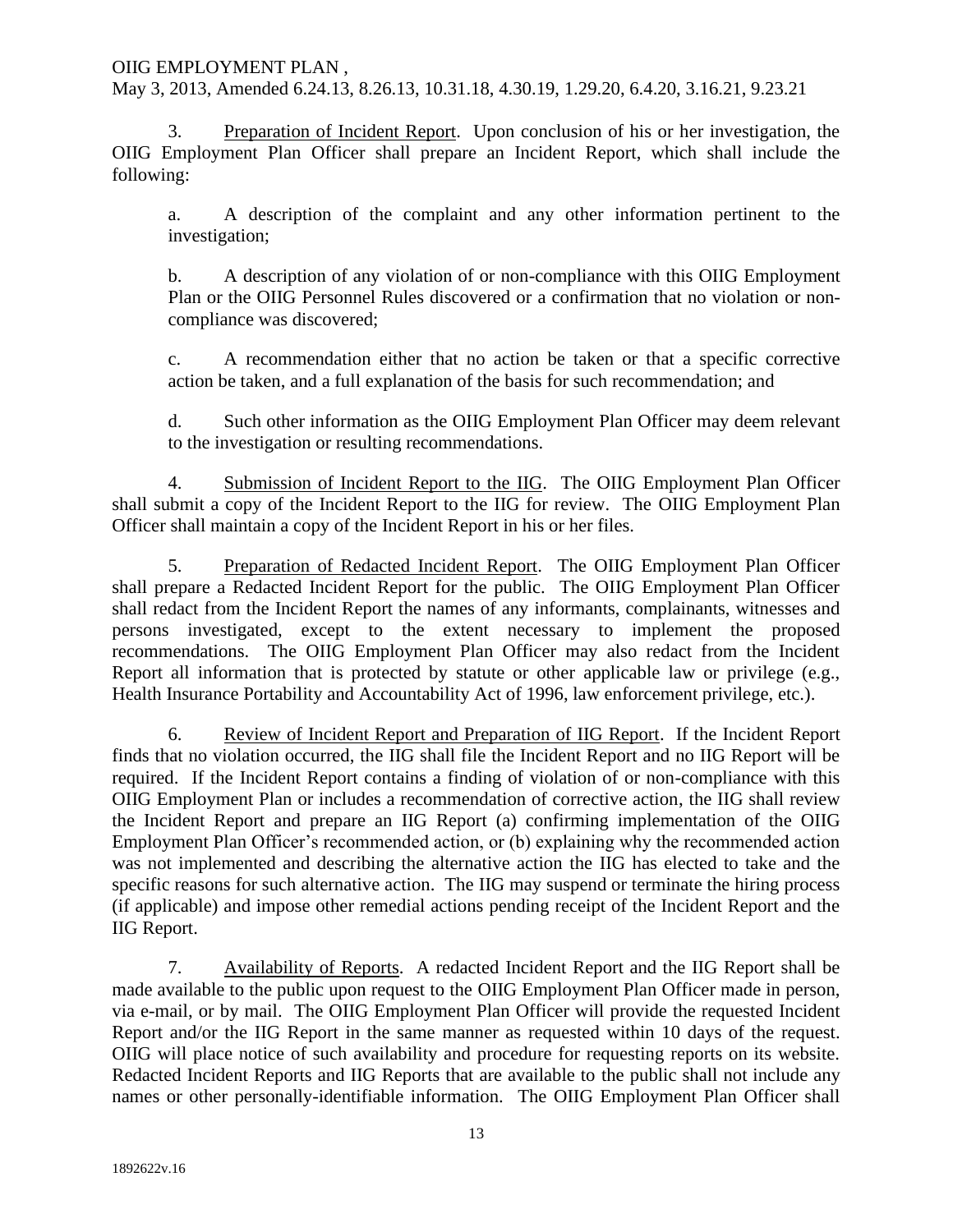redact from the IIG Report the names of any informants, complainants, witnesses and persons investigated, and all information that is protected by statute or other applicable law or privilege (e.g., Health Insurance Portability and Accountability Act of 1996, law enforcement privilege, etc.) prior to releasing the IIG Report to the public.

J. Recordkeeping. OIIG will keep Interview Files for a minimum of three years following the date of Notice of Job Opportunity posting, unless longer retention is required by law or any applicable CBA. OIIG will also keep personnel files for Employees for a minimum of three years after the date the applicable Employee is no longer employed by OIIG, or longer, if required by law or under any applicable CBA.

K. General Principles and Responsibilities Related to ATAS. The implementation and use of ATAS by OIIG and BHR, where applicable, shall be in compliance with OIIG's commitments and obligations under this OIIG Employment Plan, as well as the Executive Order and Ordinances and as follows:

1. Training. The IIG or his or her designee shall develop written training program and provide on-site training for Supervisors and all other Employees who will have access to and use ATAS, and will provide expertise to respond to questions as needed.

2. NPCC. All Employees who have access to and use ATAS will be required to execute an electronic NPCC when taking any Employment Action using ATAS.

3. Monitoring of ATAS Activities. The IIG or his or her designee will have full and continual access to review all hiring activities of Employees using ATAS in order to assure policies and procedures are being followed and to assist in any investigation of violations.

L. Complaint Line. OIIG will post the hotline telephone number of OIIG at all places where individuals apply for employment with OIIG, on its bulletin boards, and on OIIG's website. OIIG will include a link to OIIG's hotline on its website. The hotline will allow individuals to call OIIG on an anonymous or credited basis.

# **V. GENERAL HIRING PROCESS**

Except as specifically provided in this OIIG Employment Plan and the Enabling Ordinance, the following General Hiring Process applies to all Applicants and Candidates for employment in OIIG, as well as all Employees.

A. Recruitment. OIIG will take steps to assure that all recruitment efforts are conducted in a manner that maximizes the pool of Applicants and avoids any Unlawful Political Contacts or Unlawful Political Discrimination, including, but not limited to, the following:

1. Job Postings. All Positions which OIIG is seeking to fill will be posted in highly visible areas at BHR Headquarters, on OIIG and County websites, and on ATAS. Positions may also be posted at locations required by any CBA and at educational institutions, professional organizations, labor organizations, professional publications, online job posting sites, and other appropriate locations in order to generate a large pool of qualified Applicants.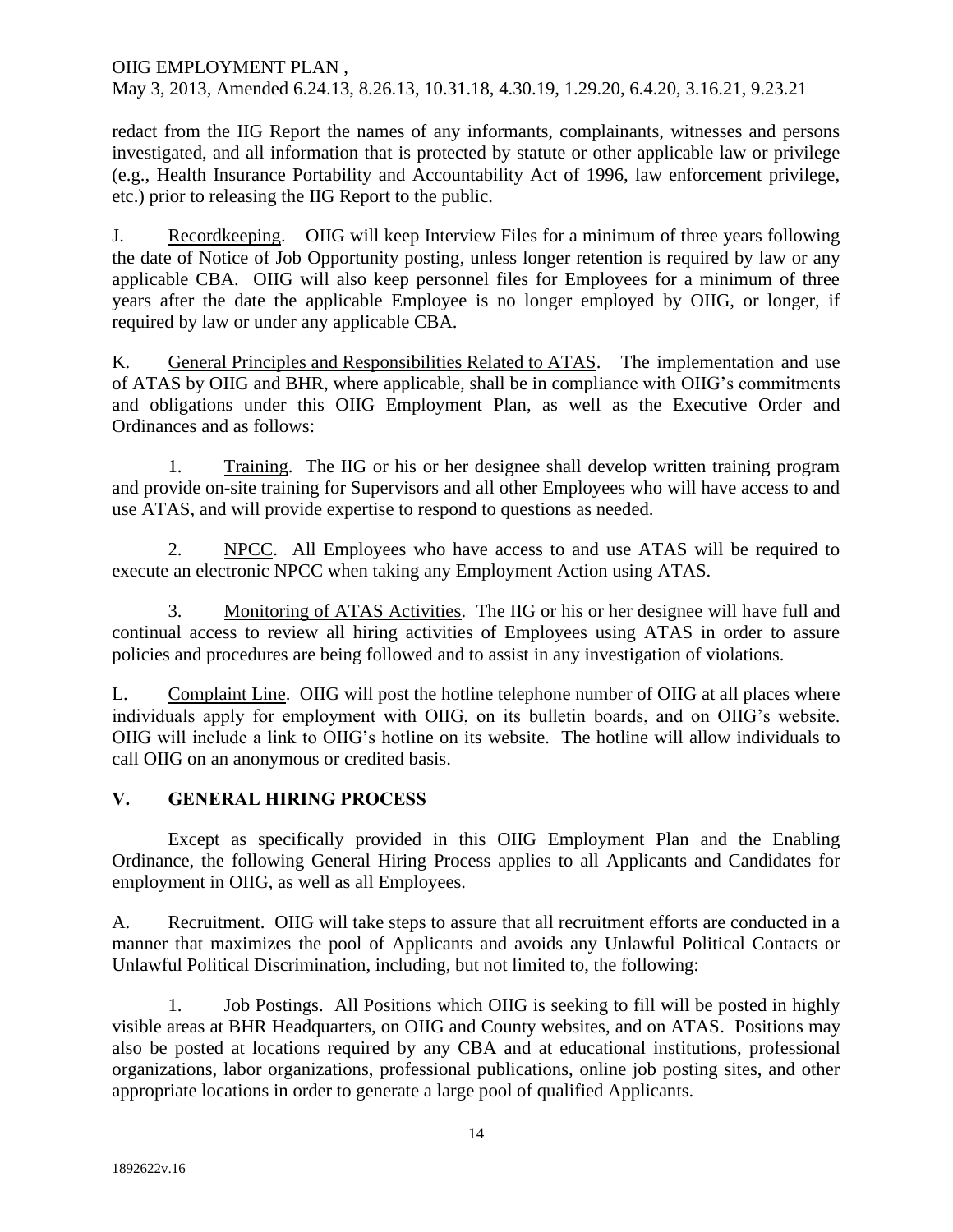2. Recruiter Training. All Employees who engage in any recruitment activity will receive training from OIIG in proper recruitment practices that comply with this OIIG Employment Plan prior to engaging in any recruitment activity. Such training will be certified in writing by the IIG or his or her designee and included in the Employees' personnel files. Employees who send notifications of postings to or solicit applications from schools, professional organizations or community organizations shall not be considered as engaging in recruitment activities for purposes of this OIIG Employment Plan.

3. Recruitment Event Participation. Employees who have received recruiter training as required in Section V.A.2 may engage in recruitment activities and participate in recruiting events, including, but not limited to, job fairs, school sponsored campus recruitment events, professional organization employment programs and community based employment programs. Employees involved in recruiting shall advise all recruitment sources and event attendees that OIIG does not hire or accept recommendations for Positions based on Political Reasons or Factors and that all applications for employment with OIIG must be submitted through ATAS.

B. Requests to Hire. The IIG or his or her designee shall submit a RTH to BHR for each Position vacancy in accordance with the following:

1. Submission of RTH. The IIG or his or her designee will prepare a RTH, including written justifications for filling or creating the Position, and submit it to BHR, with a copy to the OIIG Employment Plan Officer. The IIG shall submit a RTH only when a Position has been budgeted, and the IIG or his or her designee will confirm the Position has been budgeted with the County's Budget and Management Services Director.

2. Current Job Description. The IIG or his or her designee will submit a Job Description containing a list of all Minimum Qualifications and Preferred Qualifications, if applicable, to BHR with the RTH. If no Job Description exists, there is a material alteration of the previous Job Description for the Position, or the existing Job Description is not accurate, the IIG or his or her designee will draft a new or updated Job Description that accurately reflects the requirements of the Position. The IIG or his or her designee shall also send copies of all existing, new and updated Job Descriptions to the OIIG Employment Plan Officer. The Chief of BHR or his or her designee may assist the IIG or his or her designee in preparing the Job Description as well as assure it complies with the County's policies regarding the content and format of Job Descriptions.

C. Recommendations. The following will apply to the submission and consideration of certain recommendations involving individuals being considered or applying for any Position:

1. Prohibited Contacts. Except as provided in Section V.C.2, no Politically Related Person or Organization or any County employee, including any Employee, may contact any Employee involved in any Employment Action to influence such Employment Action unless he or she is an authorized participant in the Employment Action.

2. Permitted Recommendations. The prohibitions of Section V.C.1 do not limit the right of any citizen, including any Politically-Related Person or Organization or any County employee, including any Employee, to submit a written recommendation not based on Political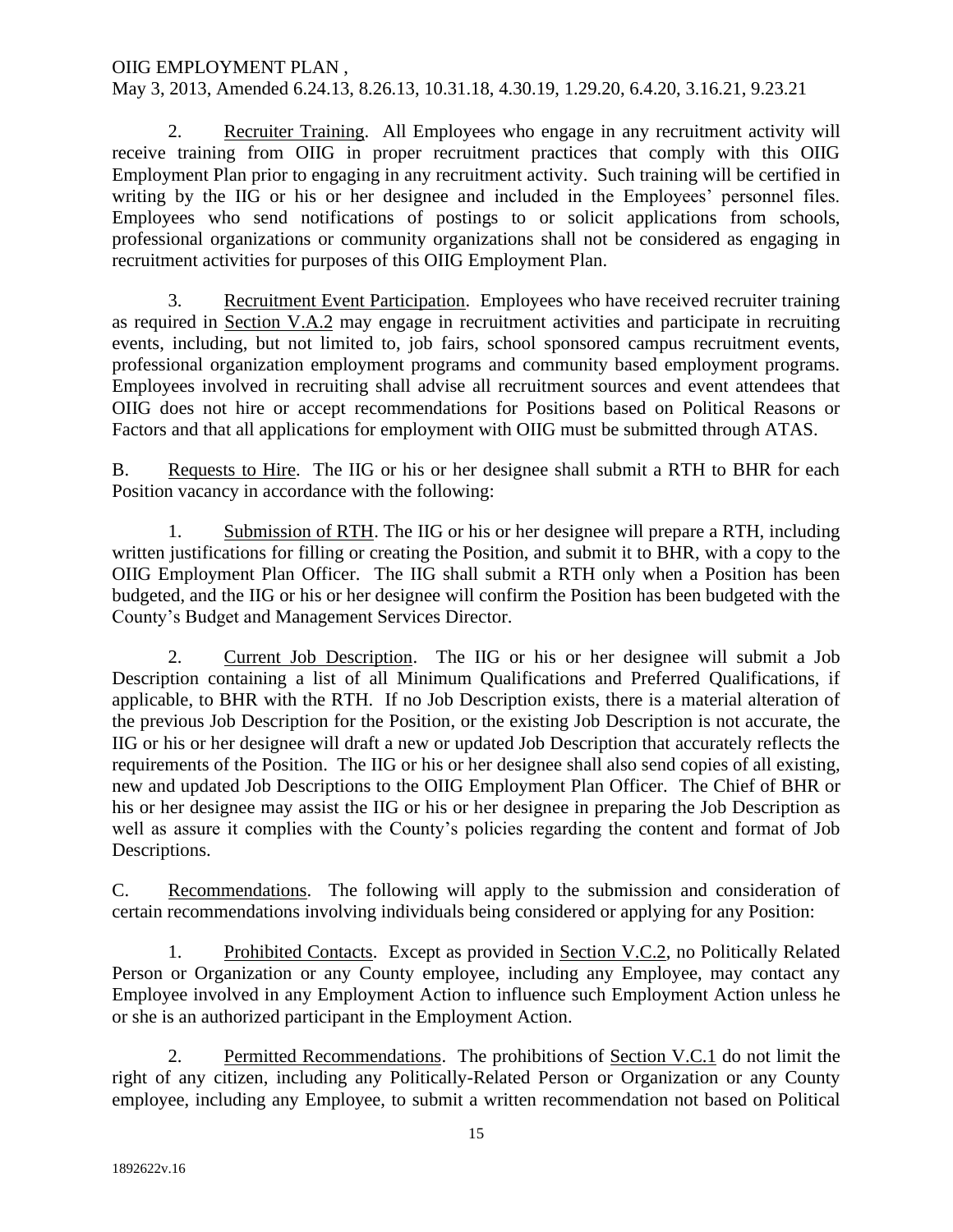May 3, 2013, Amended 6.24.13, 8.26.13, 10.31.18, 4.30.19, 1.29.20, 6.4.20, 3.16.21, 9.23.21

Reasons or Factors on behalf of any individual applying for any Position where such recommendation is based on such person's personal knowledge of the individual's work, skill, experience or other job-related qualifications.

3. Reporting of Political Contacts. All Political Contacts for any Applicant, Candidate or Employee shall be reviewed by the IIG or his or her designee for compliance with this Section V.C and shall be recorded on a Contact Log Reporting Form and be included on the Contact Log. The IIG shall forward copies of all Contact Log Reporting Forms and written recommendations made by any Politically-Related Person or Organization to the OIIG Employment Plan Officer.

4. IIG Determinations. The IIG shall act in accordance with his or her authority in determining the appropriate steps to be taken in response to any Political Contact. Those recommendations determined not to be based on Political Reasons or Factors shall be included in the individual's employment file in the event the individual is selected for employment. Those recommendations deemed based on Political Reasons or Factors will be subject to remedial action in accordance with the Enabling Ordinance.

D. Preparation of Notice of Job Opportunity and ATAS Posting. The Notice of Job Opportunity shall be prepared in accordance with Section V.D of the County Employment Plan: provided the IIG, rather than the Chief of BHR, shall confirm the accuracy of the job description and the presence of all required contents of the notice.

E. Posting of Notice of Job Opportunity. All Notices of Job Opportunity will be posted on ATAS by BHR in compliance with Section V.E of the County Employment Plan.

F. Submission of Applications. All applications for Positions must be submitted through ATAS. Any individual who does not complete the online application for the Position through ATAS will be considered ineligible for the Position, and his or her name will not be included on the Eligibility List.

G. Permitted Contacts from Applicants. Applicants may contact BHR or OIIG with any questions they may have with respect to the application process. Applicants with disabilities shall be given an opportunity to request an accommodation during the application process.

H. Application Screening. Each Applicant will be required to respond to all Disqualifying Questions and any applicable Prescreening Questions on ATAS. Applicants whose responses indicate they do not have all of the Minimum Qualifications will not be considered eligible for the Position. The same Disqualifying Questions and Prescreening Questions will be asked of all Applicants applying for the same Position.

I. Creation of Preliminary Eligibility List. After the final posting closing date, BHR will create a Preliminary Eligibility List for each Position posted containing the names of all Applicants who complete the application process on ATAS and who indicate on ATAS that they possess all Minimum Qualifications for the Position. If no Applicant is eligible for inclusion on the Preliminary Eligibility List, the position shall be reposted.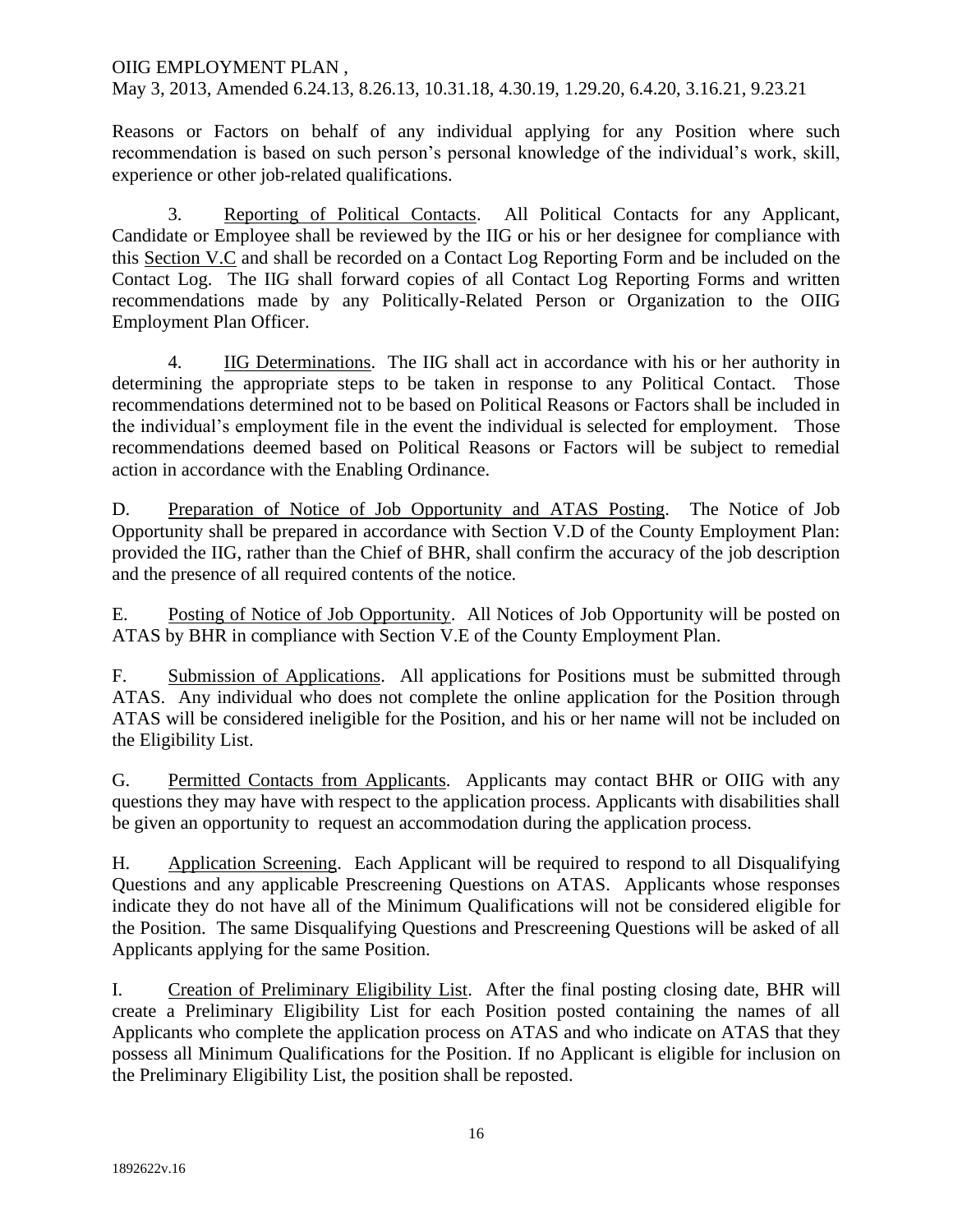1. Fewer than 75 Applicants. If the Preliminary Eligibility List prepared pursuant to this Section V.I contains the names of 75 or fewer Applicants, BHR will validate all Applicants pursuant to Section V.J.

2. More Than 75 Applicants. In the event the Preliminary Eligibility List prepared pursuant to this Section V.I contains the names of more than 75 Applicants, BHR will form a pool of 75 Candidates from the names on the Preliminary Eligibility List through the use of a computer-based randomization function (which is part of ATAS or another computer program) and then validate those 75 Applicants pursuant to Section V.J.

3. Notice of Randomization. The IIG or his or her designee and the OIIG Employment Plan Officer shall be notified at least 48 hours in advance of any randomization of names pursuant to this Section V.I, and either or both may be present during any such randomization process.

J. Creation of a Validated Eligibility List. BHR shall create a Validated Eligibility List in accordance with this Section V.J in order to determine which Candidate(s) may be referred to OIIG for interviews. BHR will validate the Preliminary Eligibility List created in Section V.I by reviewing the information contained on the online applications and resumes of all Applicants listed on the Preliminary Eligibility List as follows:

1. Validation of Experience/Education. As part of the validation process, BHR will review the background information concerning the Applicant's work experience, education and skills contained on the online application and, if applicable, resume, and compare it with the Applicant's responses to the Disqualifying Questions. In the event there is a material conflict or inconsistency between the information provided by the Applicant and the Applicant's response to any Disqualifying Question, or if the information does not support the Applicant's claim to possess the Minimum Qualifications of the Position, the Applicant will be considered ineligible for the Position and his or her name will be removed from the Preliminary Eligibility List and will not be included on the Validated Eligibility List.

2. Validation of Disciplinary History for Internal Candidates or Former County Employees. Following the validation procedure described in Section V.J.1, BHR will conduct the following review for Applicants whose names were not removed from the Preliminary Eligibility List pursuant to Section V.I, unless a smaller pool was formed pursuant to SectionV.I.2, in which case the review will be confined to such smaller pool. For (a) Internal Applicants and (b) External Applicants who indicated on their application that they were employed by Cook County's Offices Under the President (including OIIG) at any time in the 12 months preceding the Applicant's application for hire, BHR will review those Applicants' personnel files; provided the IIG shall review the personnel file of any Internal Applicant who is then an Employee working at OIIG.

a. Internal Candidates' Disciplinary History Validation. Any Internal Applicant who was subject to a suspension while working for the Cook County Offices Under the President during the 12-month period prior to his or her application for a Position will not be considered eligible for the Position, and his or her name will be removed from the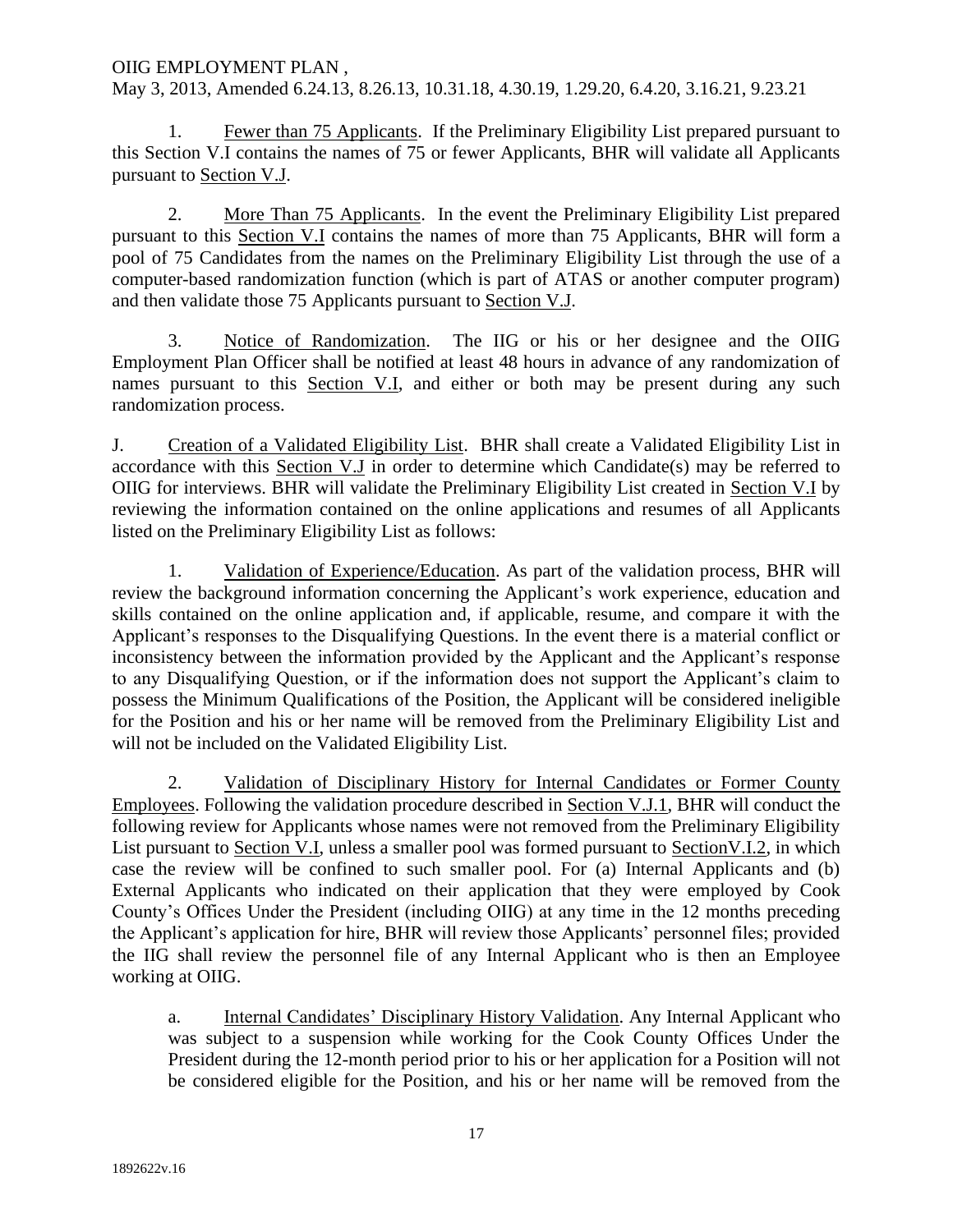May 3, 2013, Amended 6.24.13, 8.26.13, 10.31.18, 4.30.19, 1.29.20, 6.4.20, 3.16.21, 9.23.21

Preliminary Eligibility List and will not be included on the Validated Eligibility List, subject to the terms of any applicable CBA.

b. Former Cook County Employees' Disciplinary History Validation. BHR will review the disciplinary record of any External Applicant who was employed by Cook County and worked in an Office Under the President or OIIG during the 24 months preceding his or her application. Any External Applicant employed by a County Office Under the President or OIIG within the 24 months preceding his or her application who was subject to a suspension while working for Cook County in an Office Under the President or OIIG during the last 24 months of such employment will not be considered eligible for the Position, and his or her name will be removed from the Preliminary Eligibility List and will not be included on the Validated Eligibility List. Prior to making an offer of employment pursuant to Section V.T to an External Applicant who was employed by the County in an Office Under the President or OIIG within the 24 months preceding his or her application, BHR will provide the IIG with a copy of such External Applicant's disciplinary record.

3. Finalization of Validated Eligibility List. If BHR concludes that an Applicant meets the minimum qualifications pursuant to Section V.J.1 and has no disqualifying disciplinary history pursuant to Section V.J.2, BHR will place that Applicant's name on the Validated Eligibility List.

4. Record of Determinations. BHR will record the specific reason for a decision to exclude any Applicant's name from the Validated Eligibility List made pursuant to this Section V.J and will notify OIIG when the validation process has been completed for each posting within 48 hours of completion.

K. Creation of an Interview List.

1. Interview List for Single Vacancy. For a single Vacancy, if the Validated Eligibility List contains the names of more than 10 Candidates, the Chief of BHR or his or her designee shall form a smaller pool of 10 Candidates through the use of a computer-based randomization function (which is part of ATAS or another computer program).

2. Interview List for Multiple Vacancies. For multiple Vacancies, if the Validated Eligibility List contains the names of more than 10 Candidates, the IIG may direct the Chief of BHR or his or her designee to form a smaller pool through the use of a computer-based randomization function (which is part of ATAS or another computer program) as long as the smaller pool contains the names of five Candidates per Vacancy.

3. Notice of Randomization Process. The IIG and the OIIG Employment Plan Officer shall be notified at least 48 hours in advance of any randomization of names pursuant to this Section V.K, and either or both may be present during any such randomization process.

L. Submission of Interview List. The Chief of BHR or his or her designee will create and send the Interview List to the IIG or his or her designee for interviews. The IIG or his or her designee shall notify the Chief of BHR or his or her designee in writing of such election.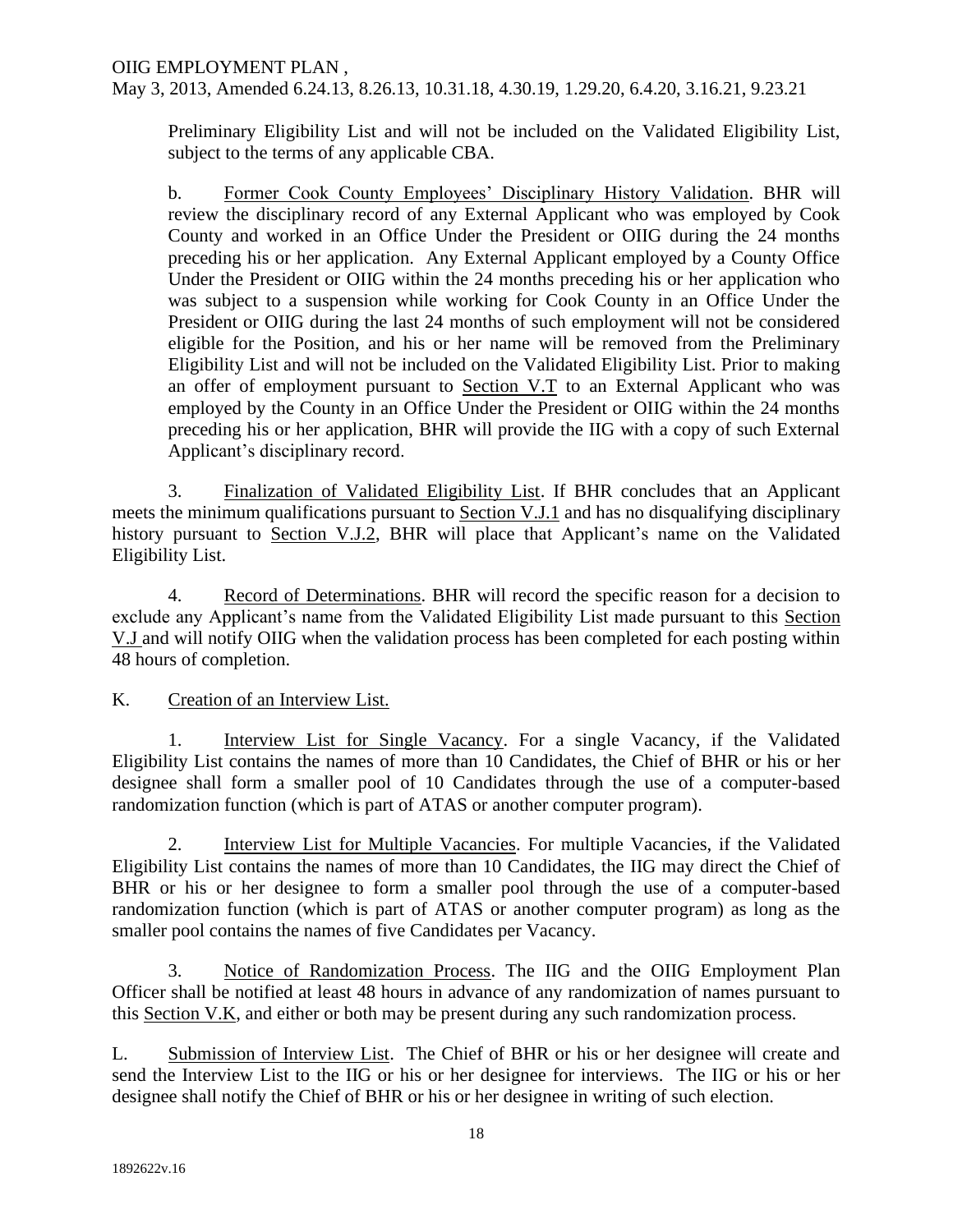May 3, 2013, Amended 6.24.13, 8.26.13, 10.31.18, 4.30.19, 1.29.20, 6.4.20, 3.16.21, 9.23.21

M. Use of Validated Eligibility Lists. The Validated Eligibility List, minus any names removed for any reasons other than randomization, may be used for purposes of filling subsequent vacancies for the same Position for a period of 12 months from the date created.

#### N. Interview Preparation.

1. Interview Scheduling. The IIG or his or her designee will schedule interviews of all Candidates listed on the Interview List and provide the schedule to the OIIG Employment Plan Officer at least 48 hours prior to the date of the first interview.

2. Interview Panel Selection. The IIG or his or her designee will select the Interview Panel, which may include the IIG and will consist of at least two Employees, one of whom may be the IIG and at least one of whom is a Supervisor. The Supervisor(s) may come from outside the Hiring Department. The IIG may appoint a Senior Investigator to serve on the Interview Panel if the OIIG Actively Recruited Position is lower than the Position held by the Senior Investigator and the Senior Investigator has received training pursuant to Section IV.F.

3. Interview Questions. The IIG or his or her designee, with the assistance of the Chief of BHR or his or her designee, will prepare a list of a minimum of five interview questions relating to each Position. All questions shall be considered and treated as confidential, and they may not be disclosed to anyone other than the IIG or his or her designee prior to the interviews. All questions must be based on the specific job duties of the Position and designed to assess the Candidate's job-related qualifications, skills and suitability for employment. The interview questions developed for a particular Position may be used for subsequent vacancies for that Position, provided appropriate precautions are taken to prevent advance dissemination of questions and answers to Candidates and provided the questions remain related to the duties of the Position. Candidates should be counseled not to divulge questions asked of them to anyone after their interviews.

O. Pre-Interview License and Certification Verification. All Candidates will be required to produce required documents (e.g., licenses, diplomas, school transcripts, certifications, etc.) listed on the Notice of Job Opportunity prior to the completion of the last interview for the Position, but preferably prior to commencement of the Candidate's interview. Copies of such documents will be included in the Interview File. Candidates who do not produce the required documents prior to the end of the final interview for the Position will be considered ineligible for further consideration.

P. Interview of Candidates. The following will apply to the interview of Candidates:

1. Notification. At least 48 hours prior to any interview, the IIG or his or her designee will notify the OIIG Employment Plan Officer in writing of the time and place of each interview. The OIIG Employment Plan Officer may be present to monitor any interview.

2. Conducting the Interview. The Interview Panel shall interview each Candidate on the Interview List in accordance with the following: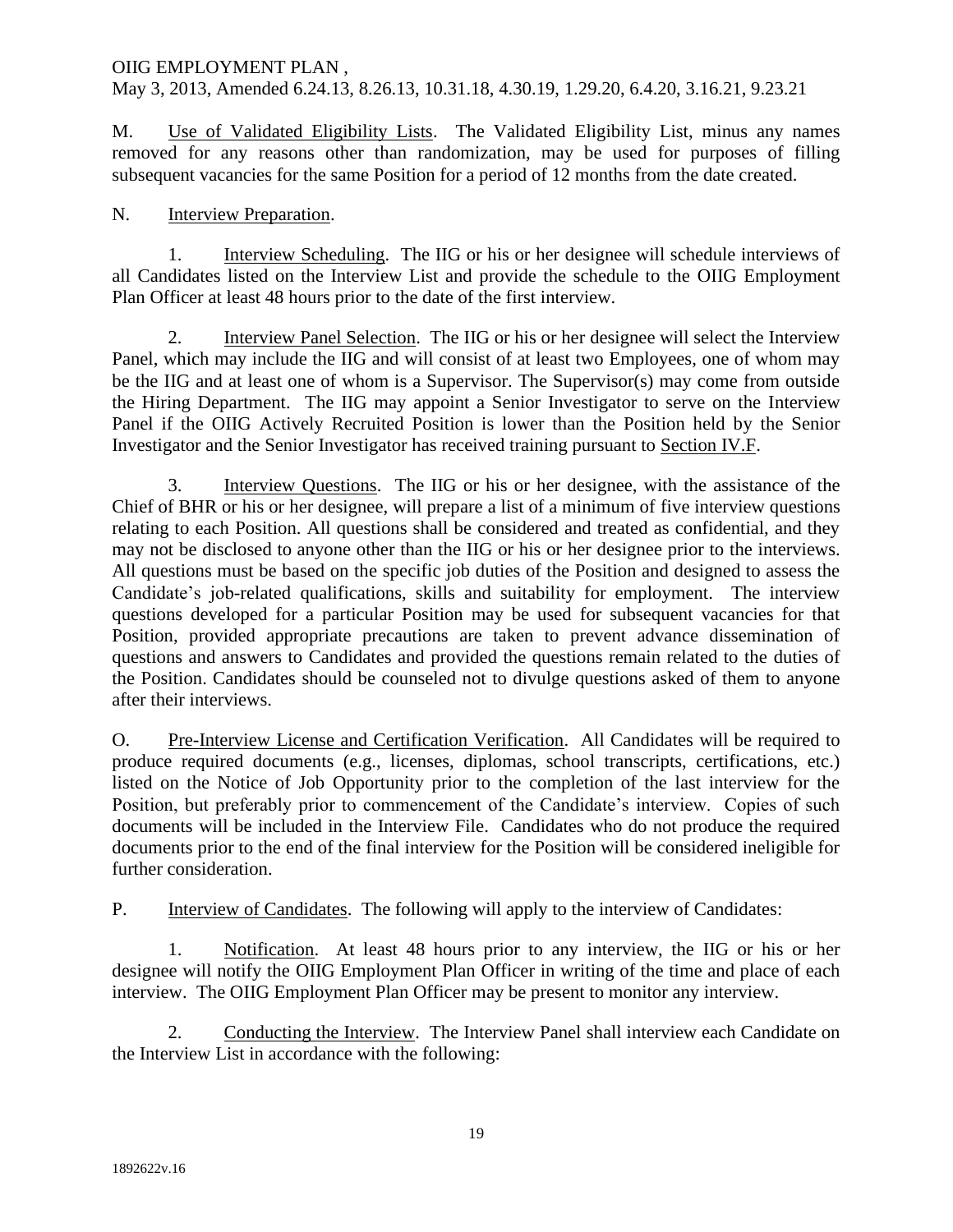May 3, 2013, Amended 6.24.13, 8.26.13, 10.31.18, 4.30.19, 1.29.20, 6.4.20, 3.16.21, 9.23.21

a. The IIG will assign a Supervisor on the Interview Panel to lead and facilitate the interview process, collect required documents from Candidates, assure that Interview Evaluations Forms and Interview Ranking Forms are completed and collected after the interviews, and assure the Interview Files are complete.

b. In the event a potential Conflict of Interest is discovered prior to or during any interview, the Interview Panel member with the Conflict of Interest shall, as soon as possible, notify the IIG or his or her designee and the other members of the Interview Panel, that a Conflict of Interest may exist and that a substitution may be needed. The IIG or his or her designee will decide if the Panel Member must be removed from the panel. If the IIG determines that a Conflict of Interest exists, the Interview Panel member with the Conflict of Interest will be excused and will not be allowed to participate in the interview or the selection process for that Candidate, and a substitute Interview Panel member will be assigned. If no substitute is available, the interview will be rescheduled. The substitute Interview Panel member shall assume the other Interview Panel member's duties (asking questions, completing the Interviewer Evaluation Form, etc.). If it is determined that there is no Conflict of Interest, the Interview Panel member will not be excused or replaced. If a Conflict of Interest is discovered after an interview, the IIG must be notified and he or she will make the determination of whether a second Interview Panel must be convened.

c. All Candidates interviewed for the same Position will be asked to respond to at least the same pre-approved interview questions, provided Internal Candidates for Promotional Positions may be asked different job-related questions based on their specific experience with OIIG. Additional and follow-up questions by the Interview Panel members are permitted and encouraged provided they are related to a determination of the Candidate's suitability for the Position.

d. The Interview Panel members shall ask questions that establish, at a minimum, the Candidate's: (i) willingness and ability to perform the duties of the Position; (ii) availability for work hours and willingness to work at the location where the Position is located; (iii) prior job performance; (iv) knowledge and understanding of the requirements of the Position; (iv) relative qualifications for the Position as compared with other Candidates; and (vii) overall credibility. The questions asked shall be in compliance with applicable employment and labor laws and regulations, including those laws or regulations pertaining to employment discrimination. None of the above factors will be considered determinative, and Interview Panel members may assess what, if any, weight is to be given to each factor.

3. Interviewer Evaluation Form and Preparation of Ranked Validated Eligibility List. Each Interview Panel member will independently and personally complete and sign an Interviewer Evaluation Form for each Candidate at the conclusion of the interview and will score each Candidate as 1 (unacceptable), 2 (marginally acceptable), 3 (acceptable), 4 (very good) or 5 (excellent) in each category listed on the Interviewer Evaluation Form. The basis of any score of 5 or 1 must be explained in detail by the Interview Panel member on his or her Interviewer Evaluation Form. No person may alter, add to or delete from any Interviewer Evaluation Form other than the Interview Panel member who completes and signs it. The Interview Panel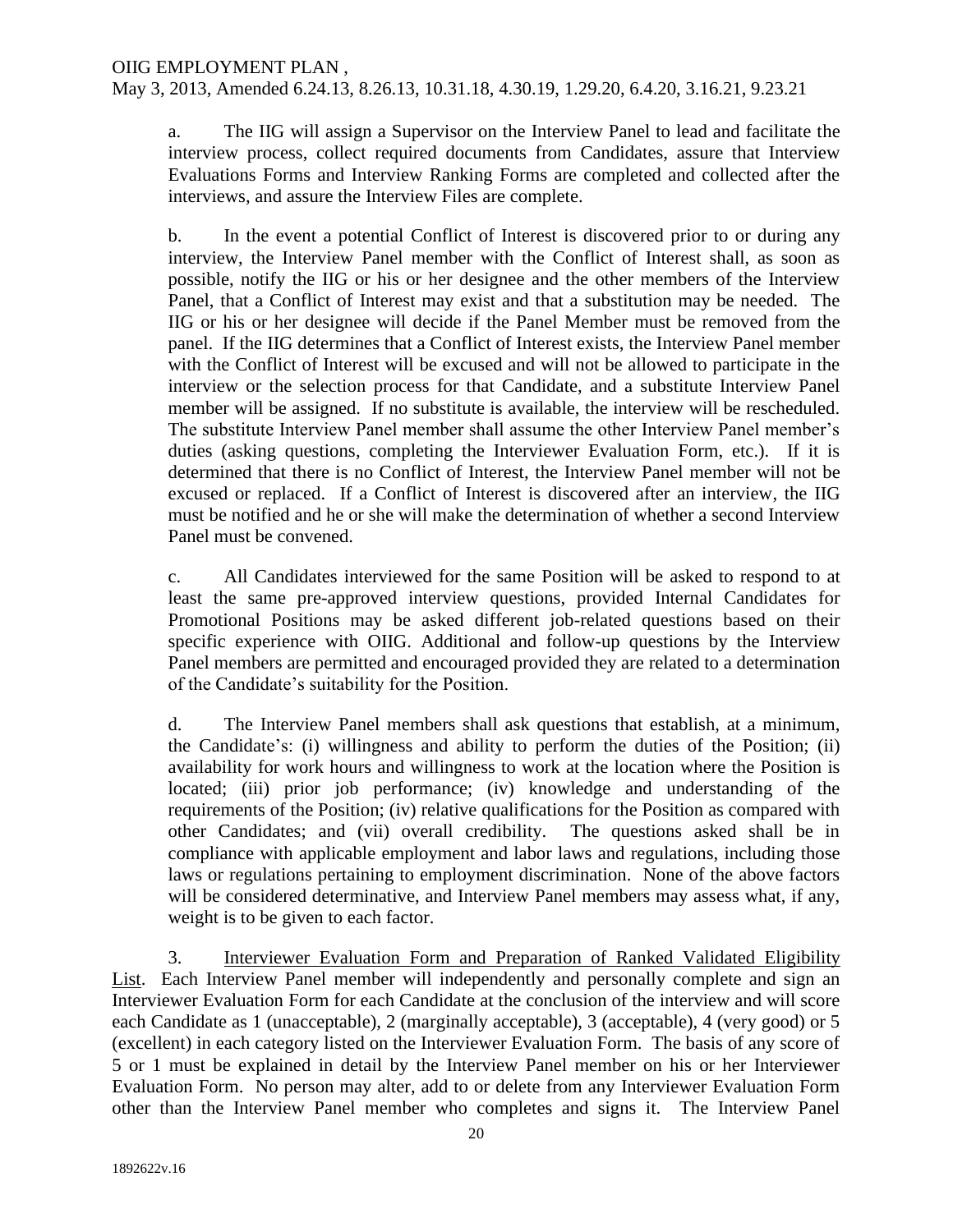members will submit the original completed Interviewer Evaluation Forms to the Interview Panel member designated pursuant to Section P.2.(a), who will tabulate the scores of the Candidates and rank them in order from the highest to lowest score on the Ranked Validated Eligibility List. Any Candidate who receives a combined overall average score of less than 3 will not be eligible for further consideration, and his or her name shall not be included on the Ranked Validated Eligibility List.

Q. Pre-Employment Testing. Additional pre-employment tests may be given to Candidates based on the specific requirements of the Position for which they are applying and as described in the Notice of Job Opportunity, provided all Candidates for any Position must be subject to the same test. Each pre-employment test will be administered, scored, considered, and weighted on a consistent basis for each Candidate, and a passing score for such tests will be established in writing before any test is administered to a Candidate. The names of Candidates who do not achieve the pre-determined passing score shall be removed from the Ranked Validated Eligibility List.

R. Candidate Selection Procedure. Following completion of interviews with all Candidates, the Interview Panel shall select Candidates for employment in accordance with the following:

1. Selection Meeting. Within three business days following the last Candidate interview, the Interview Panel will conduct a selection meeting at which all of the Interview Panel members are present and at which each Interview Panel member has an opportunity to freely and without fear of retaliation express his or her opinion regarding each of the Candidates. The Interview Panel will discuss the Candidates interviewed in the order they appear on the Ranked Validated Eligibility List. The Chief of BHR or his or her designee may be asked to provide the Interview Panel with advice and expertise.

2. Interview Panel Ranking Form. The Interview Panel will select and rank the top three Candidates from the Ranked Validated Eligibility List in order of preference on the Interview Panel Ranking Form. If there is more than one vacancy, the Interview Panel will select and rank the top three Candidates plus a number of Candidates equal to the number of vacancies to be filled on the Interview Panel Ranking Form, provided there is a sufficient number of Candidates deemed eligible for ranking by the Interview Panel. The Interview Panel will rank only those Candidates recommended for employment and deemed eligible for ranking. If there is not a sufficient number of Candidates deemed eligible, the Position will be reposted.

3. Documentation of Selection Meeting. The Interview Panel member designated pursuant to Section P.2. (a) shall take notes at the selection meeting. The notes will include a description of why, how and by whom each Candidate was ranked. The notes will also indicate the objective basis or bases on which any Candidate was recommended for selection by the Interview Panel, as well as the basis or bases on which any Candidate was not recommended for employment and deemed ineligible for ranking. The notes, the Interview Evaluation Forms and the Interview Panel Ranking Form will be included in the Interview File.

4. Final Selection. The IIG shall review the Interview Panel's recommendation and make the final selection. If the Candidate selected by the IIG is other than the Candidate ranked highest by the Interview Panel in the case of a single vacancy, or a Candidate ranked among the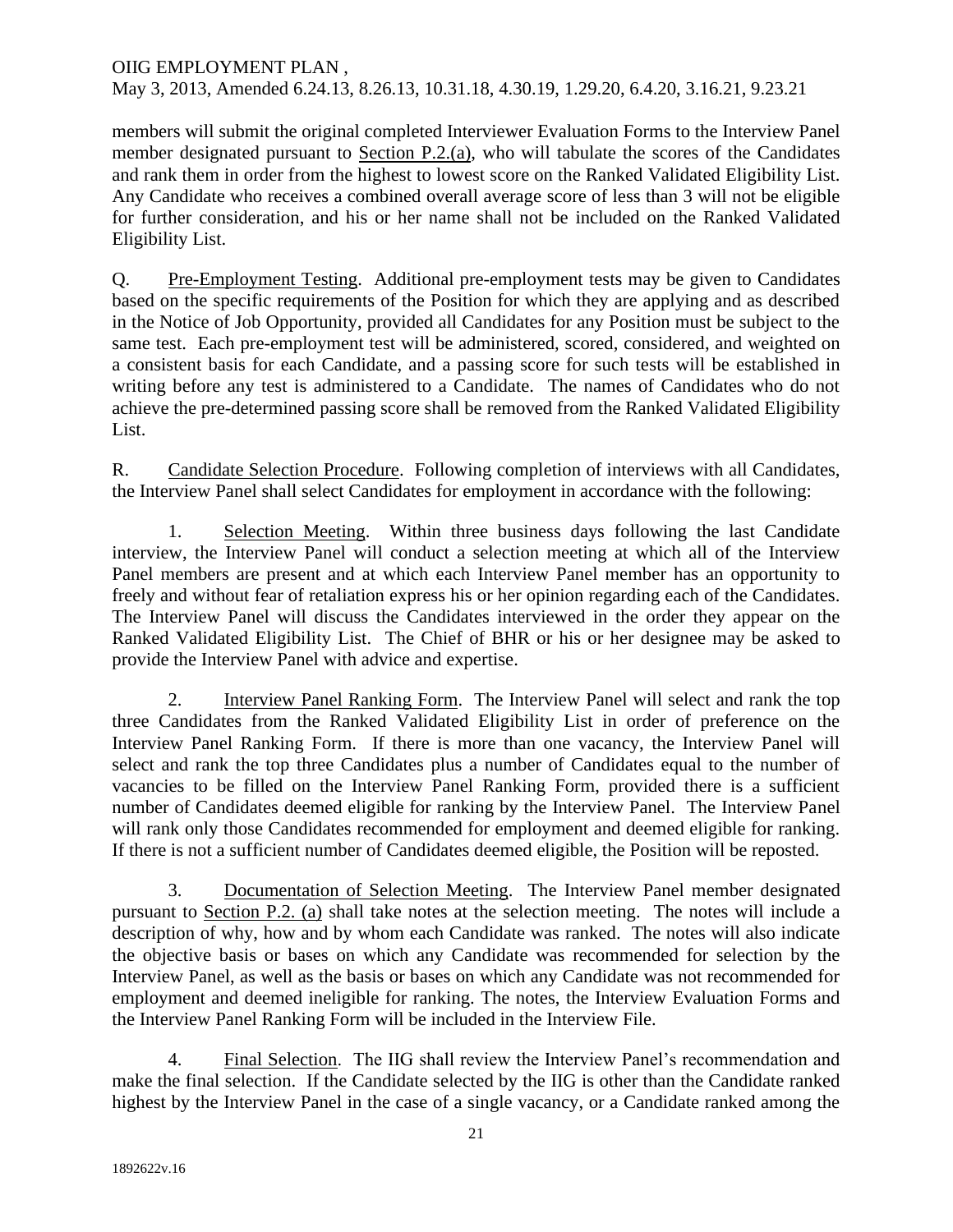top Candidates equal to the number of vacancies to be filled by the Interview Panel in the case of multiple vacancies, the IIG shall prepare a written explanation of the basis or bases on which he or she made the selection and include it in the Interview File, along with a NPCC.

5. Justification to Hire. The IIG or his or her designee shall prepare the Justification to Hire, which will be sent to the Chief of BHR or his or her designee along with the Interview File. A copy of the Interview File shall also be made available to the OIIG Employment Plan Officer.

S. Final Screening. The IIG or his or her designee and BHR will conduct a final screening of the Candidate or Candidates selected by the IIG pursuant to Section R.4 as follows:

1. Documentation Review. The IIG or his or her designee will review the Interview File to ensure it contains all required documentation relating to the posting, and no offer will be extended prior to the receipt of all required documents and supporting materials from OIIG.

2. Verification of Past Employment. The IIG or his or her designee shall attempt to contact at least one professional reference (preferably the most recent employer) listed on the application of selected Candidates who are External Applicants in order to verify the accuracy of information contained on the application. Any Candidate who the IIG or his or her designee confirms has provided misleading, incomplete or incorrect information (excluding minor discrepancies) on his or her application or resume will not be considered eligible and will not be extended an offer of employment. The IIG or his or her designee will document in the Interview File the basis of his or her finding of ineligibility and provide a copy of such documentation to the OIIG Employment Plan Officer.

3. Grant of Authority. The IIG or his or her designee will prepare and submit a Grant of Authority Form for signature by the Chief of BHR. The Grant of Authority Form will include at a minimum the name(s) of the selected Candidate(s) and the proposed salary. A copy of the completed Grant of Authority shall be sent to the IIG.

T. Offers of Employment. The IIG or his or her designee will extend employment offers in accordance with the following:

1. Extension of Offer. After receipt of the fully executed Grant of Authority Form, the IIG or his or her designee will extend a written offer of employment to the selected Candidate(s) with a copy to the Chief of BHR. All offers of employment will be made in writing. All offers of employment will be contingent upon the Candidate's successful completion of all post-offer tests described in Section V.U. If a selected Candidate begins employment before the results of any post-offer test has been received, the Candidate will be advised in writing that his or her continued employment is contingent on the receipt of satisfactory results of such tests, and that he or she will be subject to immediate termination if and when an unsatisfactory test result is received.

2. Unaccepted Offer. If a selected Candidate is found to be ineligible after the final screening or post-offer testing or does not accept the offer of employment, the next highest ranked Candidate on the Interview Panel Ranking Form, and if necessary the other Candidate(s)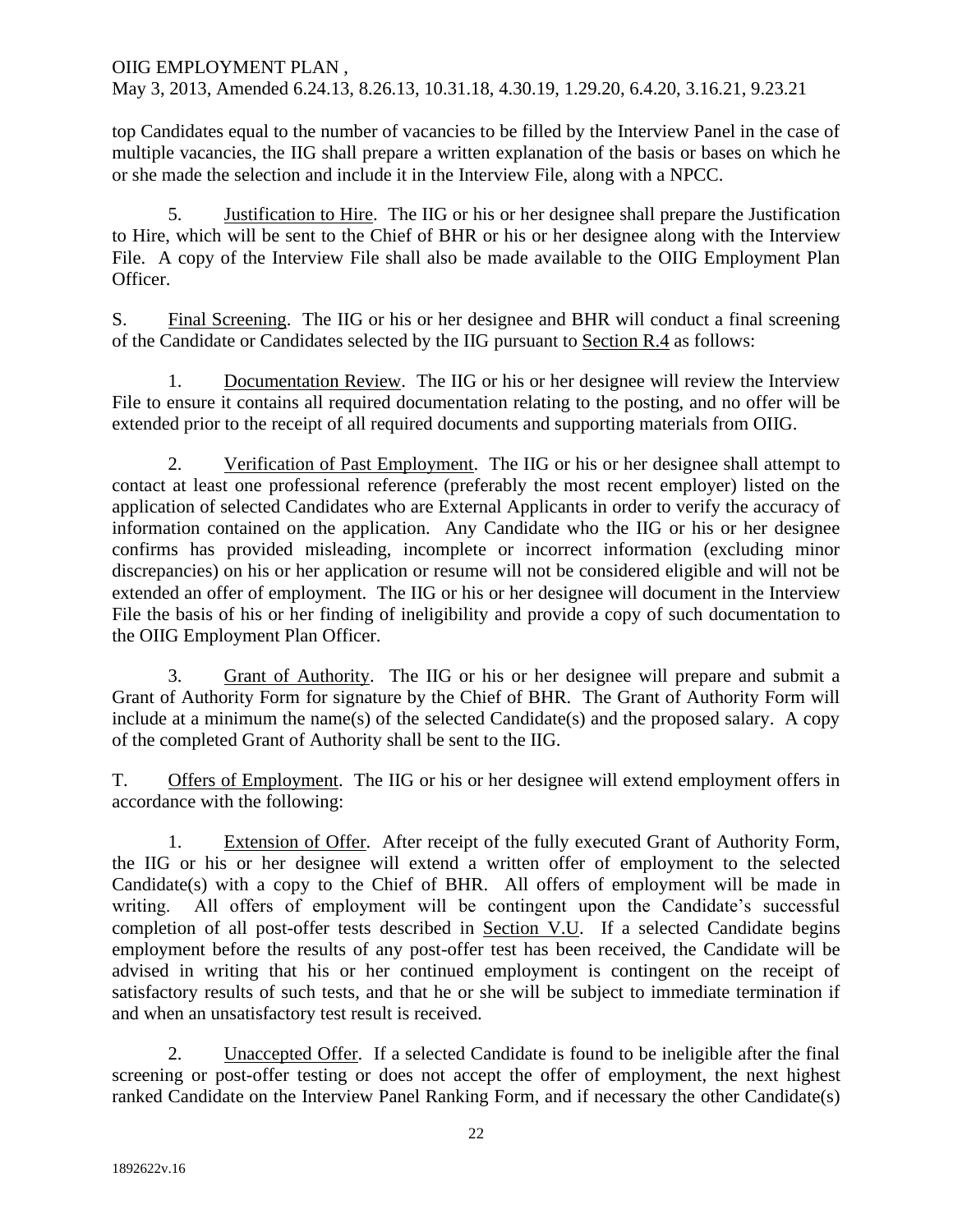in ranked order, will be screened pursuant to Section V.S and offered contingent employment pursuant to Section V.T.1.

3. No Acceptance. If no Candidate interviewed is determined eligible or accepts the offer of employment, a new pool or pools will be created pursuant to Section V.I until the Validated Eligibility List has been exhausted, at which time the Position will be reposted. This Section V.T.3 is subject to the provisions of Section V.M.

U. Post-Offer Testing. The following will be conducted following acceptance of an offer of employment and preferably prior to the commencement of employment:

1. Drug Test. All selected Candidates selected to fill a Position, except for those Candidates who are then employed by the County and have undergone a drug test within the preceding twelve months will be required to submit to a drug test prior to the commencement of employment in accordance with Cook County Government policy and applicable law. Those whose drug tests indicate the use of a controlled substance other than a prescribed medication being taken as prescribed will not be considered eligible and the offer of employment will be withdrawn, or, if applicable, the individual will be terminated.

2. Medical Examination. All selected Candidates for Positions designated by the County as requiring a pre-employment medical examination who are not then employed by the County will be required to submit to a medical exam by a licensed physician or nurse practitioner. Candidates whose medical examination indicates that they are not able to perform the essential functions of the offered Position (with or without reasonable accommodation) will not be considered eligible and the conditional offer of employment will be withdrawn, or, if applicable, the individual will be terminated.

3. Background Check. All selected Candidates who accept an offer of employment will be required to submit to a background check conducted by the IIG or his or her designee in compliance with applicable law. If such background check reveals that a selected Candidate has been convicted of a felony or misdemeanor or has a history of another offense or activity that negatively impacts or could negatively impact his or her suitability for the Position, the matter will be referred to the OIIG Employment Plan Officer for further investigation. The IIG, with the assistance of the OIIG Employment Plan Officer, shall investigate the facts and circumstances and make a written determination of whether the conviction, offense or activity disqualifies the Candidate for employment, which shall be sent to the OIIG Employment Plan Officer. Upon receipt of a determination of ineligibility, the IIG or his or her designee shall withdraw the offer or, if applicable, terminate the individual. If the background check reveals a selected Candidate has withheld or given materially inaccurate, incomplete or misleading information concerning his or her background, the offer of employment will be withdrawn or, if applicable, the individual will be terminated.

# **VI. EMPLOYEE CERTIFICATION**

All Employees involved in effecting a hiring shall complete and sign a NPCC on ATAS or in writing.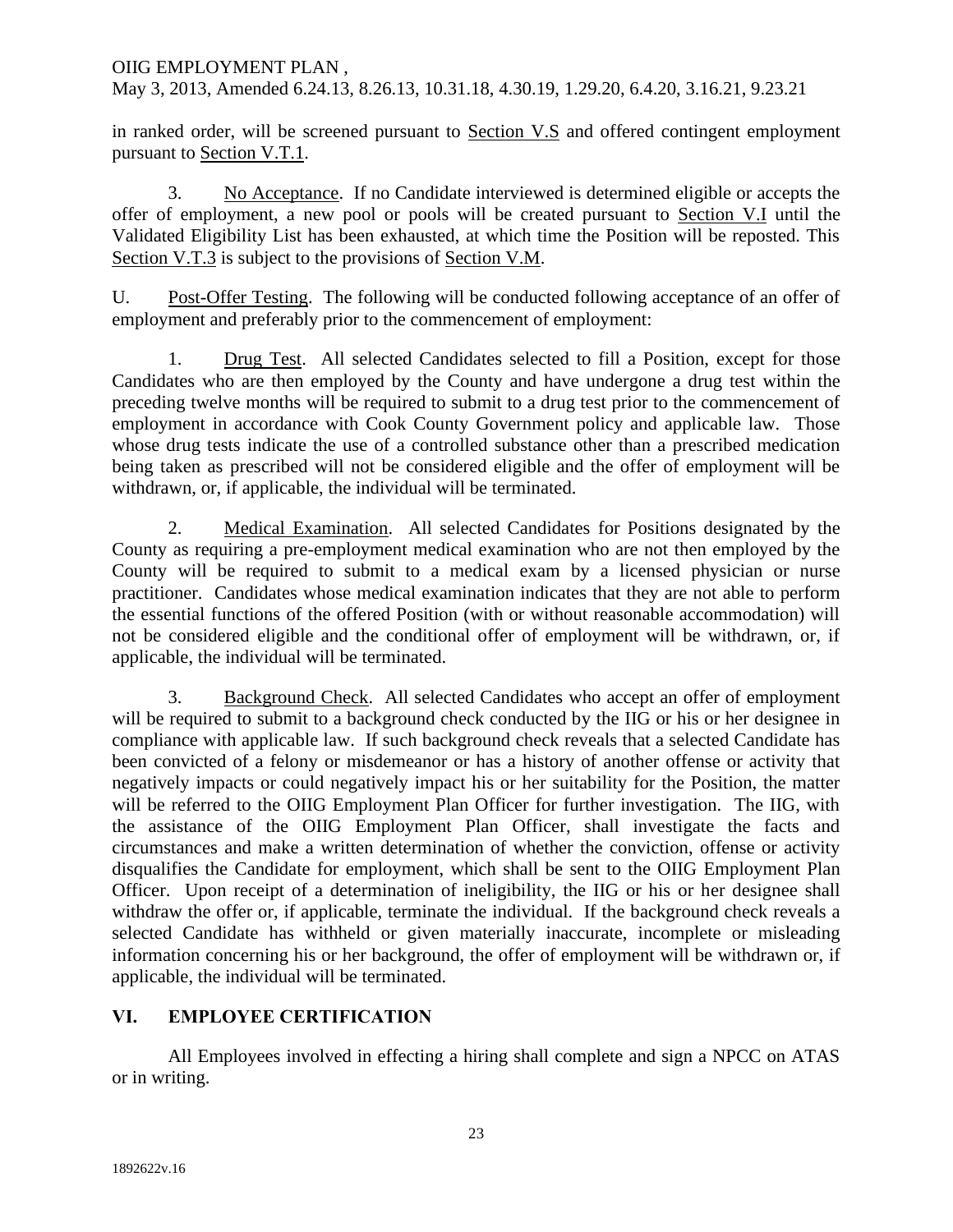# **VII. EXCEPTIONS TO THE GENERAL HIRING PROCESS**

The limited exceptions contained in this Section VII shall apply to OIIG as follows, provided no exception described in this Section VII shall be interpreted to permit any Employment Actions to be based on any Political Reasons or Factors.

A. Settlements and Awards. OIIG may comply with any judgment, negotiated settlement of a claim, complaint or arbitral award that requires OIIG to take an Employment Action with respect to a specific individual or individuals which would otherwise be contrary to the requirements of this OIIG Employment Plan.

B. Layoffs. OIIG shall follow the OIIG Policies and Procedures Manual with respect to Layoffs.

C. Recall and Re-employment. OIIG shall follow the OIIG Policies and Procedures Manual with respect to Recalls and Re-employment.

D. Promotional Positions. Except as provided in this Section VII.D, OIIG shall follow the General Hiring Process in Section V for all Promotional Positions.

OIIG may exclude the names of Internal Applicants from the randomization processes described in Sections V.I.2, V.K.1, and V.K.2 Promotional Positions provided OIIG complies with the following procedures:

1. Submission of RTH for Promotional Position. The IIG may specify on an RTH submitted pursuant to Section V.B that a Position be considered a Promotional Position, including a description of the basis or bases for such designation and a NPCC. Such request will be sent to the OIIG Employment Plan Officer.

2. Review of Submission of RTH for Promotional Position. The OIIG Employment Plan Officer shall review the RTH and confirm the Position is appropriate for consideration as a Promotional Position based on the IIG's justification, the nature and level of the Position compared to others within OIIG, and the likelihood that the experience of Employees would be beneficial in carrying out the duties and responsibilities of the Position. If the OIIG Employment Plan Officer believes the Position is not appropriate for consideration as a Promotional Position, he or she shall notify the IIG and meet with the IIG to discuss the matter. In the event the IIG and OIIG Employment Plan Officer do not reach an agreement, the IIG shall make the final decision, provided he or she shall prepare a written report of the OIIG Employment Plan Officer's concerns and the IIG response to those concerns and submit it to the Chief of BHR for inclusion in the file.

3. Exclusion from Randomization. The names of all Internal Applicants who work within OIIG who complete the application process pursuant to Section V.F. shall not be subject to randomization pursuant to Section V.I.2. and shall be included on the Preliminary Eligibility List. The names of such Internal Applicants who are validated pursuant to Section V.J. and determined to possess the Minimum Qualifications of the Promotional Position shall not be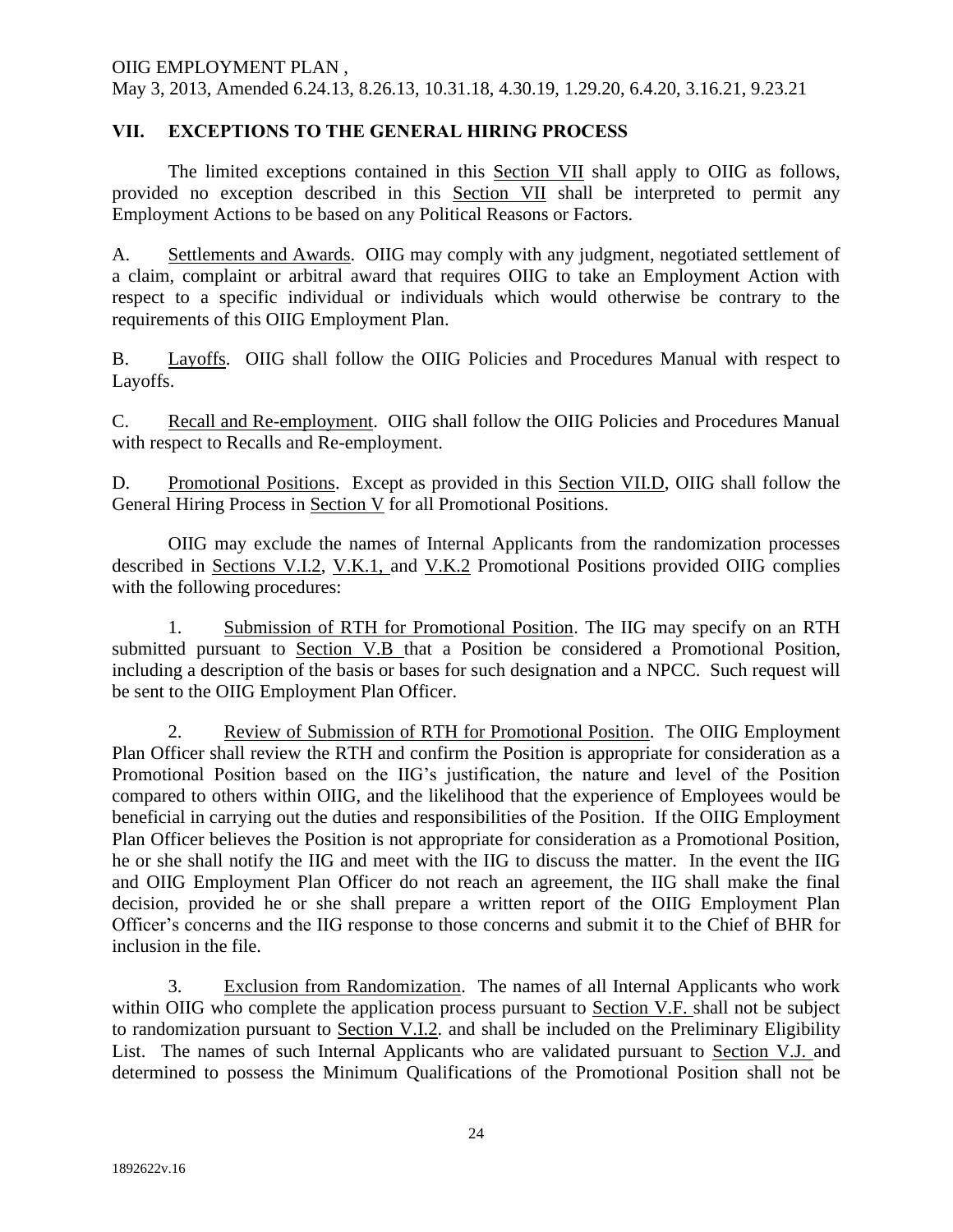subject to randomization pursuant to Sections V.K.1 and 2 and shall be included on the Validated Eligibility List.

4. Compliance with General Hiring Process. OIIG shall comply with all other provisions of Section V with respect to Promotional Positions unless specifically provided otherwise in this Section VII.D.

5. NPCC. Individuals promoted or hired under this Section VII.D must sign a NPCC, and those persons participating in the hiring must also sign a NPCC certifying that no Political Reasons or Factors were considered in the designation of a Promotional Position or in the promotion or hire.

E. Demotion. OIIG shall follow the OIIG Policies and Procedures Manual with respect to **Demotions** 

F. Reclassifications and Upgrades. OIIG shall follow the OIIG Policies and Procedures Manual with respect to Reclassifications and Upgrades.

G. Transfers. OIIG shall follow the OIIG Policies and Procedures Manual with respect to Transfers.

H. Transitional Assignments. OIIG is not required to comply with Section V when making a Transitional Assignment, provided OIIG complies with the following procedures:

1. Completion of NPCC. All individuals involved in effecting a Transitional Assignment shall complete and sign a NPCC.

2. Request for Transitional Assignment. The Supervisor for the Position involved shall submit a written request to the IIG that a Transitional Assignment be made. Such request must include (a) a description of the reason for such Transitional Assignment, (b) a copy of the written confirmation that there is an available appropriation for a Transitional Assignment from the Department of Budget and Management Services, (c) a RTH or Personnel Action Form, (d) a copy of the Job Description, and (e) confirmation of the dates and the duration of the Transitional Assignment (which may not exceed thirty (30) days).

3. IIG Review and Approval. The IIG or his or her designee shall review the request and materials provided by the Supervisor and approve or not approve the request. If approved, the Transitional Assignment will be processed for the period of time specified by the IIG.

4. Reporting of Transitional Assignments. Copies of all requests, NPCCs, RTHs, employment applications, and other documents involving a Transitional Assignment shall be sent to the OIIG Employment Plan Officer.

# **VIII. OIIG ACTIVELY RECRUITED POSITION HIRING PROCESS**

OIIG may use the following procedure for hiring individuals to fill OIIG Actively Recruited Positions. If OIIG elects not to follow these procedures, OIIG shall follow the procedures in Section V.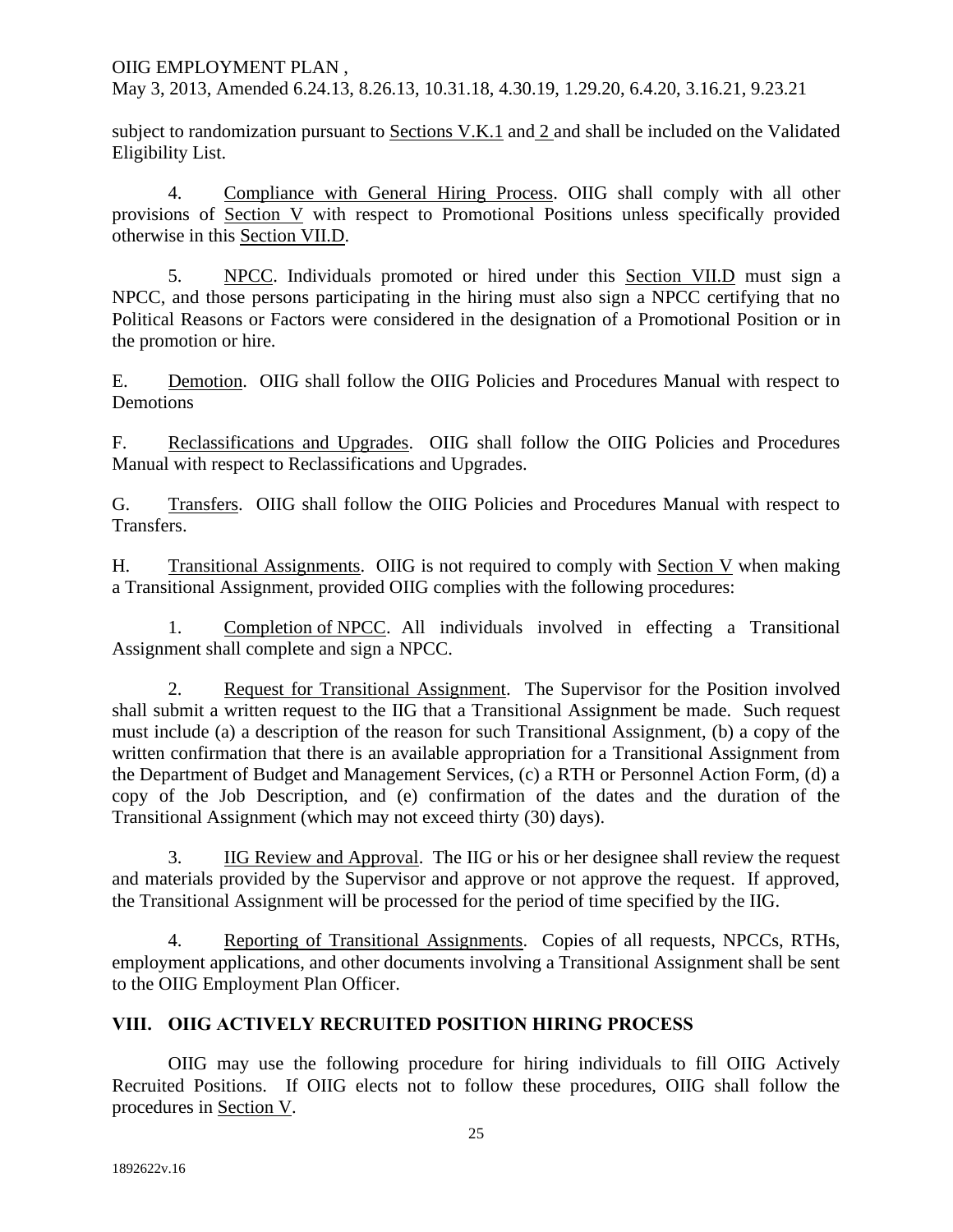May 3, 2013, Amended 6.24.13, 8.26.13, 10.31.18, 4.30.19, 1.29.20, 6.4.20, 3.16.21, 9.23.21

A. No Political Reasons or Factors. No Employment Action covering an OIIG Actively Recruited Position may be based on any Political Reasons or Factors. All individuals involved in any Employment Action relating to an Applicant or Candidate for an OIIG Actively Recruited Position must execute a NPCC when participating in such Employment Action, and all Candidates selected for an OIIG Actively Recruited Position must execute an Applicant/Candidate Certification upon hire.

B. Recruiting Activities. In addition to recruiting activities pursuant to Section V.A, OIIG may recruit Applicants and Candidates for OIIG Actively Recruited Positions in accordance with the following:

1. Solicitation of Applicants. The IIG and/or his or her designees may solicit applications for OIIG Actively Recruited Positions through Recruiting Entities; provided the IIG or his or her designee may not solicit Applicants from any Politically-Related Person or Organization. The IIG may retain a Recruiting Consultant to assist in locating and identifying potential Applicants for OIIG Actively Recruited Positions. The IIG or his or her designee may also participate directly in recruitment events as described in Section V.A.3. The IIG and his or her designees shall direct all potential Applicants to apply for OIIG Actively Positions using the ATAS, and all potential Applicants must complete and submit an application using the ATAS to be considered eligible for employment. The IIG and his or her designee may also solicit applications for OIIG Actively Recruited Positions directly from prospective Applicants and direct all potential Applicants to apply for OIIG Actively Recruited Positions using the ATAS and all potential Applicants must complete and submit an application using the ATAS to be considered eligible for employment.

2. Recruiting Consultant Contract Anti-Discrimination Terms. Any contracts between a Recruiting Consultant and OIIG shall contain a provision that prohibits participation in Unlawful Political Discrimination and requires the Recruiting Consultant to report all Political Contacts to OIIG.

C. Requests to Hire. All hiring for Actively Recruited Positions will be initiated by submission of a RTH in accordance with Section V.B.

D. Preparation of Notice of Job Opportunity. The Notice of Job Opportunity shall be prepared in accordance with Section V.D. Such notice shall include a requirement that all Applicants attach a resume to their ATAS applications.

E. Posting of Notice of Job Opportunity. All Notices of Job Opportunity will be posted in compliance with Section V.E.

F. Submission of Applications. All applications must be submitted through ATAS. Any individual who does not complete the online application for any OIIG Actively Recruited Position through ATAS will not be considered eligible for the OIIG Actively Recruited Position, and his or her name will not be included on the Preliminary Eligibility List.

G. Application Screening. Each Applicant will be required to answer Disqualifying Questions and any applicable Prescreening Questions on ATAS. Applicants whose answers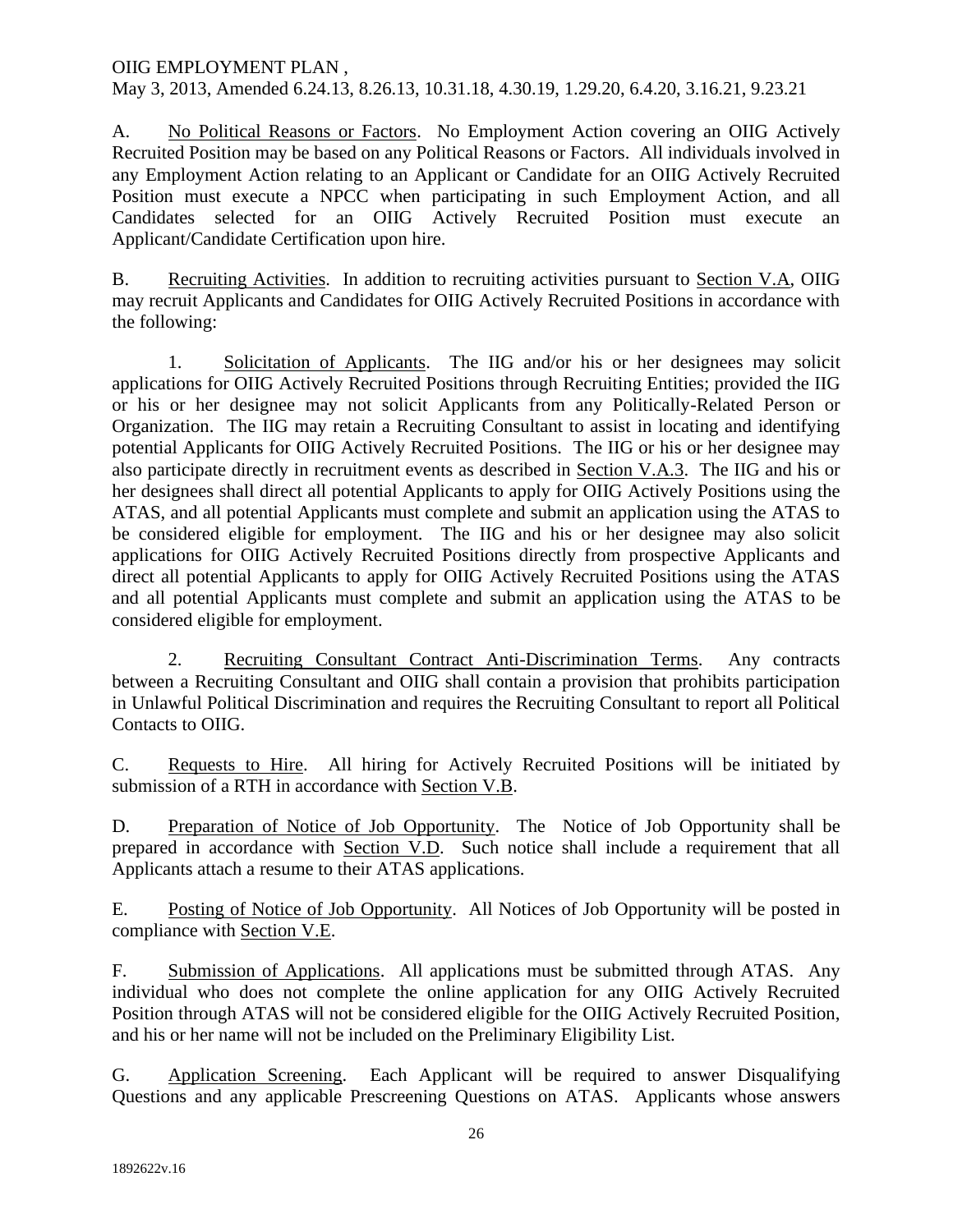indicate they do not have all of the Minimum Qualifications will not be considered eligible for the OIIG Actively Recruited Position. The same Disqualifying Questions and Prescreening Questions will be asked of all Applicants applying for the same OIIG Actively Recruited Position.

H. Creation of Preliminary Eligibility List. After the final posting closing date, the IIG will designate an Employee to create a Preliminary Eligibility List for each OIIG Actively Recruited Position posted containing the names of all Applicants who complete the application process on ATAS and who indicate on ATAS that they possess all Minimum Qualifications for the Position. All Applicants on the Preliminary Eligibility List shall be vetted and the population of Applicants on the Preliminary Eligibility List will not be reduced through any random selection of a small number of Applicants.

I. Creation of a Validated Eligibility List. The IIG will designate an Employee to validate the information contained in the online applications and resumes and create a Validated Eligibility List in accordance with Section V.J. Validation of a candidate's disciplinary history as referenced in Section V.J.2. will be conducted before, during or after the candidate's interview by one or more Employees designated by the IIG.

J. Appointment of an Application Review Panel. The IIG shall appoint an Application Review Panel consisting of the IIG or his or her designee and at least two other Supervisors who have received validation and interview training pursuant to Section IV.F. If the position under consideration is Deputy Inspector General or General Counsel, the Application Review Panel may consist of the IIG and one Supervisor. The IIG may appoint an OIIG Senior Investigator to serve on the Application Review Panel if the OIIG Actively Recruited Position under consideration is at the same or a lower level than the Senior OIIG Investigator and the Senior Investigator has received validation training pursuant to Section IV.F.

K. Creation of Interview List. Upon receipt of the Validated Eligibility List and Job Description from BHR, the Application Review Panel shall review the applications and resumes of all Candidates listed on the Validated Eligibility List and select at least three Candidates to put on the Interview List based on the extent to which each Candidate meets any Preferred Qualifications, if applicable, and has the work-related experience, education, knowledge, skills and abilities needed for the Actively Recruited Position. In order to determine whether an Applicant possesses Preferred Qualification(s), the Application Review Panel will review the background information concerning the Applicant's work experience, education and skills contained on the online application and, if applicable, resume, and compare it with the Applicant's responses to the Prescreening Questions. If there is more than one vacancy for an OIIG Actively Recruited Position, the Application Review Panel shall endeavor to select at least three Candidates per vacant position. If fewer than three Candidates are on the Validated Eligibility List, the Application Review Panel may request BHR to either repost the OIIG Actively Recruited Position or the Application Review Panel may place the Candidate(s) on the Interview List. The OIIG Employment Plan Officer will be notified at least 48 hours in advance of the Application Review Panel's meeting to review applications and select Candidates for the Interview List. The Application Review Panel shall send the Interview List to the IIG, along with a NPCC completed by each member.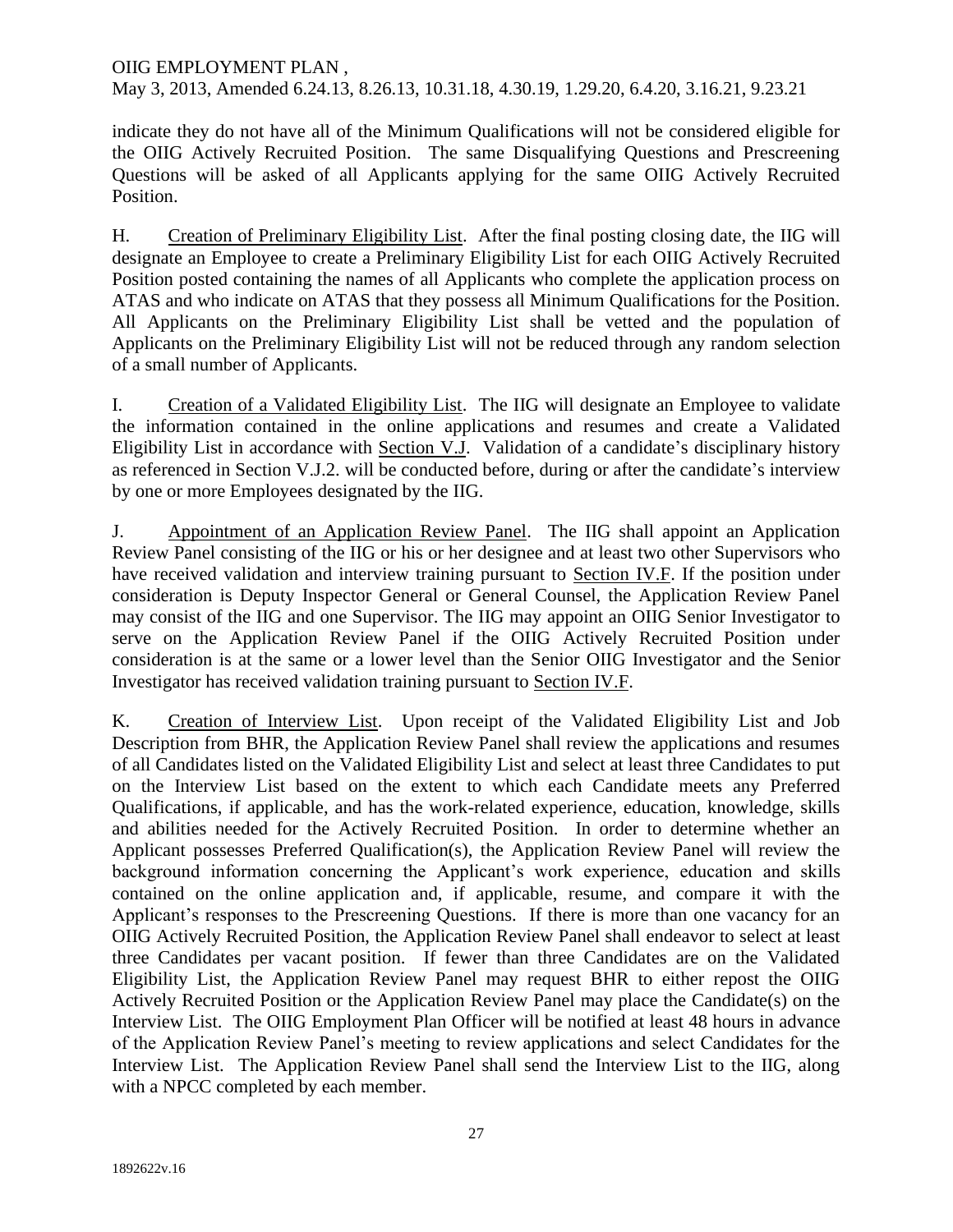### L. Interview Preparation.

1. Appointment of an Interview Panel. The IIG shall appoint an Interview Panel consisting of the IIG or his or her designee and at least two Supervisors who have received interview training pursuant to Section IV.F. If the position under consideration is Deputy Inspector General or General Counsel, the Interview Panel may consist of the IIG and one Supervisor. The IIG may appoint an OIIG Senior Investigator to serve on the Interview Panel if the OIIG Actively Recruited Position under consideration is at the same or a lower level than the Senior OIIG Investigator and the Senior Investigator has received validation training pursuant to Section IV.F. The IIG may choose the same panelists for the Interview Panel as he or she chooses for the Application Review Panel.

2. Interview Scheduling. The IIG or his or her designee will schedule interviews of all Candidates listed on the Interview List and provide the schedule to the OIIG Employment Plan Officer at least 48 hours in advance of the date of the first interview.

3. Interview Questions. The IIG or his or her designee will create a minimum of five interview questions relating to each OIIG Actively Recruited Position. The IIG will provide written notice of the five or more selected questions to the OIIG Employment Plan Officer at least five business days in advance of conducting interviews for a posting. All interview questions shall be considered and treated as confidential. The questions must be based on the specific job duties of the OIIG Actively Recruited Position and designed to assess the Candidate's job-related qualifications, skills and suitability for employment. The interview questions developed for a particular OIIG Actively Recruited Position may be used for subsequent vacancies for that OIIG Actively Recruited Position, provided appropriate precautions are taken to prevent advance dissemination of answers and provided the questions remain related to the duties of the OIIG Actively Recruited Position. Candidates should be counseled not to divulge questions asked of them to anyone after their interviews.

M. Pre-Interview License and Certification Verification. All Candidates will be required to produce required documents (e.g. current driver's license, diploma, school transcript, certifications, etc.) listed on the Notice of Job Opportunity prior to the commencement of the interview. Copies of such documents will be included in the Interview File. Candidates who do not produce the required documents prior to the commencement of their interview will be considered ineligible for further consideration. The interview may be rescheduled at the discretion of the Interview Panel in the event that a Candidate fails to produce the required documents at the time of the scheduled interview.

N. Interview of Candidates. The following will apply to the interview of Candidates:

1. Notification. At least 48 hours prior to the date of every interview, the OIIG Employment Plan Officer will be notified in writing of the time and place of each interview. The OIIG Employment Plan Officer may be present to monitor any interview.

2. Conducting the Interview. The Interview Panel shall interview each Candidate on the Interview List in accordance with the following: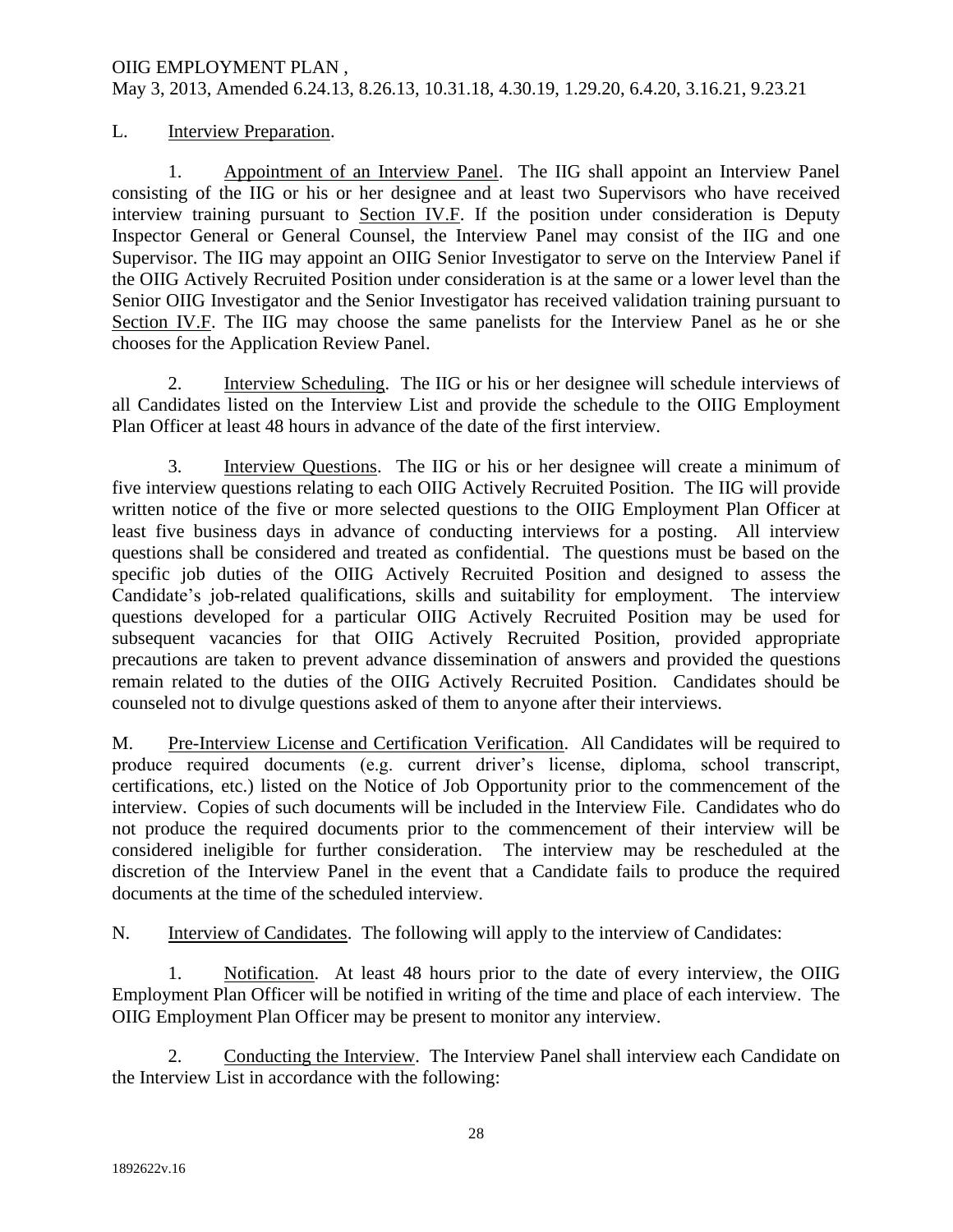a. The IIG or his or her designee will facilitate the conduct of interviews by informing the Interview Panel of the interview process, providing the Interview Panel with the Job Description and copies of the applications and resumes of all Candidates on the Interview List, requesting that any applicable forms be completed, and picking up completed forms after the interviews.

b. In the event a potential Conflict of Interest is discovered prior to or during any interview, the Interview Panel member with the Conflict of Interest shall, as soon as possible, notify the IIG or his or her designee and the other members of the Interview Panel, that a Conflict of Interest may exist and that a substitution may be needed. The IIG or his or her designee will decide if the Panel Member must be removed from the panel. If the IIG determines that a Conflict of Interest exists, the Interview Panel member with the Conflict of Interest will be excused and will not be allowed to participate in the interview or the selection process for that Candidate, and a substitute Interview Panel member will be assigned. If no substitute is available, the interview will be rescheduled. The substitute Interview Panel member shall assume the other Interview Panel member's duties (asking questions, completing the Interviewer Evaluation Form, etc.). If it is determined that there is no Conflict of Interest, the Interview Panel member will not be excused or replaced. If a Conflict of Interest is discovered after an interview, the IIG must be notified and he or she will make the determination of whether a second Interview Panel must be convened.

c. All Candidates interviewed for the same OIIG Actively Recruited Position will be asked to respond to at least five of the same pre-approved interview questions, provided that Internal Candidates may be asked different job-related questions based on their specific experience with OIIG. Additional and follow-up questions by the panel members are permitted and encouraged provided they are related to a determination of the Candidate's suitability for the OIIG Actively Recruited Position. All responses provided by a Candidate, including responses to follow-up questions, are to be considered by Interviewers.

d. The interview shall include questions that establish, at a minimum, the Candidate's: (i) willingness and ability to do the job; (ii) availability for work hours and willingness to work at the location where the job is located; (iii) prior job performance; (iv) knowledge and understanding of the OIIG Actively Recruited Position; (v) experience; (vi) relative qualifications for the OIIG Actively Recruited Position as compared with other Candidates; and (vii) overall credibility. The questions asked will not violate any employment/labor laws or regulations, including those laws or regulations pertaining to employment discrimination. None of the above factors will be considered determinative or mandatory, and interviewers will determine what, if any, weight is to be given to each factor.

3. Interviewer Evaluation Form. Each interviewer will independently and personally complete and sign an Interviewer Evaluation Form for each Candidate at the conclusion of the interview. The interviewer will rate each Candidate in each area contained on the Interviewer Evaluation Form in accordance with the scoring chart on the Form. No person may alter, add to or delete from any Interviewer Evaluation Form other than the interviewer who completes and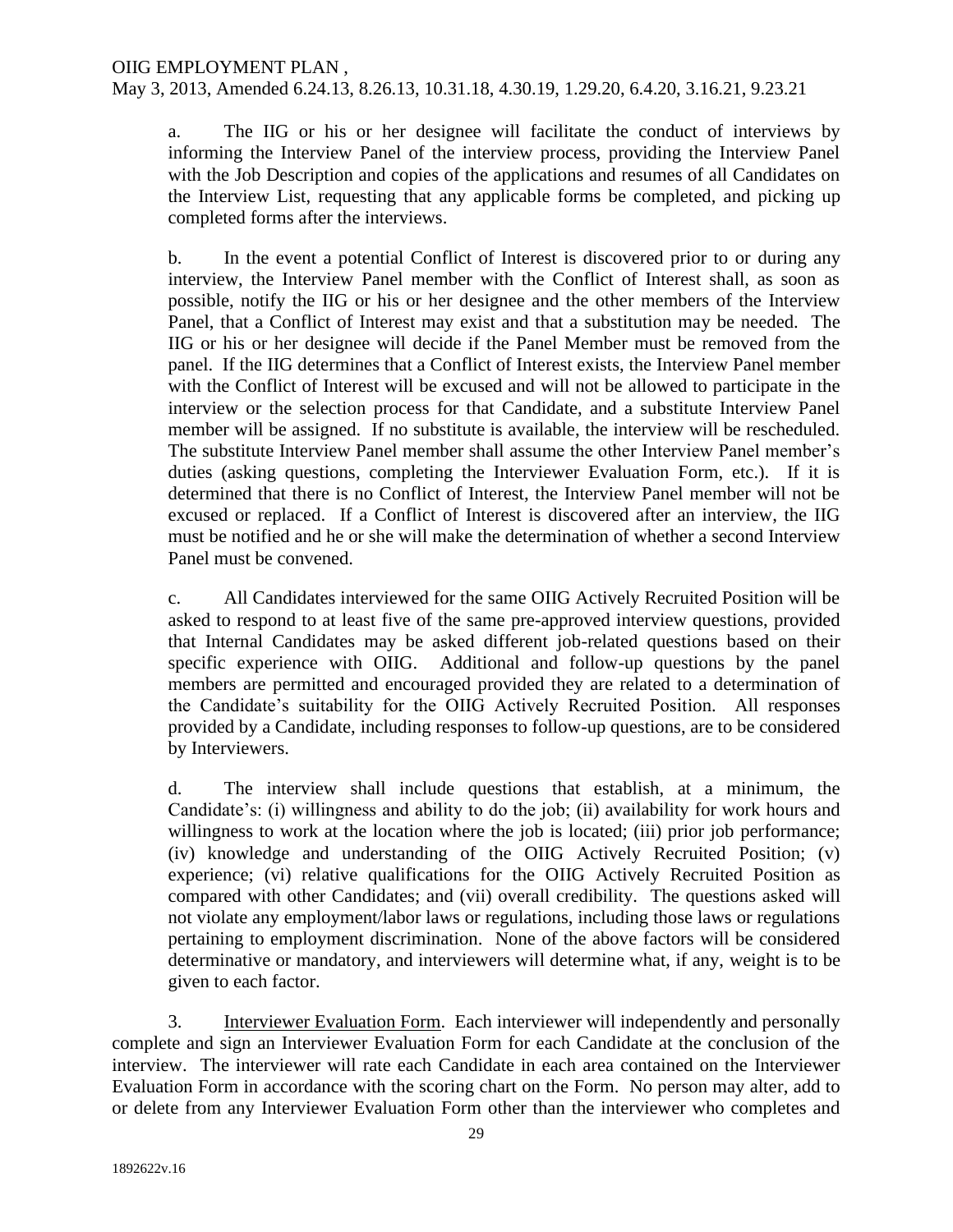signs it. The interviewers will submit the completed Interviewer Evaluation Forms to the IIG or his or her designee and the forms will be made part of the Interview File.

O. Candidate Selection Procedure. Following completion of interviews with all Candidates, the interview panel shall select Candidates for employment in accordance with the following:

1. Interview Panel Meeting. Within three business days following the last Candidate interview, the interviewers will conduct a meeting at which all of the interviewers are present and at which each interviewer has an opportunity to freely and without fear of retaliation express his or her opinion regarding the Candidates. The Interview Panel will discuss the Candidates interviewed and identify Candidates they would recommend for hire. The Interview Panel will select a member to take notes at the Interview Panel meeting. The notes will indicate the objective basis or bases on which any Candidate was recommended for hire. The notes will be included in the Interview File. The OIIG Employment Plan Officer and the IIG if not a member of the Interview Panel may attend Interview Panel meetings.

2. Second Interview. After the Interview Panel meeting, the IIG may conduct second interviews of any or all of the Candidates previously interviewed. Prior to conducting any second interviews, the IIG may appoint a Supervisor to participate in the second interviews. The Supervisor appointed for the second interviews must participate in all second interviews with the IIG. The IIG and Supervisor, if applicable, shall complete Interview Evaluation Forms for each Candidate given a second round interview.

3. Final Ranked Candidate List and Final Selection. After the Interview Panel meeting, the delivery to the IIG of the Interview Panel notes, Interview Evaluation Forms, and Interview File, and any second interview, the IIG shall review the Interview Panel's recommendations, create a Final Ranked Candidate List, and select the successful Candidate. The IIG may choose to reject all of the Candidates interviewed. If so, the Position shall be reposted in compliance with Section V.E, and the application, interview and selection process shall be repeated. The IIG may also select Candidates from the Final Ranked Candidate List for other vacancies for the same Position arising during a period of 12 months from the date the Final Ranked Candidate List was created. With respect to OIIG Investigator Positions, the IIG may also select Candidates from a Final Ranked Candidate List created for higher level OIIG Investigator Positions that arose during a period of 12 months from the date that Final Ranked Candidate List was created so long as the Candidates meet the minimum qualifications for the Position.

4. Future Vacancies. The IIG may select Candidates from the Final Ranked Candidate List for other vacancies for the same Position arising during a period of 12 months from the date the Final Ranked Candidate List was created. With respect to OIIG Investigator Positions, the IIG may also select Candidates from a Final Ranked Candidate List created for higher level OIIG Investigator Positions that arose during a period of 12 months from the date that Final Ranked Candidate List was created so long as the Candidates meet the minimum qualifications for the Position.

5. Justification to Hire. In accordance with Section V.R.5, the IIG or his or her designee shall prepare the Justification to Hire, which shall include a justification for selecting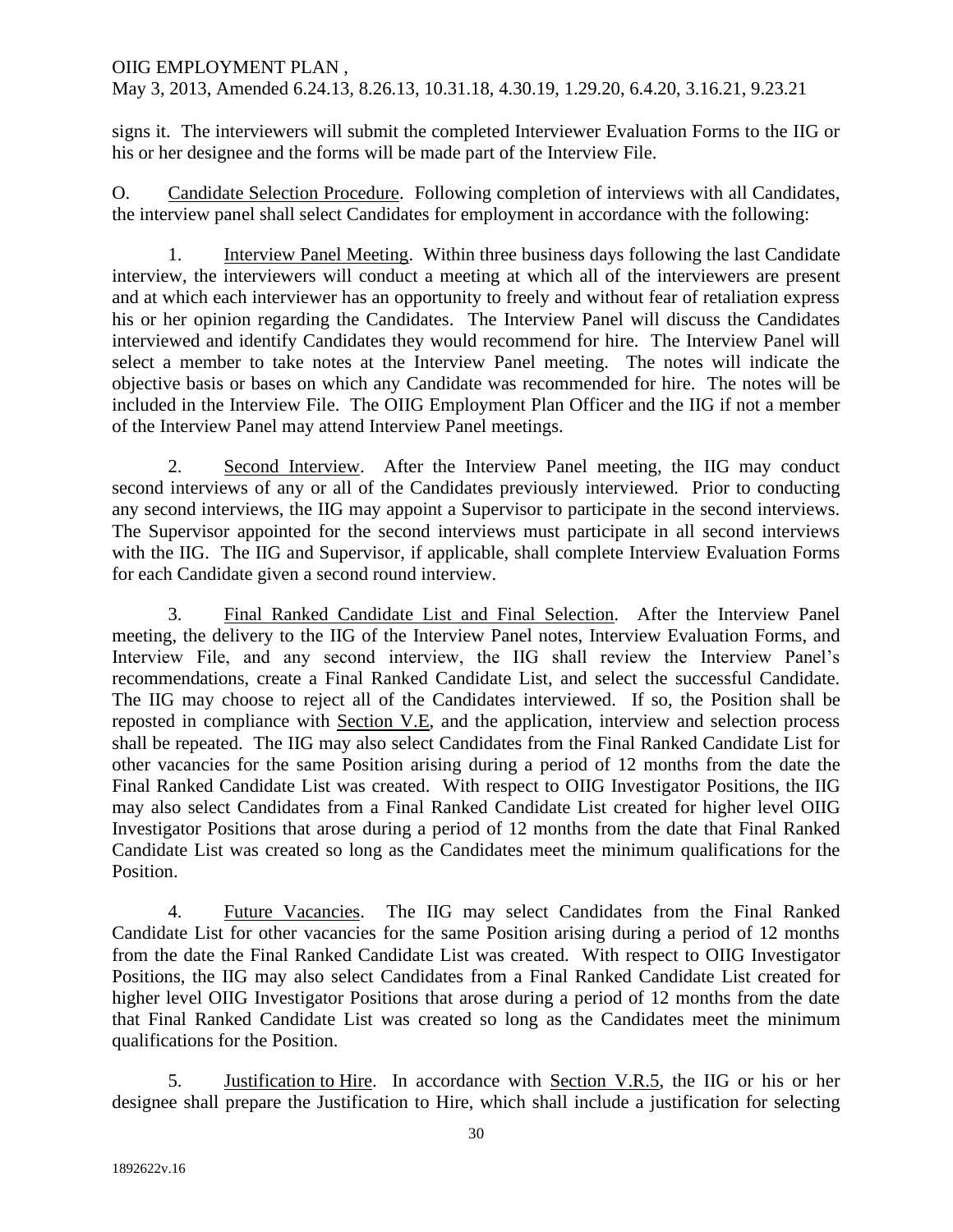the successful Candidate and detail how the selected Candidate's experience meets the criteria for the OIIG Actively Recruited Position. The Justification to Hire will be made part of the Interview File and will be sent to the Chief of BHR or his or her designee along with the Interview Panel meeting notes and recommendations, the Interview Evaluation Forms, and any other documentation regarding the selection of the Candidate. Copies of such documentation shall also be available to the OIIG Employment Plan Officer.

P. Final Screening. The IIG or his or her designee and BHR will conduct a final screening of the Candidate selected for each open OIIG Actively Recruited Position in accordance with Section V.S.

Q. Offers of Employment. The IIG or his or her designee will extend employment offers in accordance with the following:

1. Extension of Offer. After receipt of the fully executed Grant of Authority Form, the IIG or his or her designee will extend a written offer of employment to the selected Candidate(s) with a copy to the Chief of BHR. All offers of employment will be made in writing. All offers of employment will be contingent upon the Candidate's successful completion of all post-offer tests described in Section V.U. If a selected Candidate begins employment before the results of any post-offer test has been received, the Candidate will be advised in writing that his or her continued employment is contingent on the receipt of satisfactory results of such tests, and that he or she will be subject to immediate termination if and when an unsatisfactory test result is received.

2. Unaccepted Offer. If a selected Candidate is found to be ineligible after the final screening or post-offer testing or does not accept the offer of employment, the IIG may select another Candidate in the same manner as set forth in VIII.O.3 and will be screened pursuant to Section VIII.P and offered contingent employment pursuant to Section VIII.Q.1.

3. No Acceptance. If no Candidate interviewed is determined eligible or accepts the offer of employment, the Position will be reposted. This Section VIII.Q.3 is subject to the provisions of Section V.M.

R. Post-Offer Testing. Post-Offer Testing will be conducted following acceptance of an offer of employment and preferably prior to the commencement of employment in accordance with Section V.U.

S. Union Membership. In the event an OIIG Actively Recruited Position or an OIIG Executive Assistant Position becomes covered under a CBA, the OIIG Actively Recruited Position or the OIIG Executive Assistant Position, and any vacancy for such Position will be subject to Section V.

# **IX. OIIG EXECUTIVE ASSISTANT AND OFFICE MANAGER POSITIONS**

In order to assist certain members of the OIIG in retaining direct-report administrative assistants and office managers who possess the experience, skills and competence needed by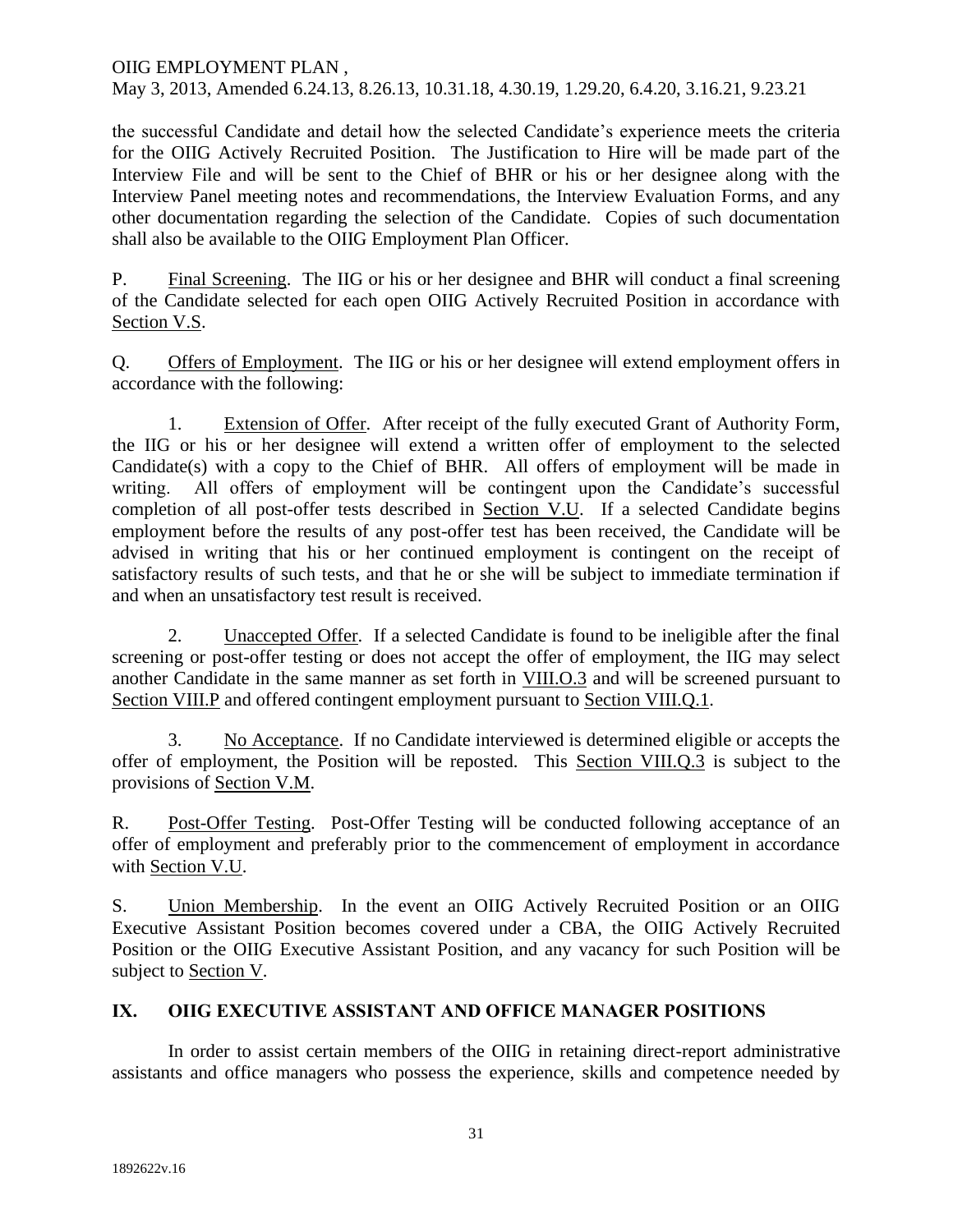them to perform their jobs effectively, OIIG may use the following procedure for hiring individuals to fill OIIG Executive Assistant and OIIG Office Manager Positions:

A. No Political Reasons or Factors. No Employment Action covering an OIIG Executive Assistant or OIIG Office Manager may be based on any Political Reasons or Factors.

B. Applicability of Specific Portions of the General Hiring Process. All provisions of Section V. shall apply to the recruiting, screening, interviewing and hiring of Executive Assistants and Office Managers except as specifically provided in this Section IX.

C. Submission of RTH. The IIG must submit a RTH to the Chief of BHR or his or her designee. The RTH must be signed by the IIG. The IIG must receive written confirmation from the Cook County Budget Director that the Position is fully funded. The IIG or his or her designee shall provide a copy of the RTH to the OIIG Employment Plan Officer.

D. Identification and Selection of Candidate. The IIG shall send a written selection notification with the RTH to the Chief of BHR or his or her designee. The Chief of BHR or his or her designee shall submit a copy of the written selection notification with the RTH to the OIIG Employment Plan Officer. Such notification shall include: (1) the name of the individual he or she has selected to perform services as his or her OIIG Executive Assistant or OIIG Office Manager; (2) a description of the basis on which the IIG has selected the individual (e.g., past knowledge of his or her employment history, past working relationship, etc.); (3) copies of any licenses or certifications required; (4) a NPCC signed by the IIG.

E. Hiring Process. The following hiring process will apply for OIIG Executive Assistant and OIIG Office Manager Positions in order to document that all persons employed in OIIG Executive Assistant and OIIG Office Manager Positions possess the Minimum Qualifications for an OIIG Executive Assistant or OIIG Office Manager Position in which they are being placed:

1. Job Description. The IIG, with the assistance of the Chief of BHR, shall create a current and accurate Job Description for each OIIG Executive Assistant and OIIG Office Manager Position as described in Section V.B.2. Each such Job Description shall meet the definition of OIIG Executive Assistant or OIIG Office Manager contained in this OIIG Employment Plan. A copy of the Job Description shall be provided to the OIIG Employment Plan Officer.

2. Entry of Job Description on ATAS. The OIIG Executive Assistant or OIIG Office Manager Job Description shall be entered on ATAS and the Content Librarian shall create a Notice of Job Opportunity for all OIIG Executive Assistant or OIIG Office Manager Positions on ATAS as described in Sections V.D. Entry on ATAS of the OIIG Executive Assistant or OIIG Office Manager Position does not require public posting.

3. Submission, Screening and Verification of Application. The individual selected by the IIG to fill the OIIG Executive Assistant or OIIG Office Manager Position shall complete an employment application in paper format or, when feasible, an application on ATAS. The IIG and OIIG Employment Plan Officer shall validate the application as described in Sections V.J. and N, and verify that the individual selected by the IIG: (a) possesses the Minimum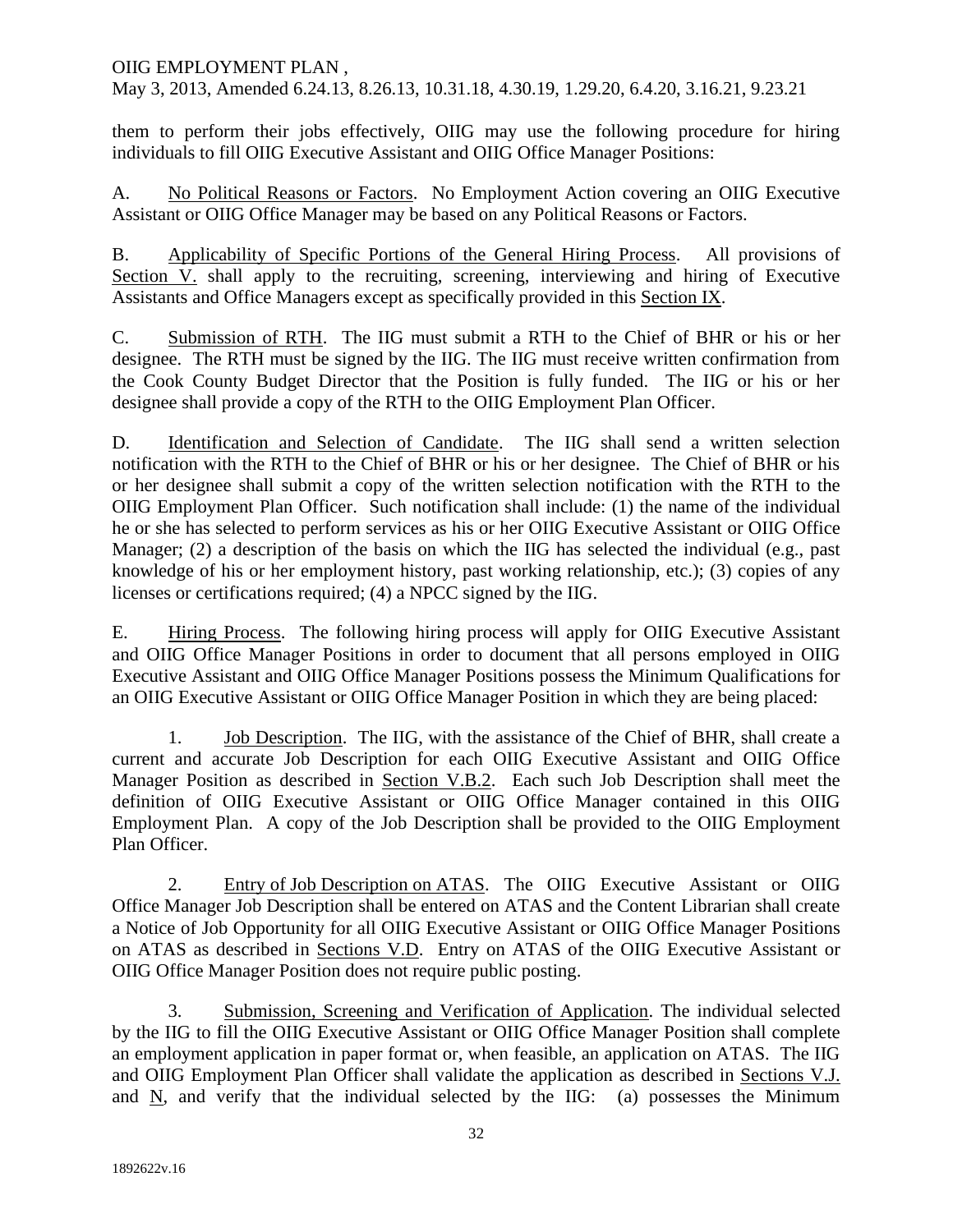Qualifications and, if applicable, Preferred Qualifications of the OIIG Executive Assistant or OIIG Office Manager Position; (b) has provided any licenses and certifications required; and (c) if he or she was or is an Employee or an employee in any County Office Under the President during the preceding 12 months, he or she was not terminated for cause during the previous five (5) years. If the IIG or OIIG Employment Plan Officer concludes that the selected individual does not meet any one of the three (3) criteria, the selected individual will not be considered eligible for the Executive Assistant or Office Manager Position, and he or she will not be offered employment as an OIIG Executive Assistant or OIIG Office Manager. If the IIG and the OIIG Employment Plan Officer determine that the individual selected is eligible, such determination shall be recorded on ATAS or in the employment file, the IIG and OIIG Employment Plan Officer shall each execute a NPCC.

F. Hiring. Upon completion of the verification and testing described in Section IX.E, the IIG and BHR will take steps to complete the hiring process and send written notice (including a copy of all the required documents) to the OIIG Employment Plan Officer.

# **X. OIIG INTERN AND EXTERN POSITIONS**

OIIG will follow Section V. with respect to all Interns and Externs regardless of whether the Intern or Extern will receive compensation (monetary or otherwise) for his or her employment except when the Intern is provided directly by an academic institution or other nonpolitical organization with a bona fide internship or externship program and OIIG has no discretion or input in recommending or selecting the Intern or Extern; in which case, OIIG will follow the placement procedures of the academic institution or other non-political organization with a bona fide internship or externship program. In situations where OIIG receives an Intern or Extern from an academic institution or other non-political organization with a bona fide internship or externship program prior to the hiring, OIIG will obtain an NPCC from the academic institution or other non-political organization with a bona fide internship or externship program. OIIG shall not require as a basis for employment that any Applicant has, at any point, performed as an Intern or Extern with Cook County. .

# **XI. MISCELLANEOUS POLICIES**

A. Reclassifications/Promotions. Reclassifications, including Promotions, of Employees shall be decided based on the operational and business needs and goals of OIIG in accordance with the OIIG Policies and Procedures Manual. Reclassifications, including Promotions, of Employees will not be based on Political Reasons or Factors.

B. Temporary Assignments. A Temporary Assignment may not exceed 180 business days unless the needs of the office require otherwise. If needed, the Temporary Assignment may be extended for one additional period not to exceed 180 business days, and the Independent Inspector General shall document the reason for the extension of the Temporary Assignment. Changes in Assignments and work locations of Employees will not be made based on Political Reasons or Factors.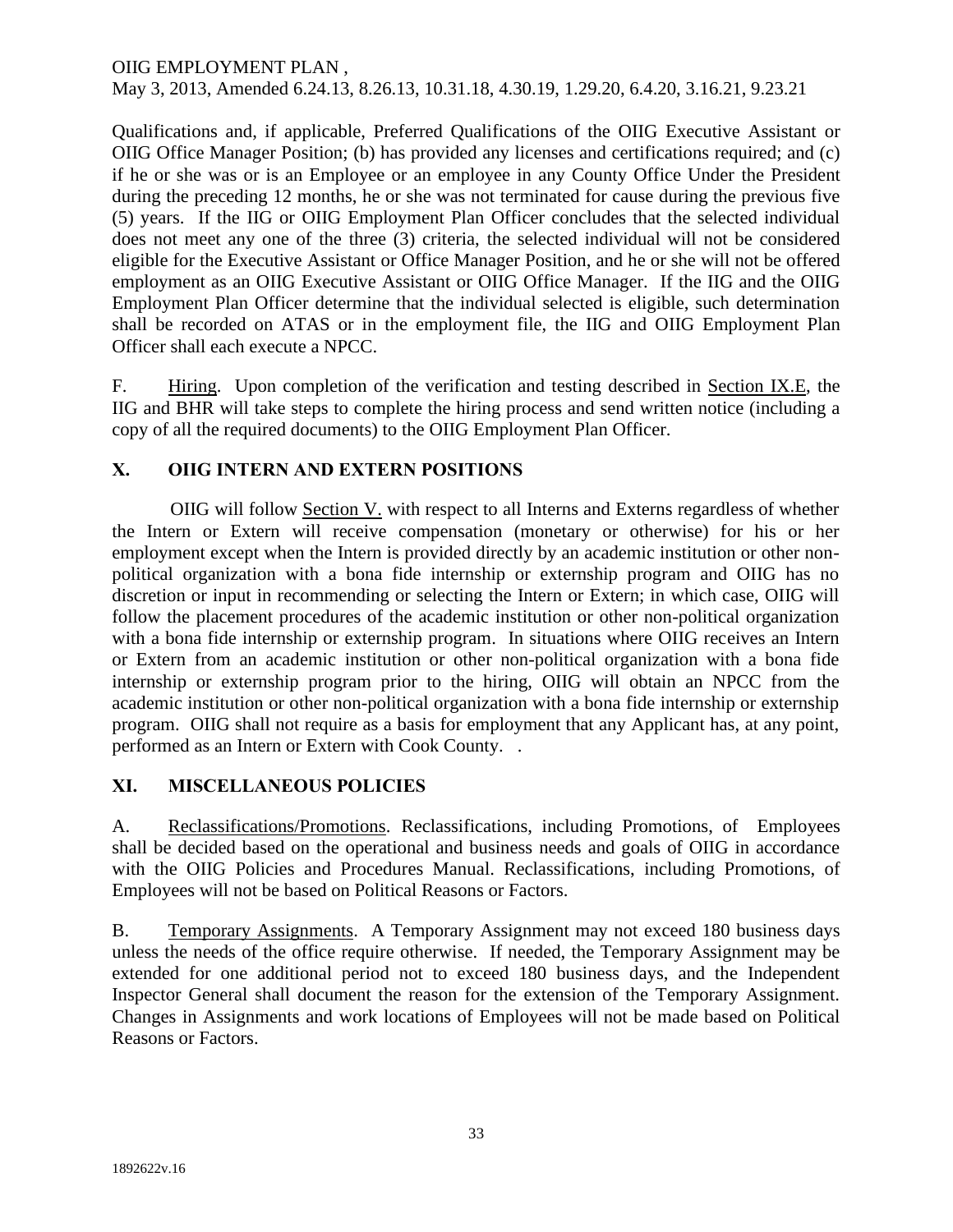May 3, 2013, Amended 6.24.13, 8.26.13, 10.31.18, 4.30.19, 1.29.20, 6.4.20, 3.16.21, 9.23.21

C. Transfers. Transfers of Employees shall be decided based on the operational and business needs and goals of OIIG in accordance with the OIIG Policies and Procedures Manual. Transfers of Employees will not be based on Political Reasons or Factors.

D. Training. Training of Employees shall be conducted in accordance with the OIIG Policies and Procedures Manual, and no training will be provided or denied to Employees based on Political Reasons or Factors.

E. Compensatory Time and Overtime. Compensatory Time and Overtime will be awarded and earned in accordance with the OIIG Policies and Procedures Manual and applicable law. Compensatory Time and Overtime for Employees will not be awarded or withheld based on Political Reasons or Factors.

F. Discipline. Discipline will be administered in accordance with the OIIG Policies and Procedures Manual and applicable law. Discipline of Employees will not be based on any Political Reasons or Factors.

G. Desk Audits. Desk Audits will be performed in accordance with the OIIG Policies and Procedures Manual. Desk audits of Employees will be conducted in a uniform manner and will not be based on Political Reasons or Factors.

H. Demotions. Demotions will be given in accordance with the OIIG Policies and Procedures Manual and applicable law. Demotions of Employees will not be based on Political Reasons or Factors.

I. Layoffs/Recall. Layoffs and Recall of Employees shall be conducted in accordance with the OIIG Policies and Procedures Manual and applicable law. Layoffs and Recall of Employees will not be based on Political Reasons or Factors.

J. Third Party Providers. Any third party vendor selected for the purposes described within this OIIG Employment Plan shall be required by contract to follow this OIIG Employment Plan and all applicable laws, rules, and regulations applicable to services or products provided by such third party vendor.

# **XII. CONCLUSION**

OIIG is committed to continuing to serve as an equal opportunity employer within Cook County government and enforcing the prohibitions of Unlawful Political Discrimination. This OIIG Employment Plan is designed to both support these important goals and create a transparent and fair process. By ensuring that these goals are met by adherence to these procedures, OIIG will maintain its high standards in selecting qualified Candidates to serve within OIIG with integrity, independence, professionalism and respect for the rule of law and the citizens of Cook County. It is not possible to anticipate and address every situation that may give rise to an Unlawful Political Contact or circumstance of Unlawful Political Discrimination. Nonetheless, OIIG is prepared to address such circumstance should they arise in the future by complying with the law and the spirit of this OIIG Employment Plan.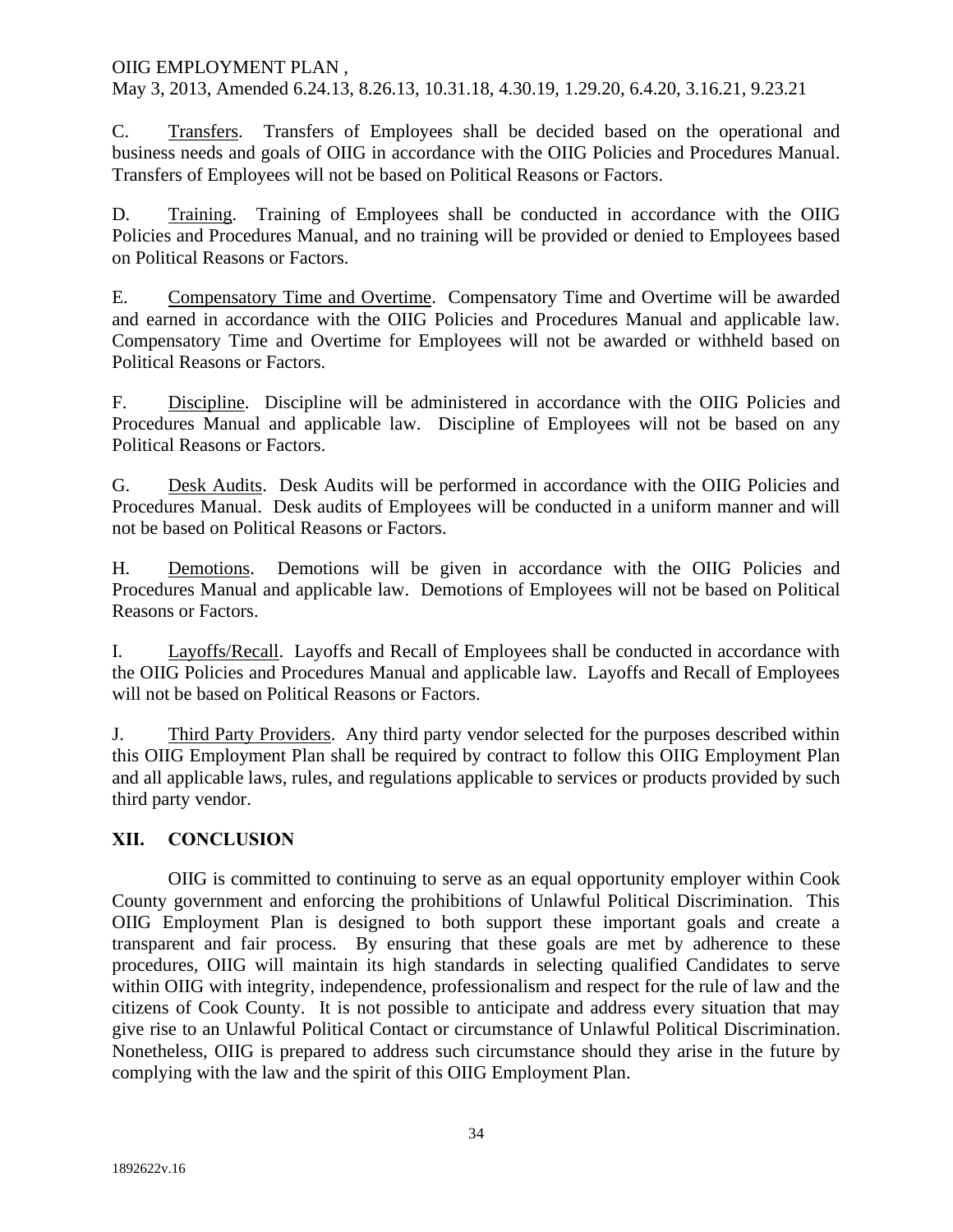May 3, 2013, Amended 6.24.13, 8.26.13, 10.31.18, 4.30.19, 1.29.20, 6.4.20, 3.16.21, 9.23.21